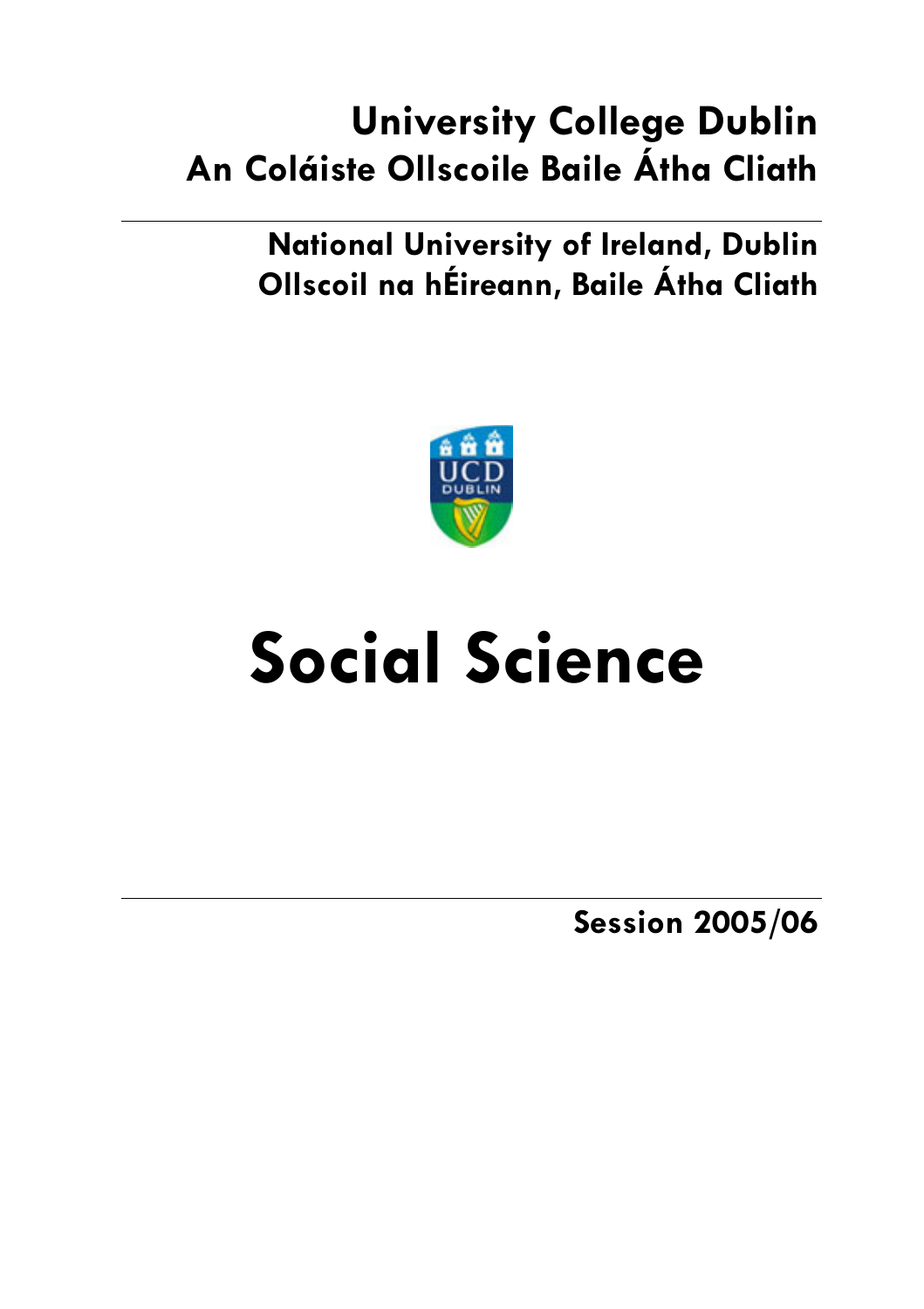## **From September 2005 all first year courses are modularised. Further information is available at www.ucd.ie/horizons**

## **Degrees and Diplomas in Social Science**

## **Extract from Statute of the University**

The University may grant the following Degrees and Diplomas to students who, under conditions laid down in the statutes and regulations, have completed approved courses of study and have passed the prescribed examinations of the University and fulfilled all other prescribed conditions:

Bachelor of Social Science (Honours)

Bachelor of Social Science (International) (Honours)

Bachelor of Social Studies (Housing and Community Studies)

Master of Social Science (Sociology) (by examination) Master of Social Science (Social Policy) Master of Social Science (Social Policy) (International) Master of Social Science (Social Work) Master of Literature (Sociology) MA in Mediation and Conflict Resolution

Doctor of Philosophy (which may be awarded for work in Sociology, Social Policy or Social Work)

Higher Diploma in Applied Social Studies Higher Diploma in Social Policy Higher Diploma in Sociology and Social Research

**Note**: The provision of a course in any particular year is subject to the availability of staff and its selection by a sufficient number of students.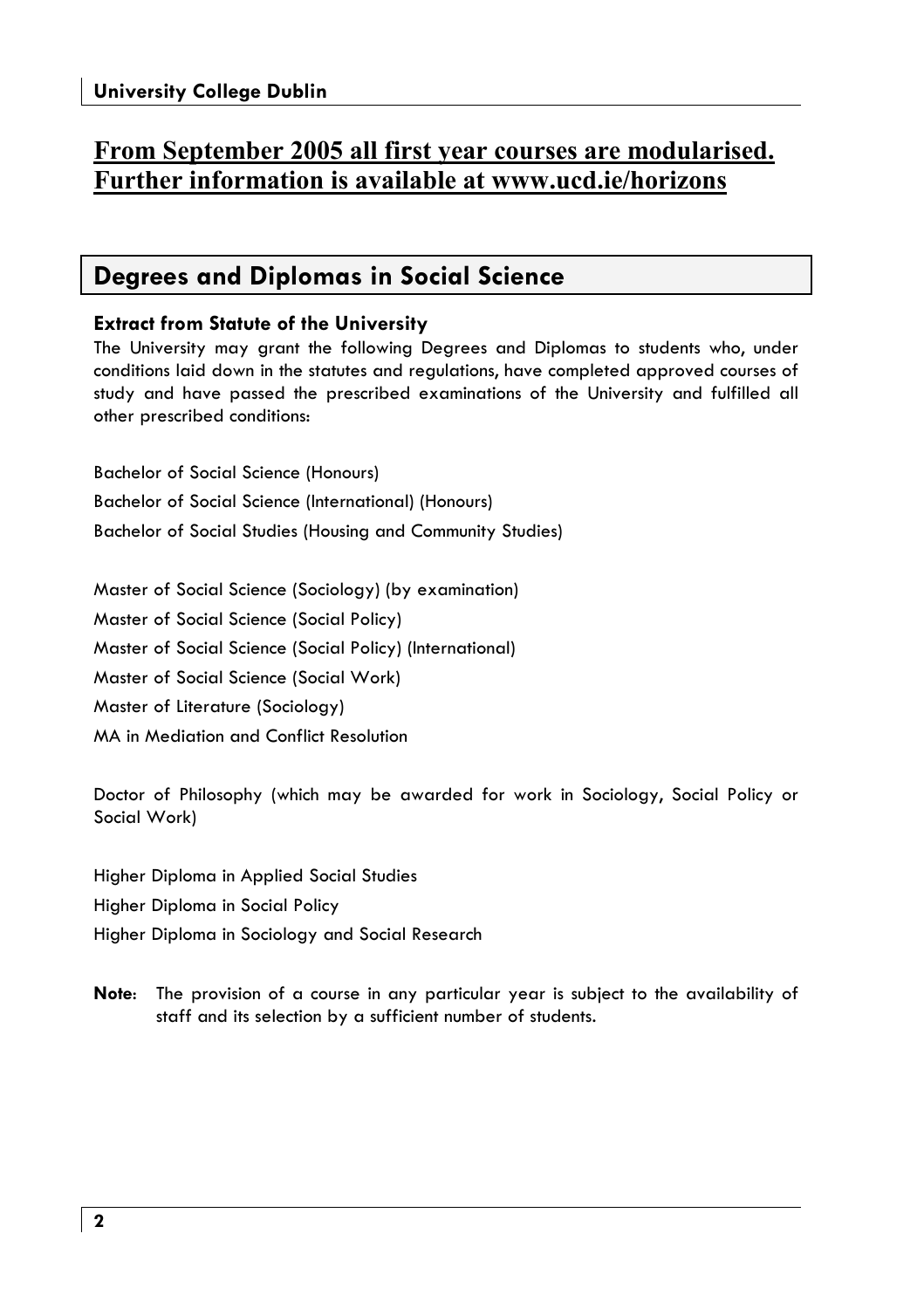## **Contents**

| Degree of Bachelor of Social Science (Honours) (International) Programme  5 |  |
|-----------------------------------------------------------------------------|--|
|                                                                             |  |
|                                                                             |  |
|                                                                             |  |
|                                                                             |  |
|                                                                             |  |

| Degree of Bachelor of Social Studies (Housing and Community Studies) (Honours) 34 |  |
|-----------------------------------------------------------------------------------|--|
|                                                                                   |  |
|                                                                                   |  |
|                                                                                   |  |
|                                                                                   |  |
|                                                                                   |  |
|                                                                                   |  |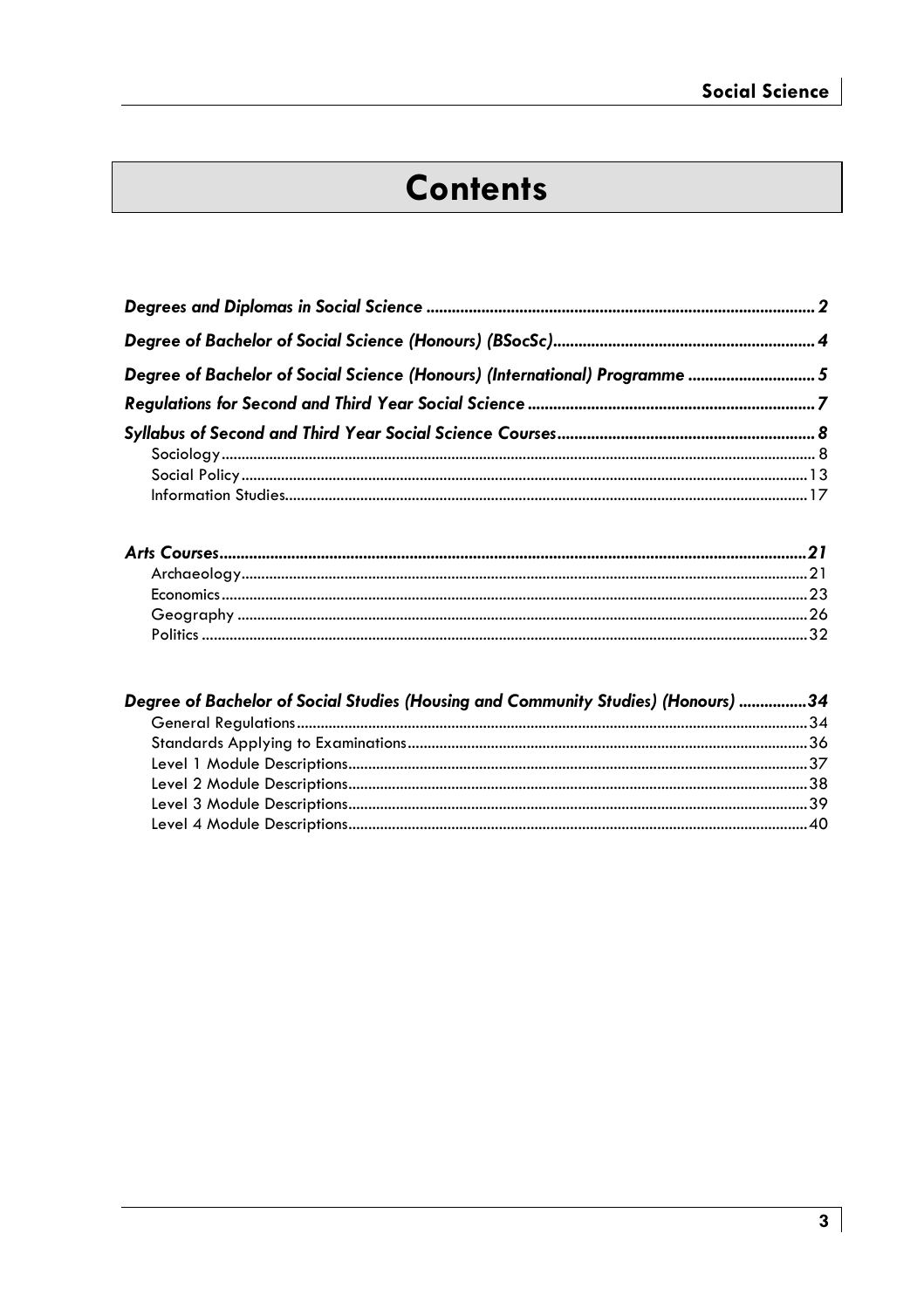## **Degree of Bachelor of Social Science (Honours) (BSocSc)**

## *HSBDF0001*

The College of Human Sciences offers day courses, normally of three years' duration, leading to the Degree of Bachelor of Social Science (Honours) of the National University of Ireland.

In session 2005-06, not more than 145 places will be available in the First Year Social Science course. The Bachelor of Social Science is a joint Honours Degree in two subjects.

Courses and programmes for the Degree of Bachelor of Social Science (Honours) are set out on the following pages.

### **Examinations**

Students proceeding to the Degree of Bachelor of Social Science (Honours) must attend courses and fulfil course requirements for three years and pass the following examinations:

(a) The *Second University Examination in Social Science (Honours)*† (taken at the end of the Second Year) in two subjects of the programme which must be passed in its entirety before a student may proceed to the Final Year.

 The examination must be passed within two years from the date of entering the Second Year course.

(b) The *Final University Examination for the Degree of Bachelor of Social Science (Honours)*† in two subjects of the programme is held in the Summer.

## **Awards in Second Social Science (Honours) and BSocSc Degree (Honours) Examinations**

The awards at the Second and Final University Examinations for the Degree of Bachelor of Social Science are: First Class Honours; Second Class Honours, Grade I; Second Class Honours, Grade II; Third Class Honours; Pass.

Honours will be awarded separately in each subject. Honours may only be awarded if both subjects are passed at one sitting in the Summer Examination.

## **† Beneficial Aggregation (i.e. where aggregation operates to the benefit of the student):**

### *Not to apply to the BSocSc (International) Degree*

The grade of Degree in a subject (when both subjects are passed at one sitting, in the Summer Examinations of Second and Final Year) will be determined by:

either aggregation of 30% of the Second Social Science Summer Examination results with 70% of the Final Year Summer Examination results within each subject; or 100% of the Final Year Summer Examination results, whichever is to the benefit of the student.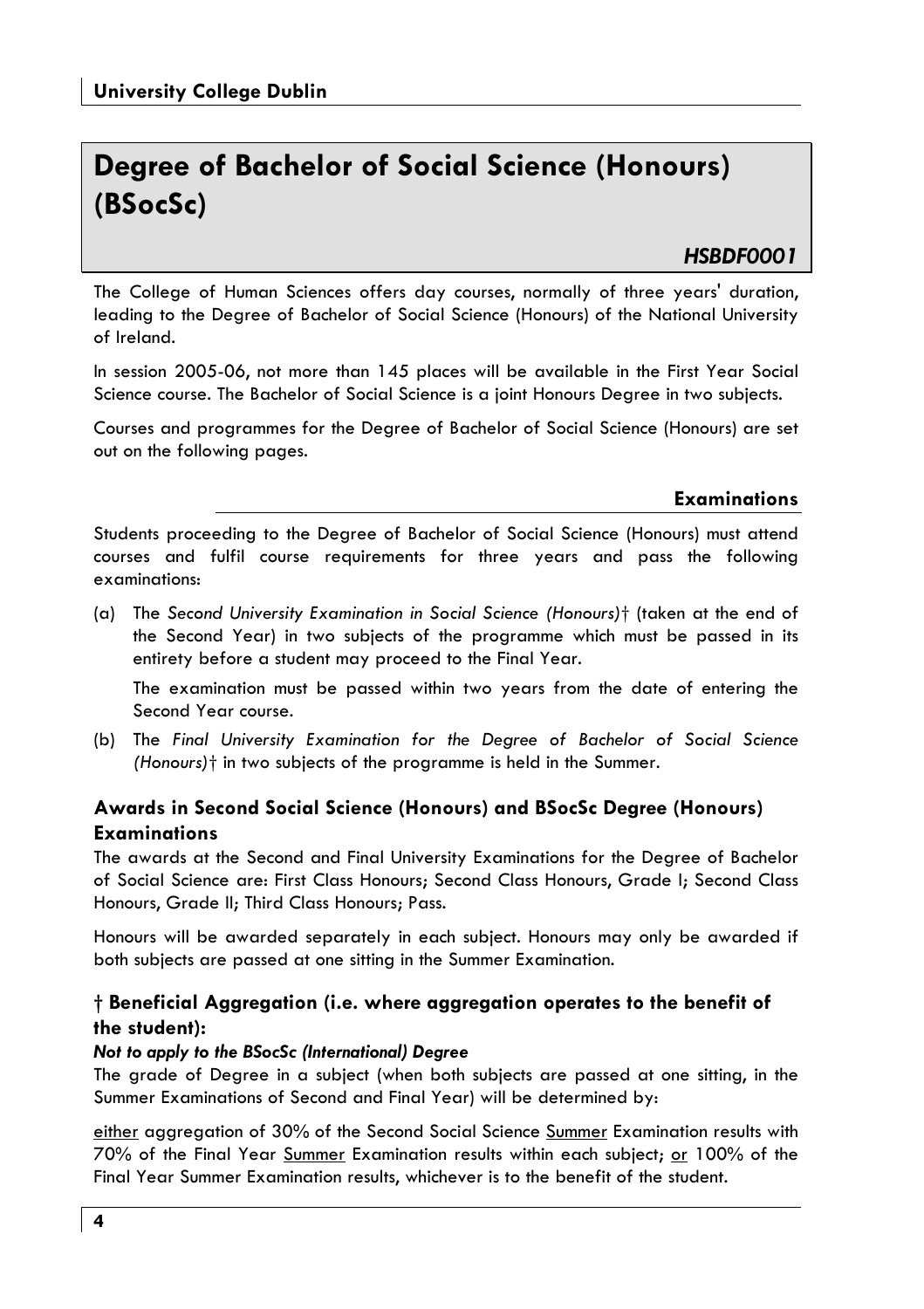## **Degree of Bachelor of Social Science (Honours) (International) Programme**

*HSBDF0002* 

## **General Description**

THE BSocSc (Honours) (International) is a four-year programme which incorporates a year's university study abroad as an integral element in the Degree programme. Second Year students may apply to enter the programme and, if accepted, are required to attend approved foreign university courses during the following year.

All arrangements in connection with the BSocSc (Honours) (International) programme are made through the School(s) in which the students are registered. Intending applicants should note that (a) since only those who can be assigned full-time places in approved foreign universities are accepted, *the number of students who can take part is strictly limited*; and (b) that not all Schools are involved in the programme.

Permission to travel abroad on the BSocSc (Honours) (International) programme is conditional upon (a) written approval of the Head of School of at least one of the Schools in which the student is registered (including details of courses to be followed and UCD equivalence allowed); and (b) the student's passing the Second University Examination (Honours) in Social Science in the session in which permission is sought. No deferral is allowed.

Students must retain all documentation obtained abroad for College approval. Final decisions on all aspects of the programme rest with the Head of the UCD School(s) concerned. Subject to approval, students may attend courses in more than one university during the year abroad.

## **Regulations Applying to Students Commencing their Year Abroad as of September 2005**

Students in the BSocSc (Honours) Degree programme must normally take courses to the value of 45 ECTS credits in an approved partner institution under the direction of their ERASMUS Co-ordinator in University College Dublin. They must obtain an overall pass in these courses in the academic year that they are abroad in order to continue into the Final Year of the BSocSc (Honours) International Degree. In exceptional circumstances, and only with the prior permission of the relevant Head of School, students may submit an extended essay on their return in fulfilment of some of their credit requirements. Students who fail to acquire the required credits at pass level will not be eligible for the BSocSc (International) Degree but will be permitted to take courses leading to the BSocSc (Honours) Degree.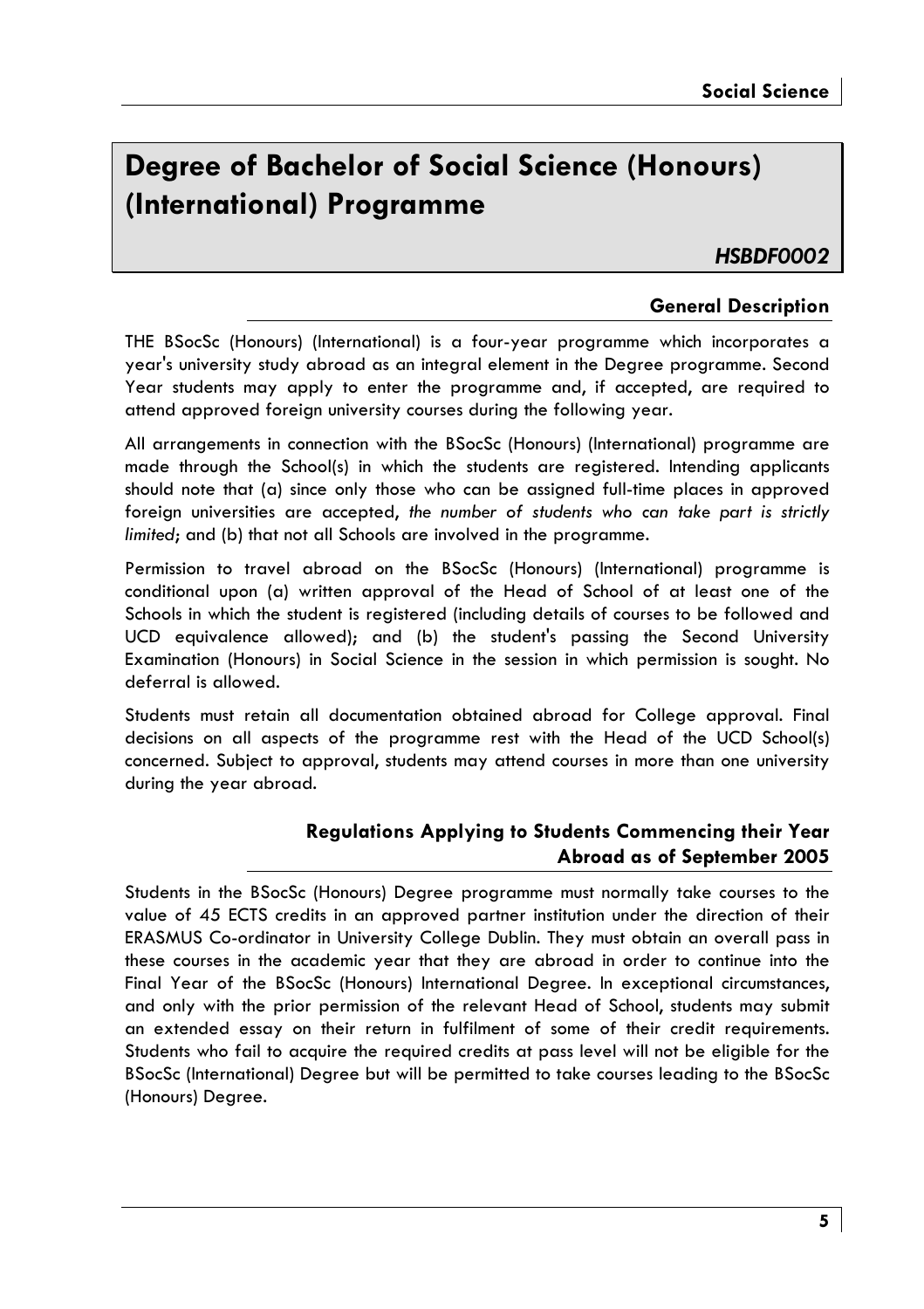### Admission Procedure

Students intending to apply for entry into the programme are advised to contact the Schools in which they are registered early in their Second Year. Application forms are available from those Schools that are involved in the programme. Completed application forms must be returned to Schools by 1st March.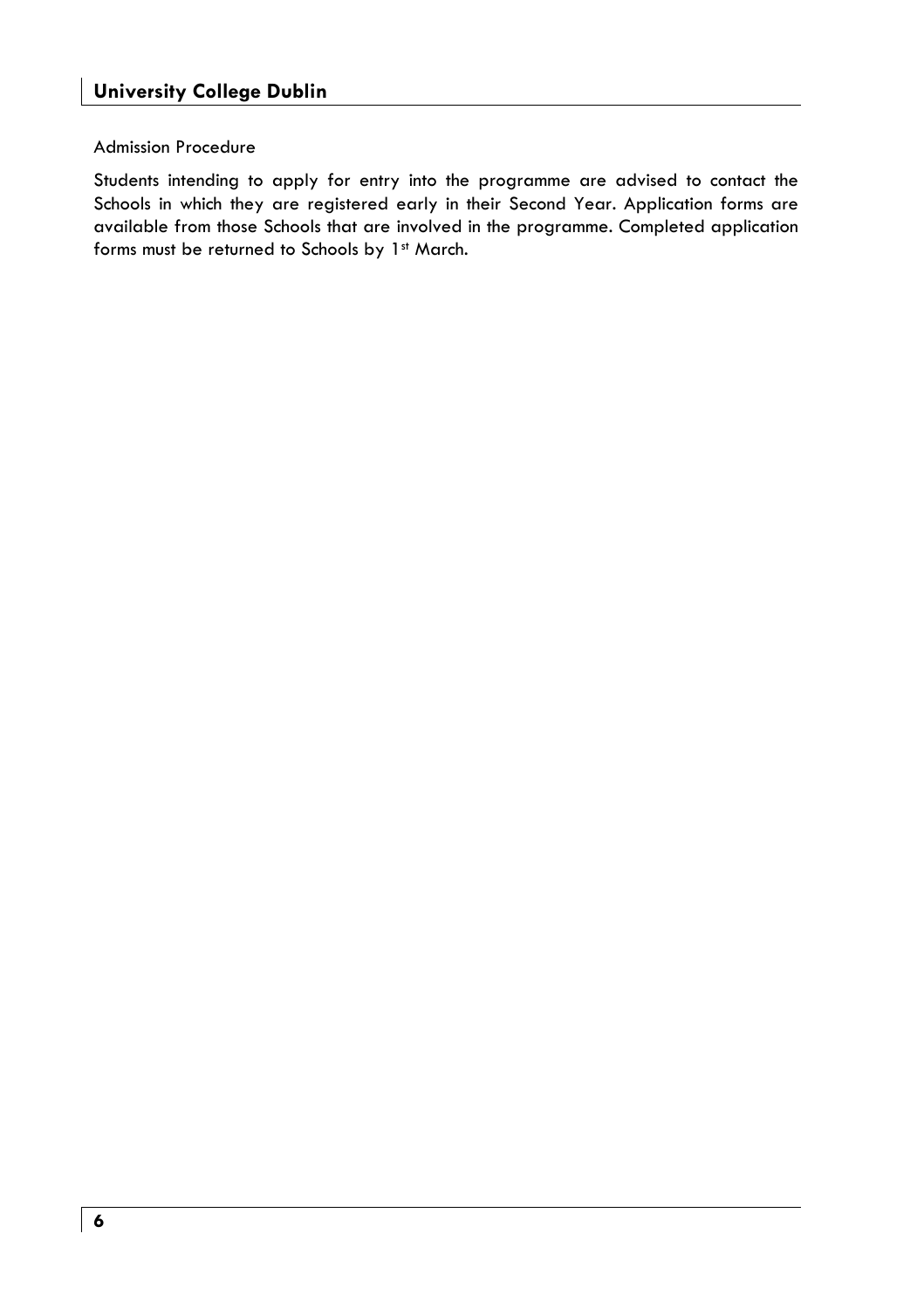## **Regulations for Second and Third Year Social Science**

Students choose either of the following two combinations of subjects for Second Social Science provided they have passed three subjects in First Year and the combination they choose contains two of these subjects:

Social Policy *and* Sociology

### *OR*

Social Policy *or* Sociology

 and *one* of the following: Archaeology Economics Geography Information Studies **Politics** 

Students continue with the two subjects selected in Second Year for their Final Year. A pass mark in both subjects must have been attained before entering Final Year.

Students choosing to study Social Policy in combination with a second subject other than Sociology should note that their choice of optional courses in Second and Third Year may be limited due to timetable constraints.

Where courses are described in unitised form, the unit value of each course is given in brackets after the course title.

A one-unit course is a course which either consists of one lecture/tutorial per week for a twelve week period, or represents an equivalent proportion of the year's work; two-unit and three-unit courses are *pro rata*.

The term *Semester*, where used, means a twelve-week teaching period, normally from September to January and January to April.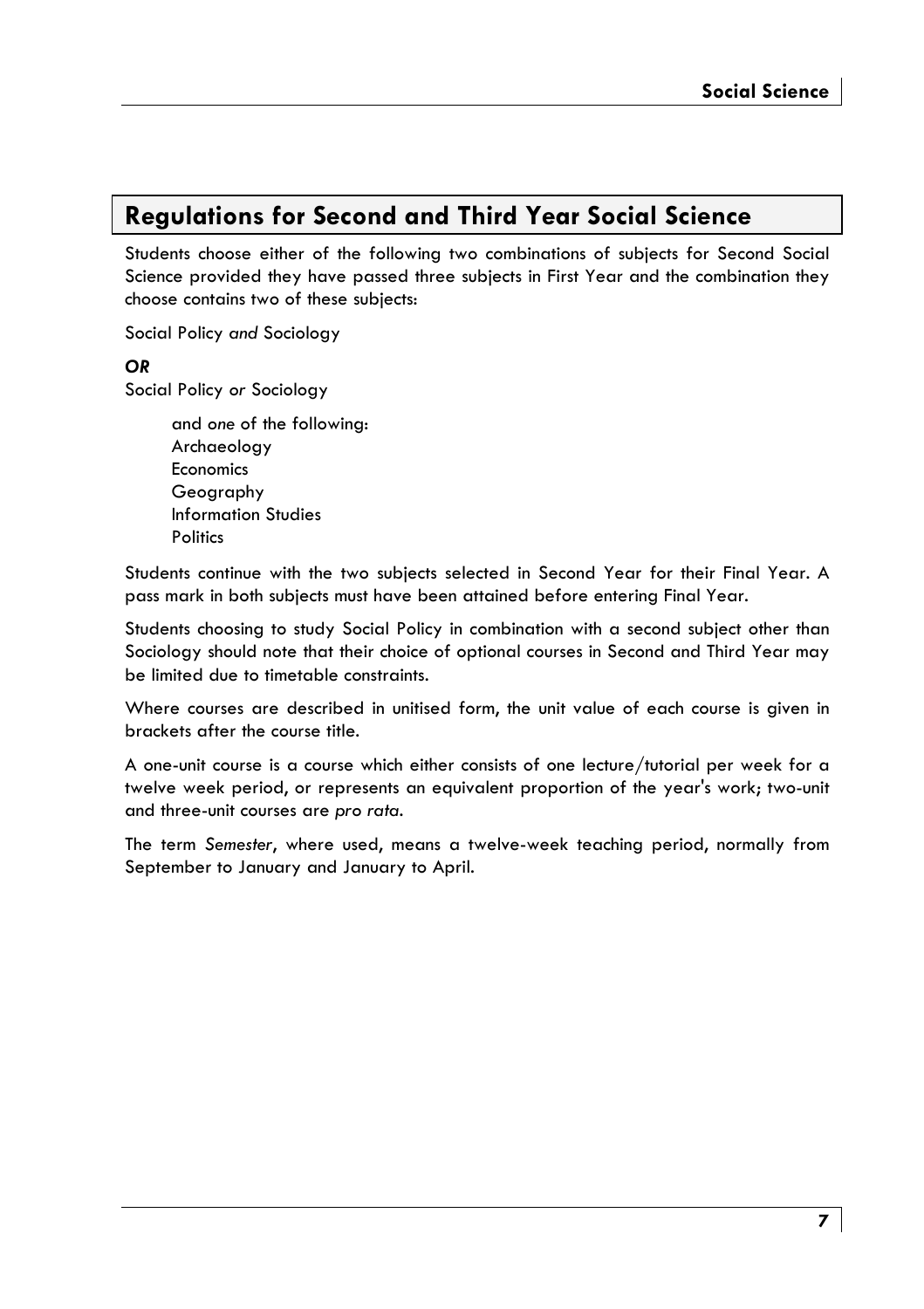## **Syllabus of Second and Third Year Social Science Courses**

## **Sociology**

*Students take 6 x 5 credit courses* 

## *Core Courses* **(taken by all students)**

## **Sociological Theory I & II (5 credits) SOC 2012**

This course aims to introduce students to modern debates in sociological theory. It examines both Symbolic Interactionism, through the work of Mead, Goffman and Blumer, and Functionalism, through the contributions of Parsons and Merton. Contemporary critiques of these approaches and their further elaboration are also addressed.

The second half of the course develops some of the issues raised in Sociological Theory I. It looks in some detail at Feminist approaches. Also examined are neo-Marxist perspectives, in particular the work of Gramsci and Lukás, as well as the Structuralism of Lévi-Strauss.

### **Research Design and Qualitative Methods (5 credits) SOC 2008**

Topics that will be addressed include the planning and designing of research projects, sampling and selecting, validity and reliability, generating qualitative data, sorting and indexing qualitative data, and producing analyses and explanations which are convincing. Each student will attend bi-weekly lectures course and workshops. Lectures and workshops will be held on alternate weeks throughout academic year and will be closely linked. In addition to the lecture course, each student will be required to carry out and complete two related research reports.

## **Seminars (5 credits) SOC 2009**

Each student will attend a weekly seminar.

## **Work and Industry and Social Stratification (5 credits) SOC 2014**

Most people spend most of their lives working. Many spend much of this time thinking about their leisure time. Why is work alienating for so many? What makes work rewarding rather than dull? Much thought has been put into organising our lives at work so why is our experience so often repetitive?

The second part of this course aims at introducing students to key theorists and some basic facts of social stratification. It first looks at concepts that originated in the classic tradition of Marx, Weber and Durkheim. In a second step it investigates how these concepts and their consecutive interpretation and advancement have been applied to the empirical environment in America (US) and Europe (UK and the Republic of Ireland). The

## **Second Year (SOC 2000)**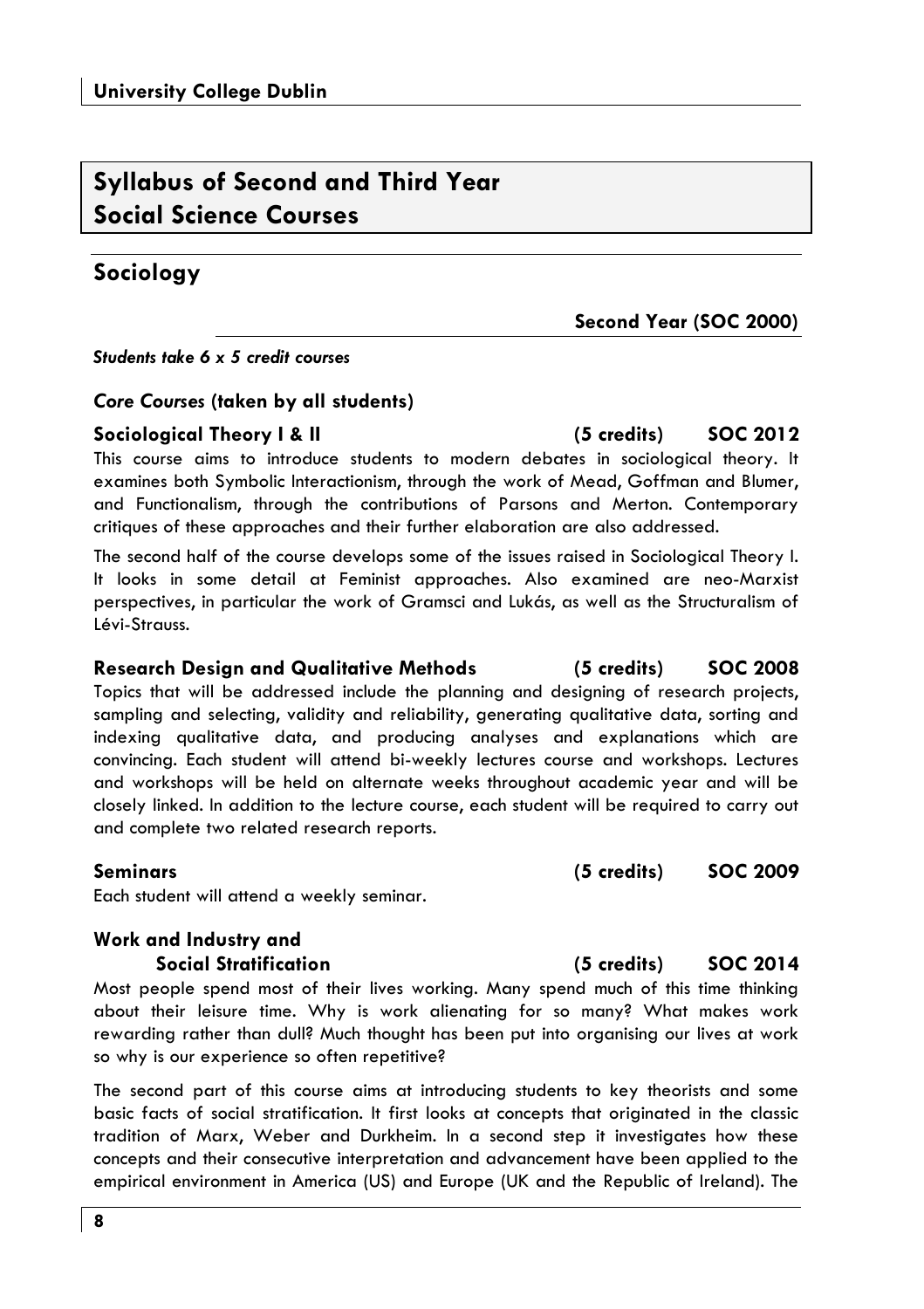course will end with a discussion of the relationship between an assumed political equality (citizenship) and actual existing social inequality.

## *Optional Courses* **(students take two of the following three optional courses):**

## **Sociology of Family and Gender (5 credits) SOC 2013**

The institution of the family has been described as the most critical organisational context in any society. This course examines a range of sociological literature, both theoretical and empirical, on the family. Issues in defining the family are examined in the context of diversity in family forms and historical controversies about the family. A major focus of the course is change and the family, with particular reference to the economy and familial roles. There is a special emphasis on Irish studies of the family. Other themes in this course include those of violence in the family, mate selection and marital quality. The second half of the course offers an introduction to gender issues, especially in Sociology. Sociological theory is examined in the context of gender and the wider body of feminist thought. Specific topics include the social construction of male and female roles, work, the body, power, and the study of masculinity.

Sociology of Childhood: Perspectives on childhood-developmentalism, social constructionism, protectionism, dependency, generation and segregation/exclusion and their application to issues around daycare, economic matters, the role of the State, the impact of new family forms, children coping with adversity, play as children's culture or culture for children, doing research with children, childhood in Ireland.

## **Sociology of Race, Ethnicity and Culture (5 credits) SOC 2022**

The first part of the course aims to introduce students to theories and policy oriented debates involving issues tied to migration and the increasing ethnic diversity of Irish and other western liberal democratic societies. This part of the course provides a sociohistorical understanding of the concepts of race and migration before outlining the substantive flows of migration both to Europe and Ireland. Both labour migrants and asylum-seekers coming to Ireland will be discussed.

The second section of the course will look at how the contemporary influence of Hip-hop music culture has permeated all segments of society to the extent that Hip-hop or 'rap' music culture is not only the defining genre of today's youth culture but has become a means of articulating a worldwide experience. Hip-hop did not emerge in a historical vacuum even its lyrical contents are usually filled with social and political commentary that reflect the social and historical conditions inside of which it is situated. This course aims to examine the origins and historical conditions of possibility of Hip-hop music culture and the trajectory of its development up to recent times. The course will draw from sociology, history and cultural studies to explore the 'mongrel' conditions, issues and debates surrounding contemporary Hip Hop.

This course examines the concepts of Nation and Empire and their relations in History and Sociological Thinking. It aims to introduce students to the main contents, causes, and historical contexts of these two concepts, and to discuss issues of Nation and Nationalism,

## **Sociology of Childhood (5 credits) SOC 2020**

## **Nation and Empire (5 credits) SOC 2023**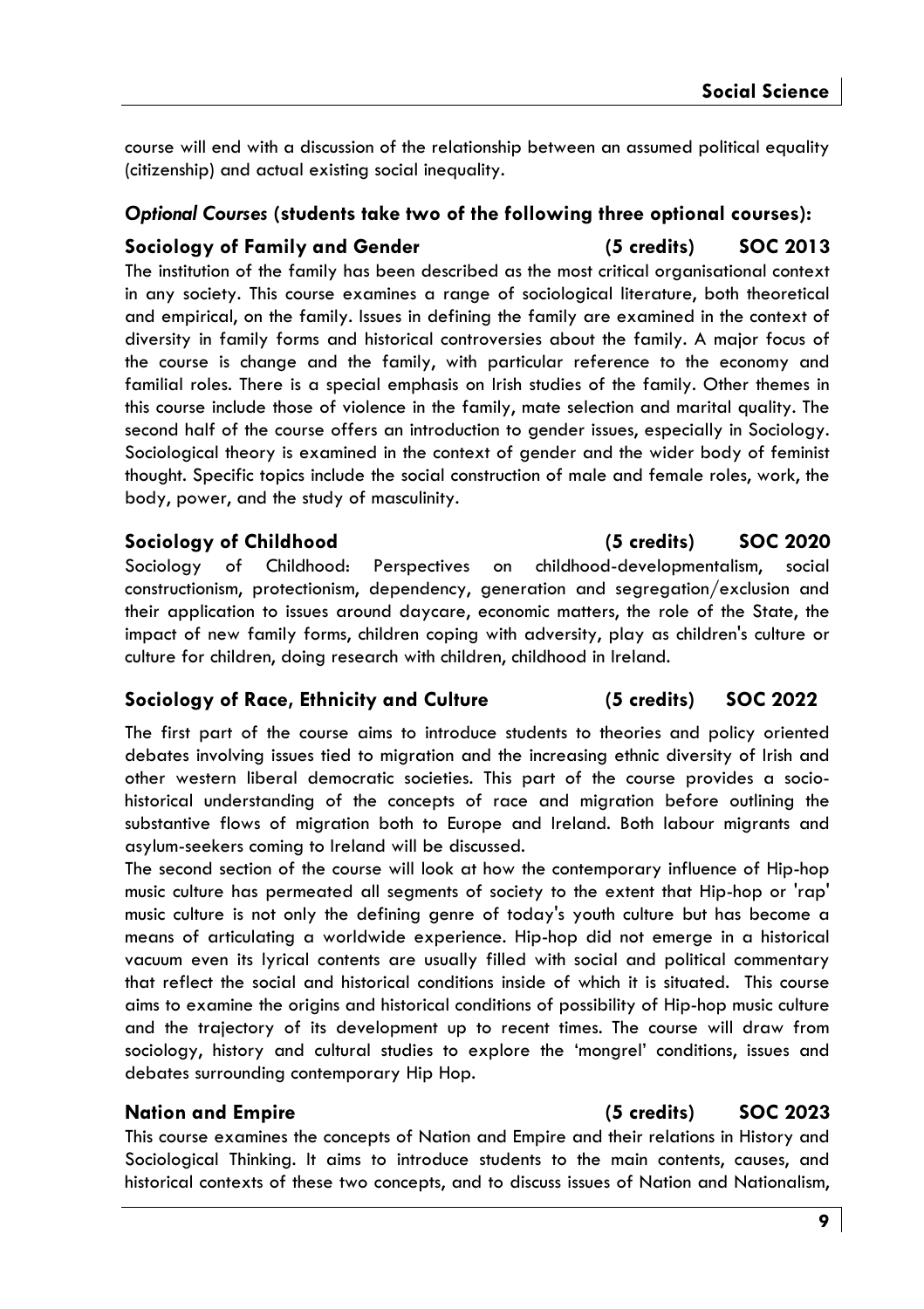Empire, Imperialism, and Colonialism from a socio-historical perspective. Drawing from theoretical and historical texts, the course focuses on the analysis of Nation and Empire as imagined communities. It will not just look at the ways in which the idea of Nation connects people seemingly beyond existing social inequalities and divisions in societies, but also analyse how different Nations develop a (superior) community-conscious, imperialistic ambitions, and politics of control, colonization, and oppression. In this context the course examines in how far the development of Nations as imagined communities is related to processes of social inclusion and exclusion, and the construction, inferiorization, and domination of 'Others'. Themes will include an introductory historical overview on Empires and Imperialist Orders; Ireland and the British Empire; Australia and the British Empire; the growth of the Modern Nation State in Europe; the invention of the white race, white supremacy and nationalism; key theories on Nation, Empire, Colonialism, and Imperialism.

### *Students take 6 x 5 credit courses*

## *Core Courses* **(taken by all students)**

## **Sociological Theory III & IV (5 credits) SOC 3001**

A central goal of this lecture course is to examine linkages between contemporary sociological theory and empirical social research. Contemporary theoretical advances within major sociological traditions are discussed and empirical case studies within these traditions are considered. In particular, issues dealing with agency and structure, as well as modernity, are raised.

Each student will attend a weekly seminar.

## **Research Design and**

### **Quantitative Research Methods (5 credits) SOC 3007**

It is not necessary to be a mathematician or statistician to develop an understanding of quantitative data or how they can be analysed. Data analysis is not an alternative to 'Statistics' but has its own distinct meaning. Data analysis is concerned with making social researchers aware of the use, interpretation and evaluation of relevant data rather than a formal understanding of statistics. It is important to remember that data analysis should be a tool that you use to arrive at an understanding of the operation of social processes. The objective of this course is to ensure that students acquire practical research skills. Students will be introduced to the statistics package SPSS for Windows. It is intended that through learning technical skills, students will acquire a basic comprehension of the principles of statistical testing.

## **Optional Courses**

Students will take three of the following six optional courses. All optional courses will be taught in one semester only.

**Final Year (SOC 3000)** 

## **Seminars (5 credit) SOC 3002**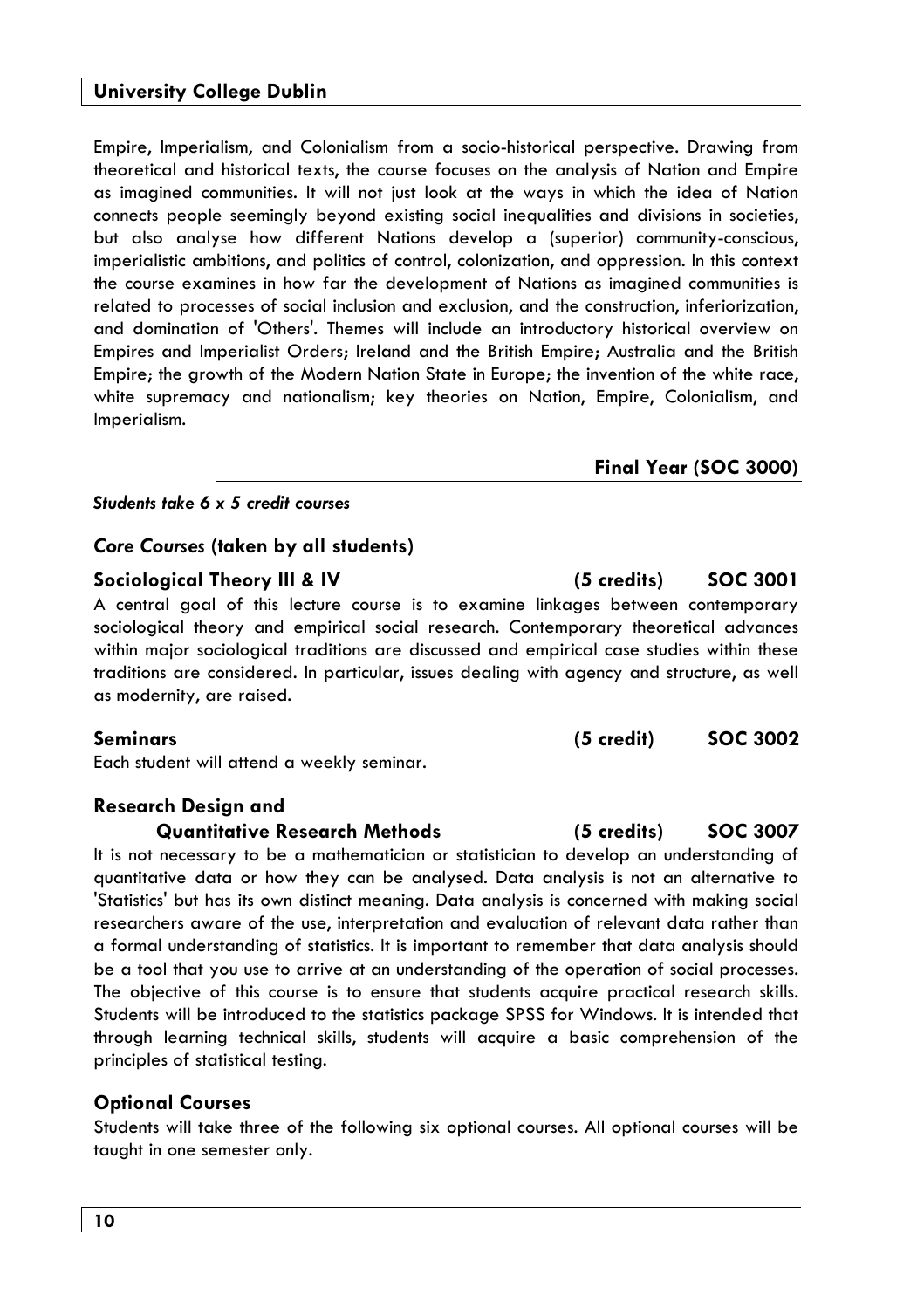### **Governance in Society: I & II (5 credits) SOC 3042**

Sociology has still not settled the question of the means whereby social cohesion or social order and patterned social behaviour is achieved. In response to this situation this course proposes that social life is a relatively orderly affair as a result of the processes and activities of governance in society. Governance is the proper activity of identities. Human societies are nested hierarchic structure of governance in which identity is recursively constituted at each level. As individual is embedded in group so too are the individualgroup embedded in the overarching survival unit. This course looks at the activities of governance at the two basic levels of identity: individual and organised social group. The third and most inclusive level of identity (survival unit=state society) which embraces these two is not covered in this course.

Governance and Society I (Sociology of Emotions): This course challenges the usual sociological approach to the problem of social order, which is based on mentalist or cognitivist presuppositions: values and norms are things that minds deal with. The course argues that the role of emotions and of affective bonds has been denied and neglected to the detriment of the entire sociological enterprise tout court. This course is organised around an explication of the master social emotions of pride and shame and examines their role in the regulation of social life and, specifically, social relationships. Topics covered are: the history of shame, social conformity, the role of emotions in work and the emotions and violence.

Governance and Society II (Social Organisation): This course is not the standard introductory course to the Sociology of Organisations or Organisational Sociology as it is called. Its aim will be to present a number of new perspectives that have emerged in the field of social organisation in the last two decades. It will attempt to introduce the student to a new and hitherto neglected perspective of social organisational theory. Although incorporating many contributions from the fields of Industrial Sociology and organisation theory it also transcends these with new perspectives. The course will attempt to show that social organisation theory is a potentially fruitful field of sociological theory and research, at once both theoretical and 'applied', that is capable of illuminating many facets of contemporary society.

### **Health Illness and Society (5 credits) SOC 3044**

This course is concerned with the relationship between society and matters of health and illness. Topics for discussion will include theoretical understandings of health and illness; how people define health and illness; health institutions and patterns of health and illness based on age, gender and class.

### **Comparative European**

### **Societies and American Society (5 credits) SOC 3045**

Comparative European Societies examines the politics and societies of Europe and in particular we focus on the making of contemporary Europe. Our discussion is focused on the evolution and operation of key European societal and political institutions, in different countries, from the 1960s onwards.

American Society: This part of the course aims at introducing students to current trends and discussions in American Sociology. By looking at six topics (Exceptionalism, Civil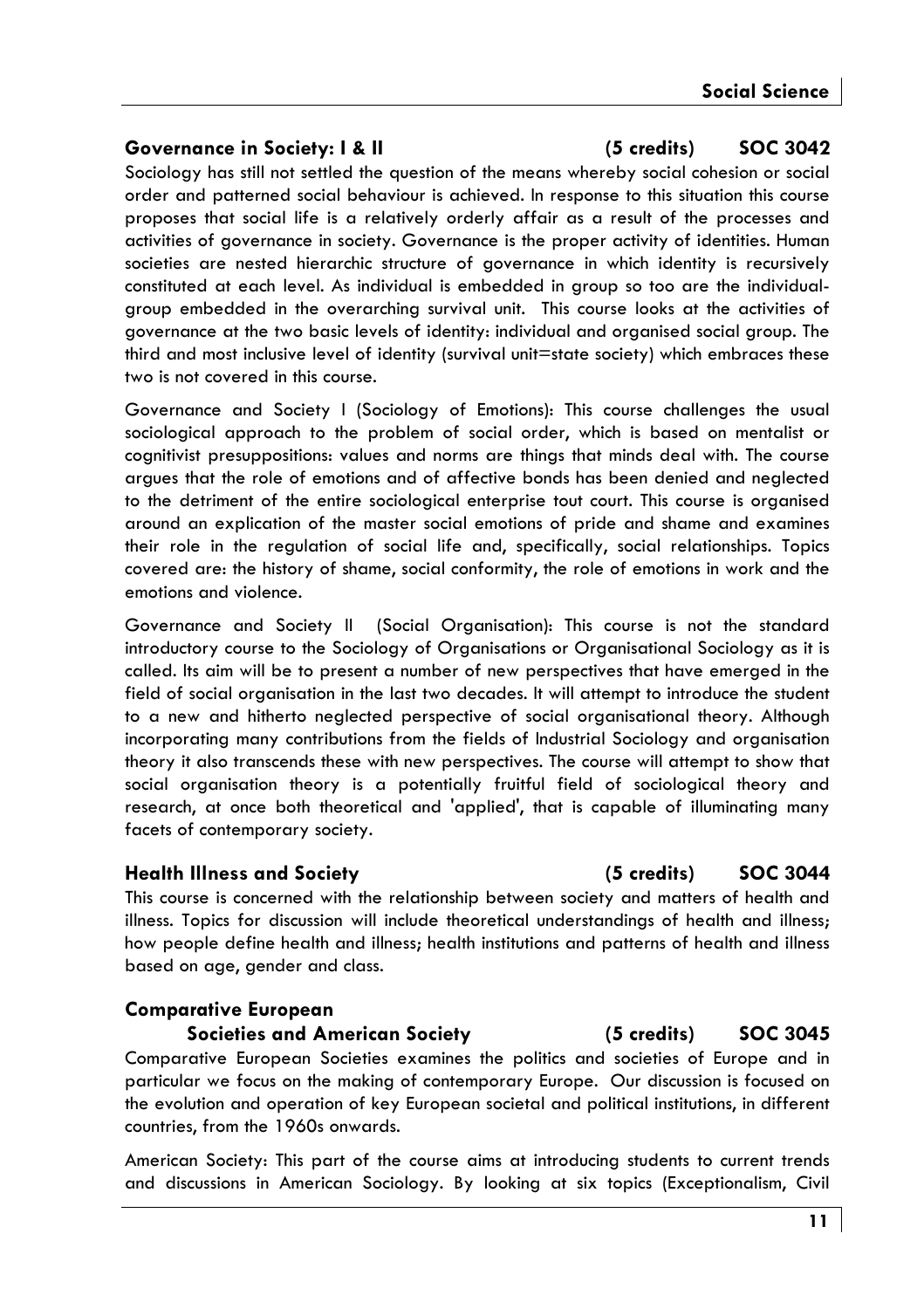## **University College Dublin**

Society and Politics, Community, Individualism and Social Capital, Multiculturalism and Pluralism, Urban Sociology, and Popular Culture) students will get an overall impression of the main developments in American society and politics and how the Social Sciences have tried to analyse and understand them.

### **Sociology of the Environment I & II (5 credits) SOC 3046**  Sociology of the Environment I examines the relationship between society and the

biophysical environment. It draws on constructivist, realist, Marxist and eco-feminist approaches; analyses the theory of 'risk society'; examines the consequences of economic globalisation for the ecosystem; discusses the development of environmental movements; and explores the role of the media in placing environmental issues on the public agenda.

Environmental Sociology II: The relationship between humanity and nature is central to a wide range of contemporary issues. This course looks at issues relating to people, animals, landscapes and eco-systems against the historical and evolutionary backdrop of biological anthropology. Topics include: Animal rights, wolf-introductions, GM agriculture, artificial eco-systems, synthetic wilderness, global warming, the sociology of pets, antiroads protesters, hunt saboteurs, the ecology of human culture, the myth of the 'ecological Indian', the sociology of landscape, and 'Gaia'.

### **Body and Soul: Cultural Embodiment and Transcendence (5 credits) SOC 3049**

This 3rd Year module focuses on how what is said and done to the body is crucial to an understanding of culture and the way people know and understand themselves. Instead of the traditional focus on culture as shared values and beliefs, this module will concentrate on developing an understanding of culture and self in terms of spaces, discourses and practices. Emphasis will be given to what people do with and to their bodies as part of knowing, understanding, presenting themselves, developing their identity, and operating in everyday life. Particular attention will be paid to sexuality. The other focus of the course will be on the ways in which people have attempted to transcend the material reality of their conditions of existence, make contact with a supernatural reality and, often as part of the attempt to attain salvation, live an ethical life. In this part of the course, particular attention will be paid to religion. The course will revolve around a mixture of theory and empirical references, many of which will come from Ireland.

## **Media and Society (5 credits) SOC 3051**

Media Discourses between Dream Factory, System Advertisement, and Power

This course aims to explore how the Mass media dominates mental live in Modern Societies, while influencing people's life, views, emotions, desires, and understanding of the world. It will discuss in how far media culture supports the production of a large extend of cultural, racial, and national imagery with which we are familiar today.

The course introduces students to key concepts of Media Studies, and examines cultural systems as products - and conditioning dimensions of action. Drawing upon empirical and historical examples from the 'dream factory' (possibly Hollywood movies), and/or other media genres, we will engage critically with media discourses, and discuss the ways in which media culture advertises the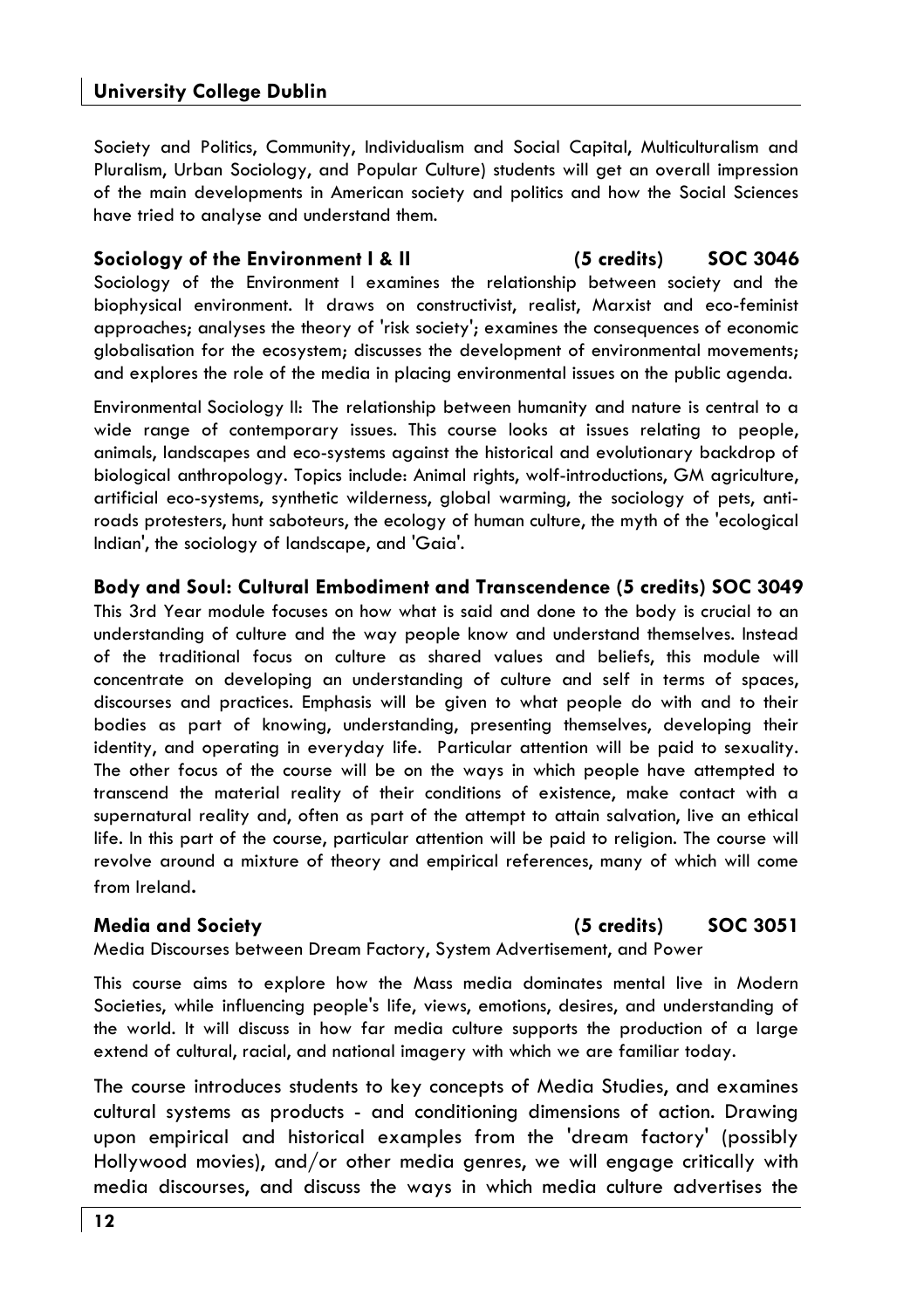existing system, while inducing people to conform to the established organisation and views of society. In this context, the course analyses social stereotypes carried and conveyed by the Media, and looks at cultural and media mechanisms that enable their expression. A major focus is the investigation of patterns of difference and discrimination (related to images of race, culture, nation, and gender) and their representations in the Mass Media. Topics covered will include: consumer culture and culture industry; media and politics; patterns of ownership, control and resistance; relation between culture- social structure - and action; intertextuality, content and discourse studies; ideological influences of the Media in promoting the societal system, and shaping images and stereotypes.

## **Notes for Second and Final Year Students**

- The provision of a course in any particular year is subject to the availability of staff and, in the case of an option, to its selection by a sufficient number of students. Certain optional courses may only be available timetable permitting. Courses additional to those listed may be provided in a particular year.
- Students may also take as options within Sociology timetable permitting certain courses taught by other Schools, notably the School of Philosophy; the express permission of the Head of the School of Sociology and of the Head of the other relevant School is required.
- Optional courses listed above for the Third Year may from time to time be offered as options in the Second Year and *vice versa.*

## **Social Policy**

## **Second Year (SPOL 2000)**

Students in second year Social Policy will normally take twelve units, eight units from the core courses and four units from the required courses listed below.

## *Core Courses* **(Eight units)**

### **Irish Social Policy (1 unit) SPOL 2001**

Further analysis of the effectiveness of contemporary Irish Social Policy initiatives in selected policy areas.

### **Poverty and Social Exclusion (1 unit) SPOL 2002**

This course examines the debate on relative and absolute poverty, issues in the measurement of poverty and the wider question of social exclusion. It looks at strategies to tackle poverty and exclusion, and includes units on the financing of social service actions.

### **Women and Social Policy (1 unit) SPOL 2003**

Students will be introduced to some of the women's issues which arise in Social Policy design and administration in Ireland. The special vulnerability to poverty, higher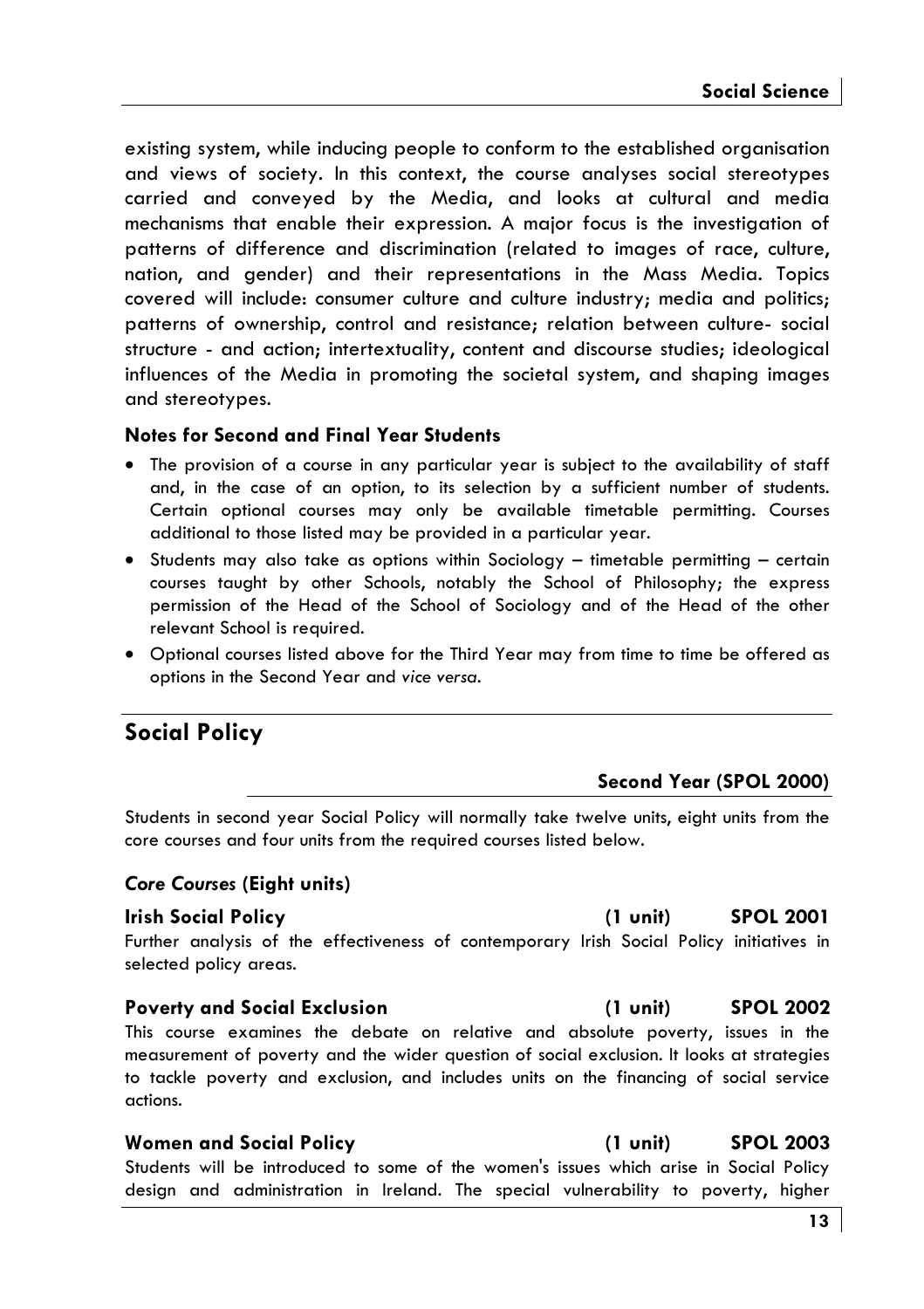**University College Dublin**

unemployment and lower incomes among women and their treatment in social security regimes are among the themes examined.

**Ideology and Social Policy (1 unit) SPOL 2004**  This course focuses on certain key ideologies in Social Policy discourse. Theorists analysed include representatives from the New Right, the New Left and feminist writers, along with those who seek to defend the welfare state. Central themes such as approaches to the concepts of need, obligation, reciprocity and the role of the state underpin the series.

**Social Need and** 

**Social Services (Workshops) I (1 unit) SPOL 2005**  This series of workshops focusing upon a wide variety of personal social services areas is

offered in order to help students develop a perceptive, analytical and sensitive approach to the social services. Use will be made of a variety of teaching resources including visual material, identification of relevant literature and visits to agencies

| Social Need and                |          |                  |
|--------------------------------|----------|------------------|
| Social Services (Workshops) II | (1 unit) | <b>SPOL 2006</b> |

**Family Policy (1 unit) SPOL 2007** 

This course will address some of the principal questions around defining families and the various approaches to social policies as they affect families.

### **Social Policy Seminars (1 unit) SPOL 2008**

This course consists of small group discussions, focusing in some depth upon various aspects of the themes covered in the Irish Social Policy lecture series.

### *Required Courses* **(four units to be taken)**

| <b>Economics for Social Policy I</b>                                                                                                                                                                                                                                            | (1 unit) | <b>SPOL 2009</b> |
|---------------------------------------------------------------------------------------------------------------------------------------------------------------------------------------------------------------------------------------------------------------------------------|----------|------------------|
| This course will give students a basic understanding of some of the more important areas<br>of micro- and macroeconomics relevant to Social Policy. In order to be able to analyse<br>the effectiveness of government and Social Policy it is first necessary to understand the |          |                  |
| institutions behind these policies.                                                                                                                                                                                                                                             |          |                  |
| <b>Economics for Social Policy II</b>                                                                                                                                                                                                                                           | (1 unit) | <b>SPOL 2010</b> |

## **Politics and Public Administration I (1 unit) SPOL 2011**

This course provides a critical analysis of the Irish political system. It examines the role of the Oireachtas, Civil Service and other institutions in the administration and policy-making process, and looks at wider influences such as the role of the European Union.

**Psychology I (1 unit) SPOL 2013** 

This course introduces students to a range of personality theories together with an introduction to social and organisational psychology.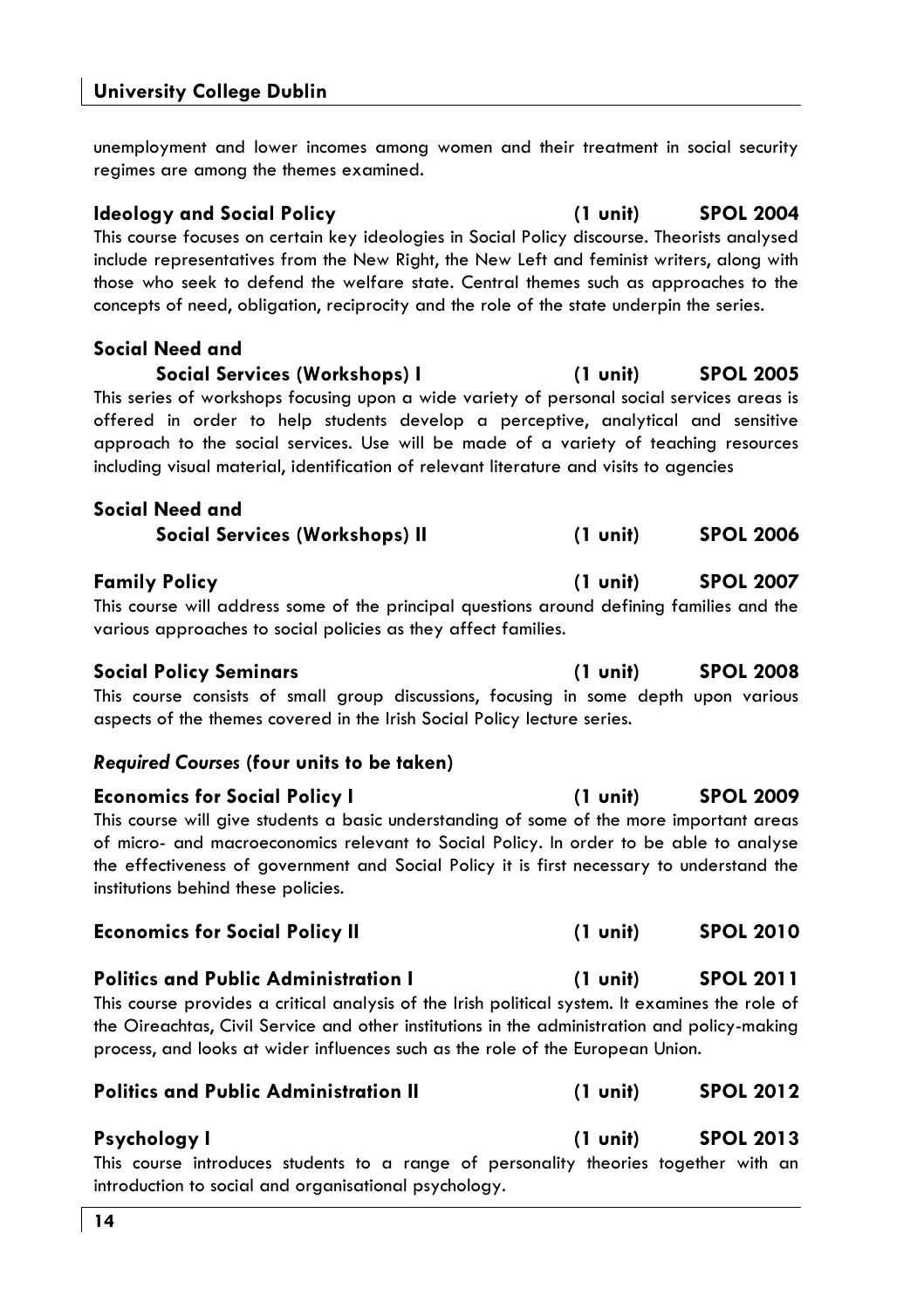## Psychology II **and Contact Contact Contact Contact Contact Contact Contact Contact Contact Contact Contact Contact Contact Contact Contact Contact Contact Contact Contact Contact Contact Contact Contact Contact Contact Con**

*Programme content may vary slightly from year to year.* 

## **Notes for Second Year Students**

Students who did not take courses in Economics or Politics in First Year will be required to take these courses in Second Year as listed above under Required Courses. All required written work must be submitted in order to fulfil the requirements of the course. Attendance will be taken into account in assessing the year's written work.

## **Final Year (SPOL 3000)**

Students in Third Year Social Policy will normally take twelve units, seven units from core courses and five units from optional courses.

## *Core Courses*

| <b>Comparative Social Policy I</b>                                                          | $(1 \text{ unit})$ | <b>SPOL 3001</b> |
|---------------------------------------------------------------------------------------------|--------------------|------------------|
| This course seeks to analyse and evaluate social security policies and health policies in a |                    |                  |
| number of European countries.                                                               |                    |                  |

| <b>Comparative Social Policy II</b> | $(1 \text{ unit})$ | <b>SPOL 3002</b> |
|-------------------------------------|--------------------|------------------|
|-------------------------------------|--------------------|------------------|

### **Social Policy Analysis (1 unit) SPOL 3003**

The principal concern of this course is to explore theoretical approaches to the study of social policy, assumptions underlying selected policy initiatives and how government can utilise Social Science research to improve policies and programmes. Policy analysis is examined as a means of synthesising information, including research results to produce policy decisions and determine future needs for policy-relevant information.

### **Social Policy Seminars I (1 unit) SPOL 3004**

These seminars will consist of small group discussions on a range of substantive issues in Social Policy analysis. They will cover both conceptual and applied policy areas.

### **Social Policy Seminars II (1 unit) SPOL 3005**

## **European Family Policy (1 unit) SPOL 3006**

This course will cover aspects of the field of family policy in Europe including: problems of definition and comparison; demographic trends and the implications for family policy; EU directives and other European initiatives affecting families; trends and policies for lone parents throughout Europe; work and family roles and family income policies.

## **Evaluation Research (1 unit) SPOL 3007**

This course will introduce students to the process, methodology and policies of evaluation research. It will cover the principles and methods involved at each stage of the process.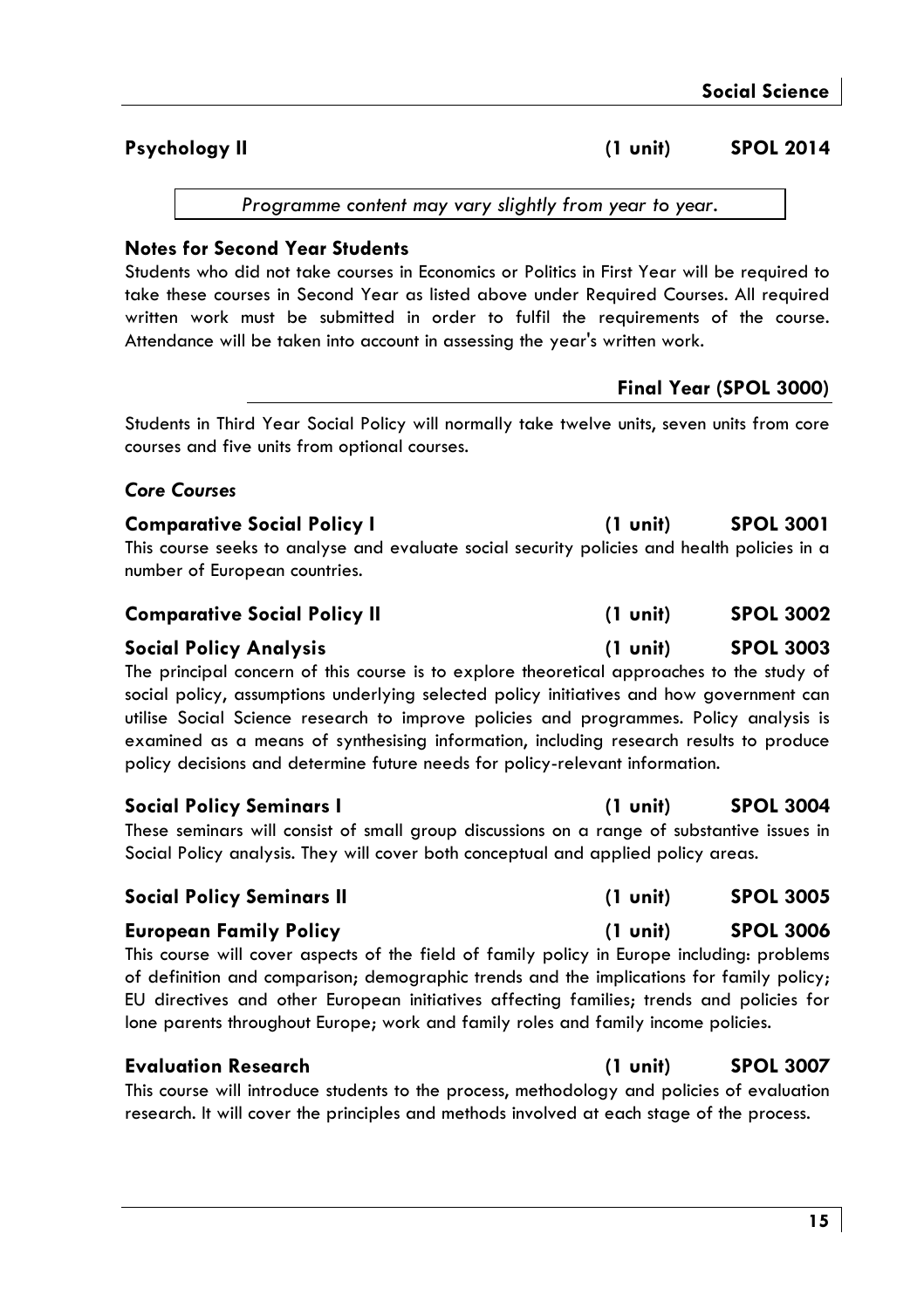### *Optional Courses*

Candidates are advised that although it is possible to take Social Work courses as part of their undergraduate programme in Social Policy, these are introductory courses and do not constitute a professional training in Social Work. For details of courses leading to a professional training in Social Work, see MSocSc (Social Work) and the Higher Diploma in Applied Social Studies.

| <b>Business Administration I</b>                                                             | (1 unit) | <b>SPOL 3008</b> |
|----------------------------------------------------------------------------------------------|----------|------------------|
| This is an introductory course which runs for twenty-four lectures on the basic concepts for |          |                  |
| understanding Business Administration.                                                       |          |                  |

| <b>Business Administration II</b> | $(1 \text{ unit})$ | <b>SPOL 3009</b> |
|-----------------------------------|--------------------|------------------|
|-----------------------------------|--------------------|------------------|

### **Community Studies (1 unit) SPOL 3010**

In this course, students are introduced to the variety of ways in which community has come to be used as an organising concept in Social Policy, with particular reference to the emergence of community development and community care as a policy goal.

### **Social Gerontology (1 unit) SPOL 3011**

This course seeks to develop awareness of the variety of factors, demographic, cultural, attitudinal and societal which impinge on the health and well-being of populations. It explores both positive and negative aspects of later stages of the life cycle and intergenerational aspects of social relationships.

### **Industrial Relations and**

Personnel Management I (1 unit) SPOL 3012 Part one of this course provides students with a basic introduction to the role of the personnel manager in Irish organisations. The course follows an input-throughput-output model which analyses how the function deals with new employees, how they process through the organisation and how they exit the organisation. Part two is an introduction to specific industrial relations contemporary issues in Ireland.

| Industrial Relations and                                                                     |                    |                  |
|----------------------------------------------------------------------------------------------|--------------------|------------------|
| <b>Personnel Management II</b>                                                               | $(1 \text{ unit})$ | <b>SPOL 3013</b> |
| <b>Introduction to Social Work I</b>                                                         | (1 unit)           | <b>SPOL 3014</b> |
| This introductory course consists of a series of lectures which outline the main theoretical |                    |                  |
| influences on the development of Social Work intervention strategies and a series of         |                    |                  |
| workshops designed to facilitate the development of basic counselling skills through         |                    |                  |
| exercises, role play and video.                                                              |                    |                  |

| <b>Introduction to Social Work II</b> | $(1 \text{ unit})$ | <b>SPOL 3015</b> |
|---------------------------------------|--------------------|------------------|
| Social Work Seminars                  | $(1 \text{ unit})$ | <b>SPOL 3016</b> |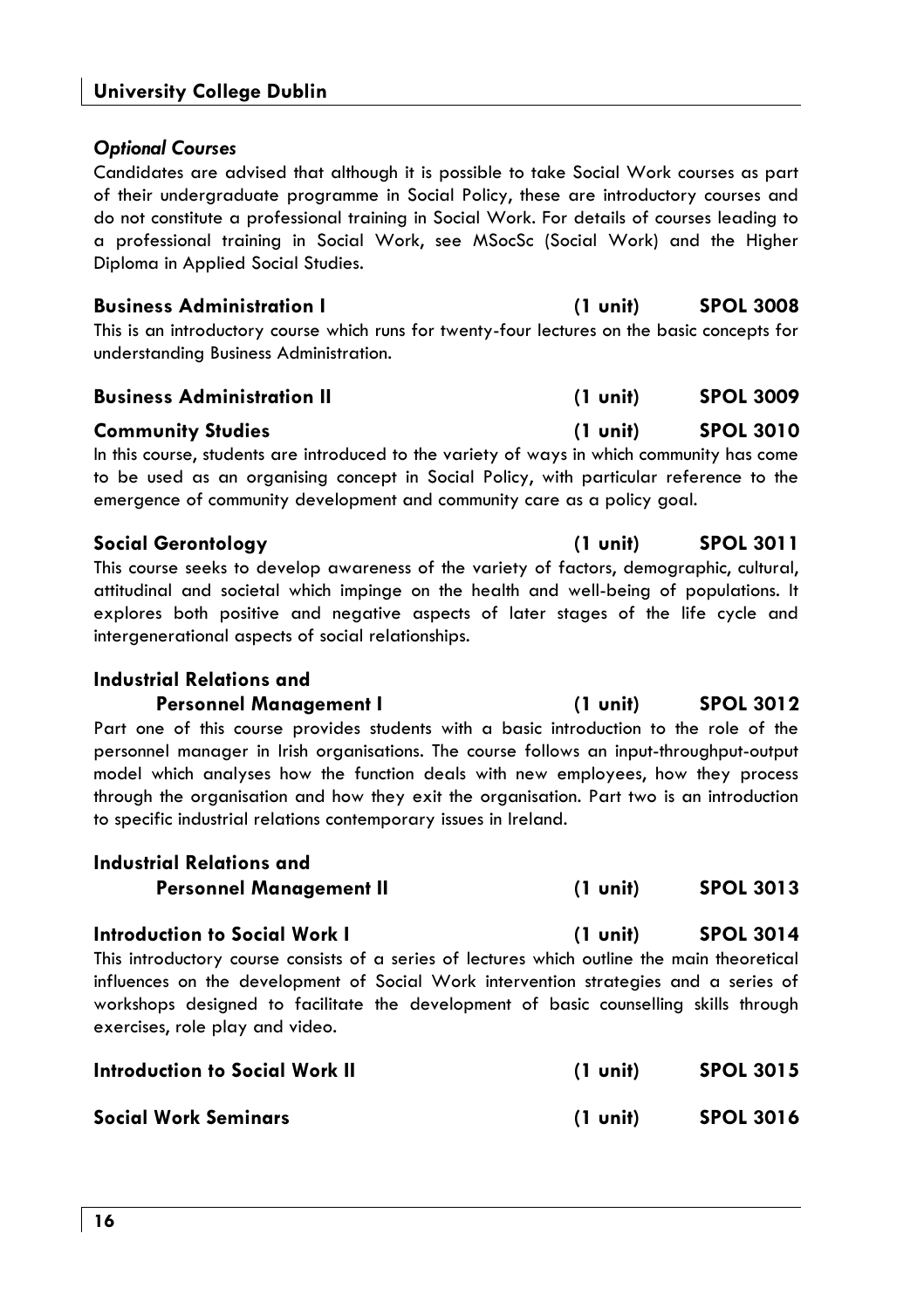### **Social Work in Practice (1 unit) SPOL 3017**

This is a lecture course which examines areas of Social Work in practice with particular reference to an array of family support options and residential Social Work.

## **Ethnicity, Racism and Social Policy (1 unit) SPOL 3018**

The course examines the emergence of race as a social issue in Ireland, responses to immigration, refugees and racism within Irish society and the impact of these responses on Irish Social Policy. Responses to refugees and immigrants in a number of areas of Irish Social Policy such as education, welfare policy and social work are considered. The course also examines the ongoing development of policy in relation to race and ethnicity.

## **Rural/Urban Development (1 unit) SPOL 3019**

This course introduces the concept of development in both rural and urban contexts and looks at policies relevant to development in Ireland in the 1990s.

This course uses the concept of Gender, Equality and Needs to look at the formation of Social Policy in relation to men in Ireland.

*Students may also take optional courses in other subjects where this is agreed with the relevant School.* 

## **Notes for Third Year Students**

- Programme content may vary slightly from year to year.
- The provision of a course in any particular year is subject to the availability of staff, and, in the case of an option, its selection by a sufficient number of students. Courses additional to those listed may be provided in a particular year.
- Social Policy students may be required to undertake fieldwork as part of this course.
- All required written work must be submitted in order to fulfil the requirements of the course.
- Attendance will be taken into account in assessing the year's written work.

## **Information Studies**

## **Second Year (IS 2200)**

Each student takes twelve units from the range of courses offered. The following course units are typical of the choice which will be offered in any year.

## **Information in Organisations (2 units) IS 2211**

### This two-unit course examines the problem of communications in organisations and the analysis of information flow and information networks within organisations. The aim of the course is to examine the role of information and information systems in organisations, the impact of the changing economic and technical environment of organisations on information systems, and to compare the character of formal information systems and

## **Men, Work and Family (1 unit) SPOL 3020**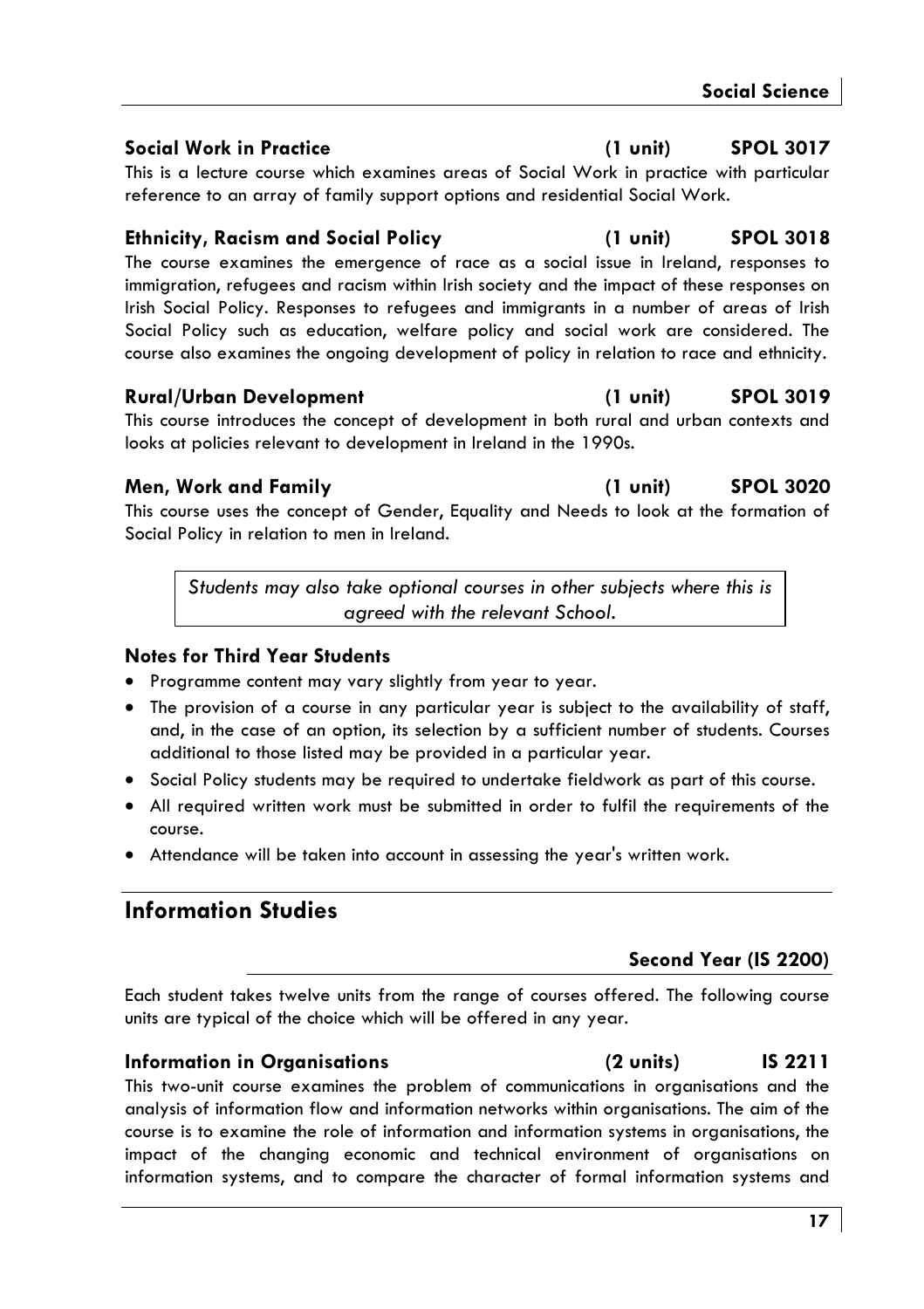informal communication patterns. Within this general framework emphasis is placed upon individual and group information handling within work groups rather than on the design of systems.

## **Introduction to Human Information Behaviour (2 units) IS 2212**

This two-unit course places the focus of attention on the users of information systems or services. Too often in the past the focus of research and practice has been on the system itself or particular aspects of a service. This course looks at many of the individual characteristics of users and their behaviour in approaching an information system or service and attempts to show how essential the user is in determining the success of a system. Methods of assessing user needs and behaviour through user studies are also discussed.

### **Communications and the Consumer (2 units) IS 2221**

This two-unit course examines aspects of both print and electronic text distribution in Ireland. It should complement to some extent any coverage of broadcast media or contemporary creative writing within the range of Arts/Social Science Degree subjects taken by students. This process of consumer purchase is examined with regard to particular generic types of text: newspaper, magazines, best-sellers, popular reference. Based mainly on post-1945 marketing techniques in Ireland, the United Kingdom and elsewhere, the course aims to characterise and predict some of the lasting consequences of these changes for the reading culture of the next century.

## **General Information Resources (2 units) IS 2241**

A general overview of a range of widely available information resources is presented in this two-unit course. Examples of resources covered by the course include print, audiovisual and electronic media, with emphasis on information and publications available through regular book trade channels and the media. The course is intended for information users.

### **Introduction to Computers (2 units) IS 2261**

This two-unit foundation course presents an overview of information technology in the late 20<sup>th</sup> century aimed at those with limited or no previous knowledge. Broad areas covered are: the basics of how computers work, hardware (CPU, main memory, secondary storage devices, input and output devices), software (systems software and applications software), networks and connectivity (Local Area Networks and the Internet). The computer industry and social, ethical and human issues associated with computerisation are also examined.

### **Introduction to Databases (2 units) IS 2262**

This two-unit course focuses on computerised databases. Database theory is introduced, including functions, components and structures of databases. Students will be introduced to creating their own database using a popular Database Management System (DBMS). This will include the practical and technical skills required to create a database, as well as the evaluation criteria used in selecting a particular DBMS. Students will be introduced to the issues associated with searching bibliographic and full-text database searching.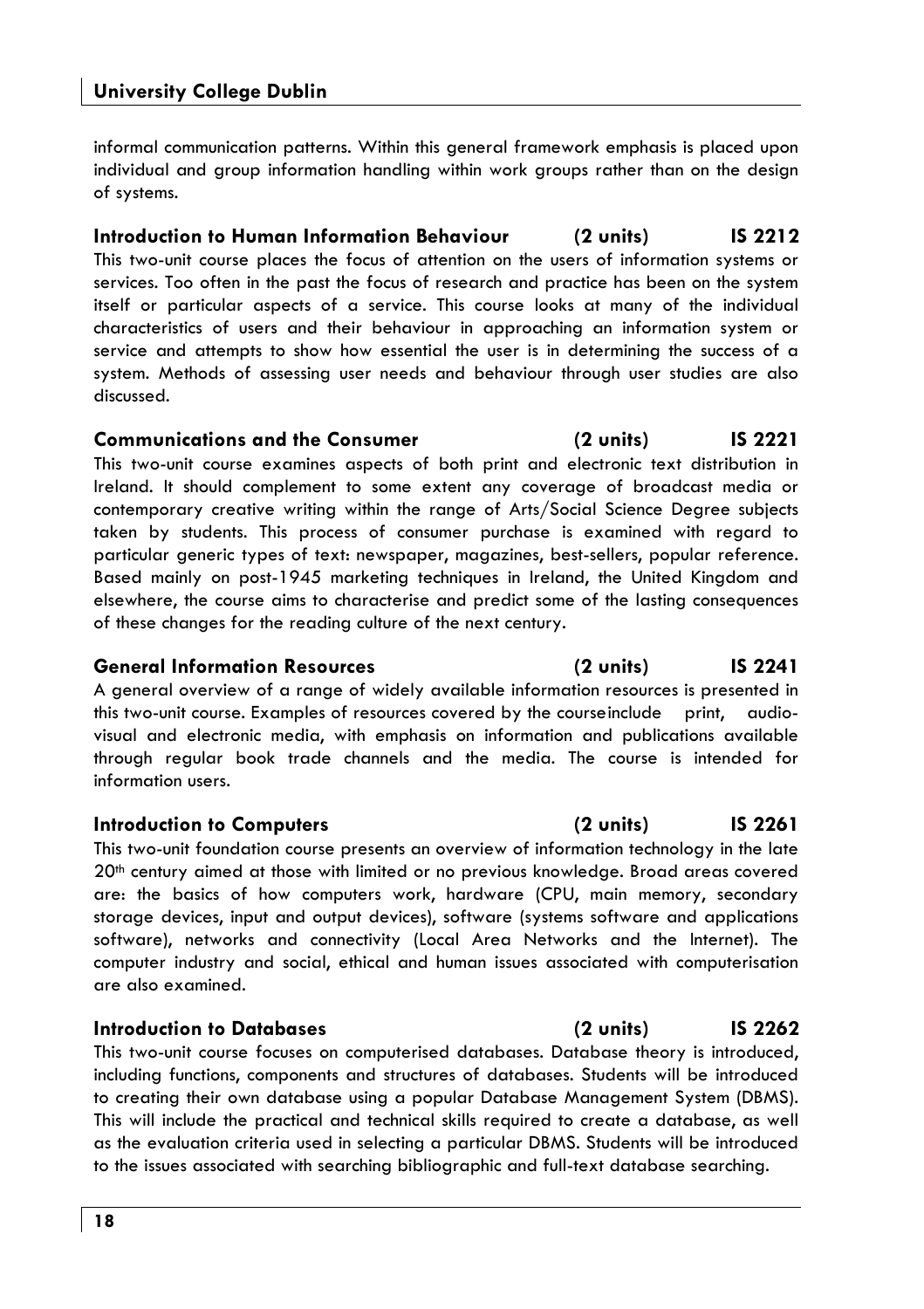## **Design of Information Systems (4 units) IS 2263**

In this four-unit course the student investigates the information systems of a particular organisation, with regard to the implementation of a new technology-based information system. Each student is required to create a Project Initiation Document (PID) that provides an analysis of the existing IS set-up and a proposal for the introduction of this new service. The central aim of the PID is to identify the information systems at work within the organisation, what individuals involved want to achieve, and what new Information Technology/Information Systems will be required to implement the project. The selection of actual software or the creation of any physical systems is outside the scope of the project. A formal knowledge of computers, at a level corresponding to First Year Computer Science, is a prerequisite for this course.

## **Presentation of Electronic Information (2 units) IS 2265**

This intermediate level two-unit course builds on the basic concepts and principles of presentation of information introduced in course IS 1112 (*Presentation of Information*). IS 2265 concentrates on the presentation of electronic information, that is, information stored, retrieved or presented via computer. This course aims to provide a critical understanding of the methods of presenting electronic information, how and why these methods have evolved and how they may evolve in the future. It also aims to foster basic skills in the presentation of electronic information, in particular, the use of desktop publishing technologies. IS 2265 is a prerequisite for the Third Year course *Web Publishing.*

## **Final Year (IS 3300)**

Each student takes twelve units from the range of courses offered. The following course units are typical of the choice which will be offered in any year:

## **Information Policy (2 units) IS 3311**

This two-unit course begins with a review of the range of information policies pursued by most governments in western societies and continues this theme in two ways. First, by looking at individual issues like copyright, censorship, data protection, and secondly by reviewing the experience of individual countries.

## **Culture, Information and Technology (2 units) IS 3312**

This two-unit course examines social and cultural perspectives on information and technology. Topics will include how individuals and organisations in modern society perceive information and technology, the impact of new technology and information systems on social and cultural structures in modern society and changes in social control of information. Issues such as global culture, virtual communities and the sociology of technology and knowledge will be discussed.

## **History of the Book (2 units) IS 3323**

This two-unit course explores and researches the impact of print culture as it evolved post-1500 in Europe and North America. The programme of study is interdisciplinary and collaborative with a number of Schools/Centres. It foresees the preparation of research themes in the domain.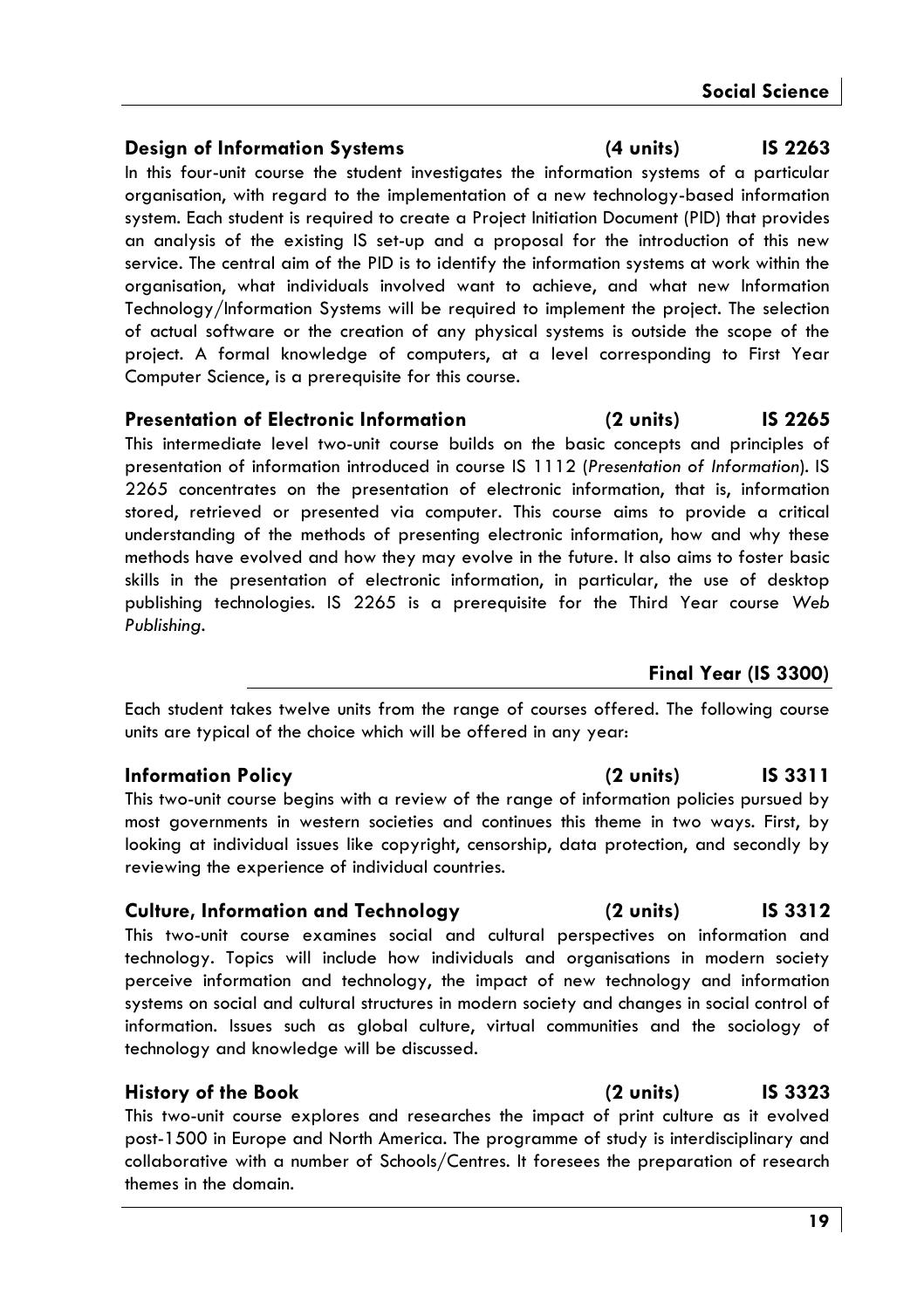## **Management of Information Agencies (2 units) IS 3331**

This two-unit course is an introduction to the theory of organisation and to the use of management techniques in libraries and information units. The following topics will be covered: introduction to organisational theory; designing and maintaining the organisation; managerial responsibilities; structure of information agencies; management of resources, including personnel, finance and budgeting, materials, buildings and equipment.

## **Introduction to Electronic Resources (2 units) IS 3344**

This two-unit course examines the principles and practice of online searching, using commercial databases in a variety of formats including CD-ROM and online. An overview of electronic products is followed by a more detailed exploration of the skills of online searching with emphasis on the techniques of selection, retrieval and evaluation of databases. The course will concentrate on basic online searching skills with a significant practical component of live online searching and will require considerable student initiative to work independently in practical exercises. The following aspects of searching will be covered: basic concepts of database structure, particularly inverted file searching using Boolean logic; command languages; search strategies using controlled and natural vocabularies; and access to CD-ROM and Internet resources. The range of databases will be assessed and search results evaluated in relation to specific information needs.

## **Resources for Studies in Children's Literature (2 units) IS 3347**

This two-unit course introduces significant aspects of children's literature provision in Ireland. Past, present and emerging trends are assessed and monitored. The interlocking roles of librarians, teachers and publishers are explored and a basis is developed for future domestic and overseas co-operation.

## **Web Publishing (2 units) IS 3365**

This two-unit course aims to give students an understanding of some of the principal aspects of computer-mediated publications. It concentrates on online publications disseminated via the Internet or CD-ROM. The course aims to encourage awareness of current technical, commercial and social issues affecting electronic publishing via a case study of one particular electronic publication, the electronic journal. Topics covered include evolution of the ejournal, dissemination methods, document formats and economic issues. The course also has a substantial practical element; students will learn how to publish on the World-Wide Web using HTML (Hypertext Markup Language). IS 2265 *Presentation of Electronic Information*, is a prerequisite for IS 3365.

## **Librarians and Information Seeking**

**in the 21st Century Workplace (2 units) IS 3418** 

This is a two-unit advanced seminar course that trains students to understand and thereby act as intermediaries in the information worlds of professionals who work in traditional and new flexible work environments. Students will explore theories of information behaviour, landmark studies and current research in this field and then apply this knowledge to library and information services in different work contexts.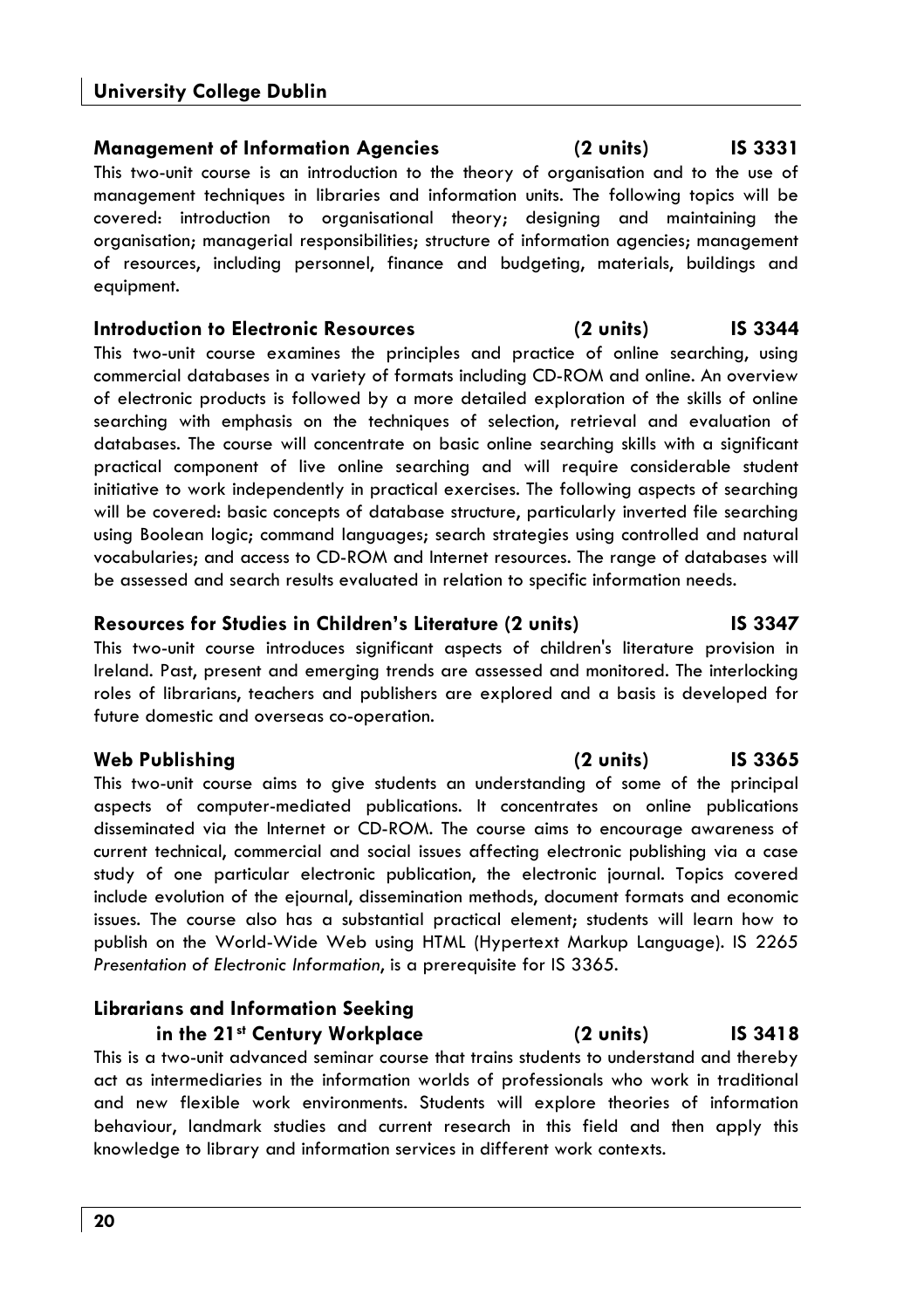### **European Information Markets (2 units) IS 3446**

The two-unit course is introduced by outlining the formation, structure and purpose of the European Union and the concept of an information market. The emergence of a European information industry, supported by rapid, innovative advances in information and communications technologies, and which now offers a wide range of information products and services, is critically reviewed. Current markets for electronic on-line databases (including interactive videotext services and real-time and reservations systems), portable compact disk (CD) databases, value added network (VAN) services (including e-mail, EDI and POS services) and new audiotext services are evaluated. Comparisons are made between market trends within the European Union, in the context of an environment that is multi-lingual and multi-cultural and is composed of national economies at various stages of development. Progress in the European information market is also compared with developments in the United States and Japan. The course concludes with a review of the electronic information services in market in Ireland.

### **Telecommunications and Networks (2 units) IS 3461**

Technical developments which allow data to be communicated to, and from, a computer system are surveyed in this two-unit course. Goals of the course will be: (1) to learn about recent developments in information and communications; technologies and the internet applications that derive from them; (2) to provide a framework for understanding recent changes in telecommunications, as well as prospects for future developments in telematics; (3) to critically evaluate the quality and value of information resources available via networks; (4) to assess the relevance and implications of telecommunications developments for libraries and other information providers; (5) to discuss theories of computer mediated communication, examine how people and organisations are using conferencing, internet and other telematic applications to exchange information and what problems are emerging; (6) to learn about the problems of operating networks and conferencing systems, as well as design issues for novices facing such programmes.

## **Arts Courses**

## **Archaeology**

## **Second Year (ARCH 2000)**

### *(Deemed equivalent to twelve units)*

This comprises ten 12-lecture courses and one 24-lecture course. The Irish and British material is treated in greater depth; corresponding developments elsewhere in Europe are addressed more specifically and students are introduced to relevant debates about the evidence and its interpretation. Other features include a major course on the theory and philosophy of Archaeology, a course on scientific techniques in Archaeology and a course on ancient craftsmanship in various materials. Reading lists for the courses will be provided. Up to 25% of the overall end of year mark will be awarded for continuously assessed coursework (including five essays). These will be submitted on a regular basis throughout the year.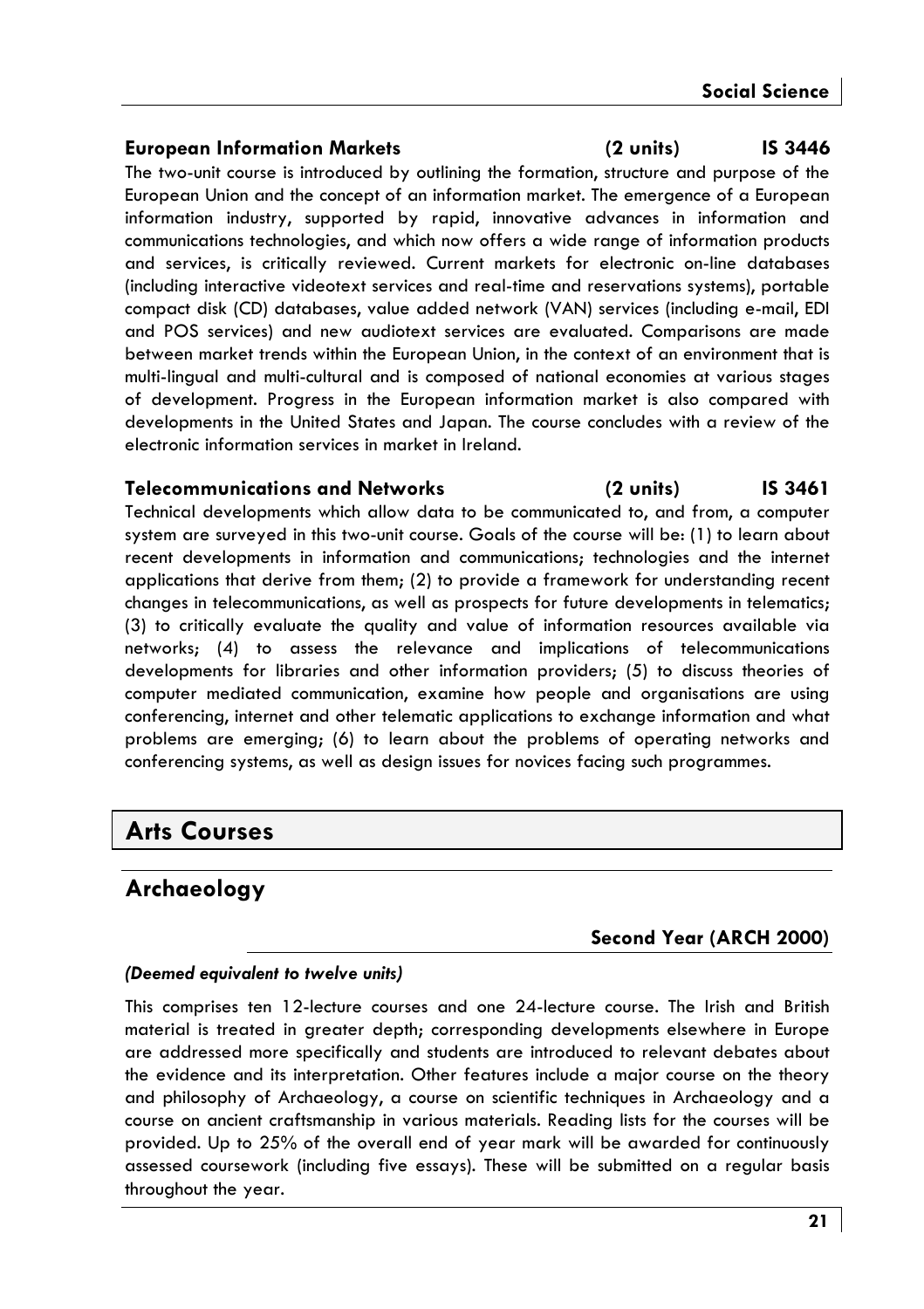## **University College Dublin**

| <b>ARCH 2006</b> | From Hunter-Gatherers to First Farmers.                        |
|------------------|----------------------------------------------------------------|
| <b>ARCH 2007</b> | Contemporary Problems in the Interpretation of the Neolithic.  |
| <b>ARCH 2008</b> | The Emergence of Hierarchy: the Bronze Age of Northwestern and |
|                  | Central Europe.                                                |
| <b>ARCH 2009</b> | The Irish Iron Age: Problems of Celticity.                     |
| <b>ARCH 2010</b> | Early Medieval Landscape, Settlement and Society in Ireland.   |
| <b>ARCH 2011</b> | Early Medieval Art.                                            |
| <b>ARCH 2012</b> | Viking-Age Ireland, Later Anglo-Saxon England, and Carolingian |
|                  | Europe.                                                        |
| <b>ARCH 2013</b> | The Archaeology of Feudal Society: Ireland and Europe AD 1100- |
|                  | 1500.                                                          |
| <b>ARCH 2014</b> | Methods and Techniques in Landscape Archaeology.               |
| <b>ARCH 2015</b> | A Practical Introduction to Materials in Archaeology.          |
| <b>ARCH 2016</b> | Theory and Philosophy of Archaeology. (24 lectures)            |
|                  |                                                                |
|                  |                                                                |

## *(Deemed equivalent to twelve units)*

The course will consist of ten core courses (each course counting as one unit) and two optional courses (each counting as one unit) chosen from a range of at least five options. The courses will be thematic and will develop concepts and issues introduced in the First and Second Year programmes. The selection of courses available in any academic year will depend on staffing and logistical resources. Minimum and maximum limits will be placed on numbers attending optional courses. Courses additional to the list on the following page may also be offered. The list of courses on offer in any academic year will be available immediately before the beginning of the academic year in September. A one-week field course will be offered as an option in early September prior to the commencement of the lecture programme. Students interested in this option should enquire in the School for details. Up to 25% of the overall end of year mark will be awarded for continuously assessed coursework (including four extended essays). These will be submitted on a regular basis throughout the year. Courses to be offered will be selected from the following:

**Final Year (ARCH 3000)** 

### *C: Core Course; O: Optional Course*

| <b>ARCH 3001</b> | The Mesolithic/Neolithic Transition (O)                 |
|------------------|---------------------------------------------------------|
| <b>ARCH 3002</b> | Stone Tools in a Social Context (O)                     |
| <b>ARCH 3003</b> | Regionality in the Neolithic of Ireland and Britain (O) |
| <b>ARCH 3004</b> | Settlement and Landscape (C)                            |
| <b>ARCH 3005</b> | Ritual and Ideology (O)                                 |
| <b>ARCH 3006</b> | Funerary Archaeology (C)                                |
| <b>ARCH 3007</b> | Material Culture (C)                                    |
| <b>ARCH 3008</b> | Art in Prehistory (O)                                   |
| <b>ARCH 3009</b> | Practice and Theory in Irish Archaeology (C)            |
| <b>ARCH 3010</b> | Wetland Archaeology (O)                                 |
| <b>ARCH 3011</b> | Religion and Ritual in Celtic Europe (O)                |
| <b>ARCH 3012</b> | The Celts at War: History, Archaeology and Myth (C)     |
| ARCH 3013        | Ireland's Golden Age (O)                                |
|                  |                                                         |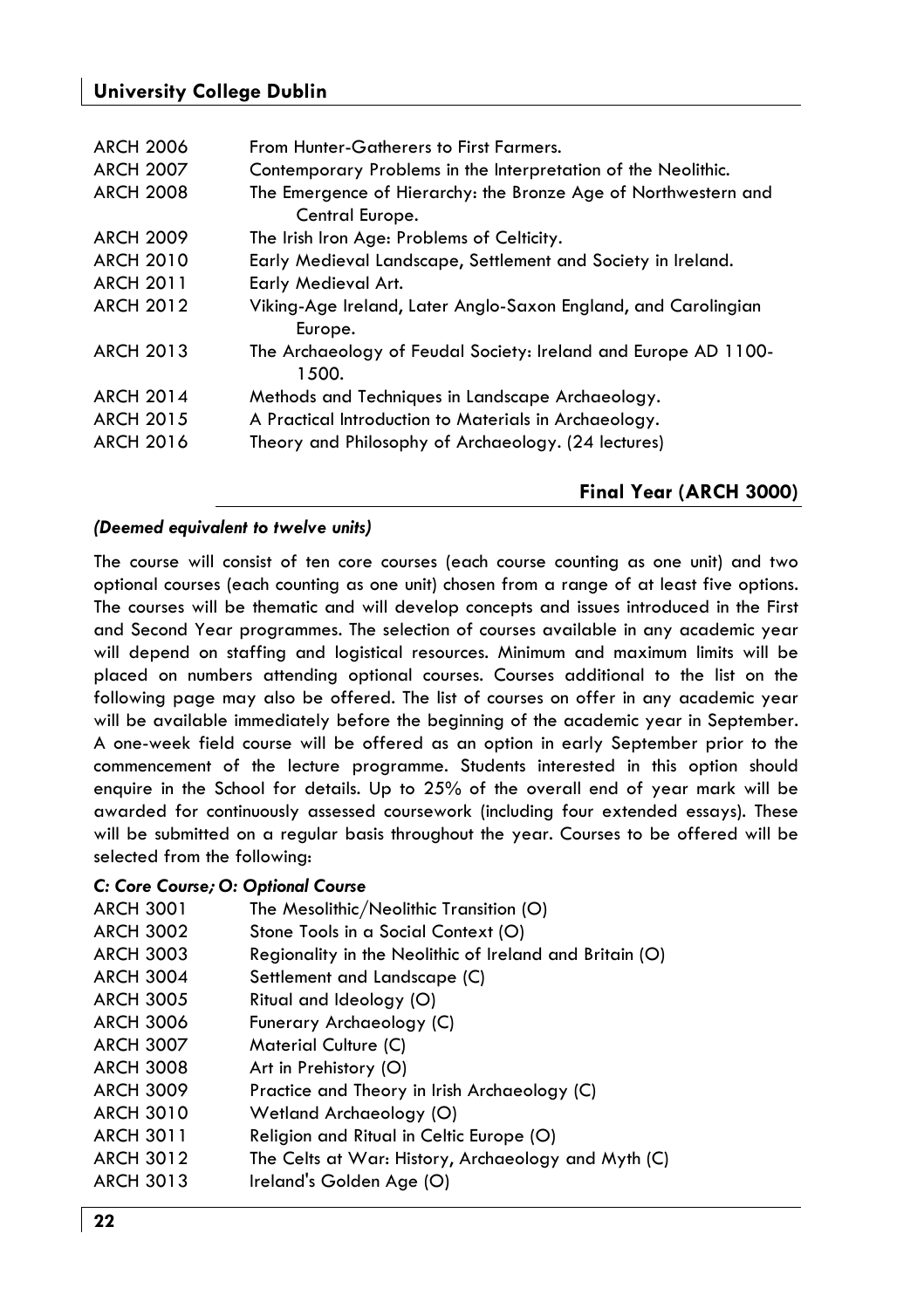| <b>ARCH 3014</b> | People of the Isles: Ireland and Britain, AD 400-1000 (C)          |
|------------------|--------------------------------------------------------------------|
| <b>ARCH 3015</b> | The Archaeology of Architecture (O)                                |
| <b>ARCH 3016</b> | Sculptors and Stonemasons in the First Christian Millennium (O)    |
| <b>ARCH 3017</b> | The Viking World (C)                                               |
| <b>ARCH 3018</b> | Field Courses (O)                                                  |
| <b>ARCH 3019</b> | European Lake Dwellings (C)                                        |
| <b>ARCH 3020</b> | Art Interaction in Early Christian Europe (C)                      |
| <b>ARCH 3021</b> | Answers from the Grave (C)                                         |
| <b>ARCH 3022</b> | Histories in Stone: Medieval Europe (O)                            |
| <b>ARCH 3023</b> | The Archaeology of Race and Ethnicity (O)                          |
| <b>ARCH 3024</b> | Understanding Mesolithic/Neolithic (O)                             |
| <b>ARCH 3025</b> | A New Archaeology of Castles (O)                                   |
| <b>ARCH 3026</b> | Artistic Interactions in the First Millennium AD (C)               |
| <b>ARCH 3027</b> | From the Tree to the Artefact – Wood in Archaeology (O)            |
| <b>ARCH 3028</b> | Making Sense of the Mesolithic (C)                                 |
| <b>ARCH 3029</b> | The Archaeology of Human and Animal Bone (O)                       |
| <b>ARCH 3030</b> | Historical Archaeology and the Making of Modern Irish Identity (O) |
| <b>ARCH 3031</b> | Sentient Stones: Interpreting Lithics (O)                          |
| <b>ARCH 3032</b> | The Archaeology and History of Medieval Dublin (O)                 |
| <b>ARCH 3033</b> | Histories in Stone from Early Medieval Europe (O)                  |
| <b>ARCH 3034</b> | Encountering Complex Pasts: Perspectives on Canadian Archaeology   |
|                  | (O)                                                                |
| <b>ARCH 3035</b> | An Introduction to Conservation (O)                                |
|                  |                                                                    |

## **Notes for Final Year Students**

Questions on the BSocSc papers will also require knowledge of the framework and general principles encountered in Second Year.

## **Economics**

|                                                                                                                | Second Year (ECON 2000) |
|----------------------------------------------------------------------------------------------------------------|-------------------------|
| $R =$ Required Course $Q =$ Option Course                                                                      |                         |
| Macroeconomics (2) (R)<br>Intermediate level course in Macroeconomics.                                         | <b>ECON 2001</b>        |
| Microeconomics $(2)$ $(R)$<br>Intermediate level course in Microeconomics.                                     | <b>ECON 2002</b>        |
| History of Economic Thought (2) (O)<br>The development of economic theory over the years.                      | <b>ECON 2005</b>        |
| Statistics/Econometrics (2) (R)<br>Introduction to Statistics as applied to the estimation of economic models. | <b>ECON 2006</b>        |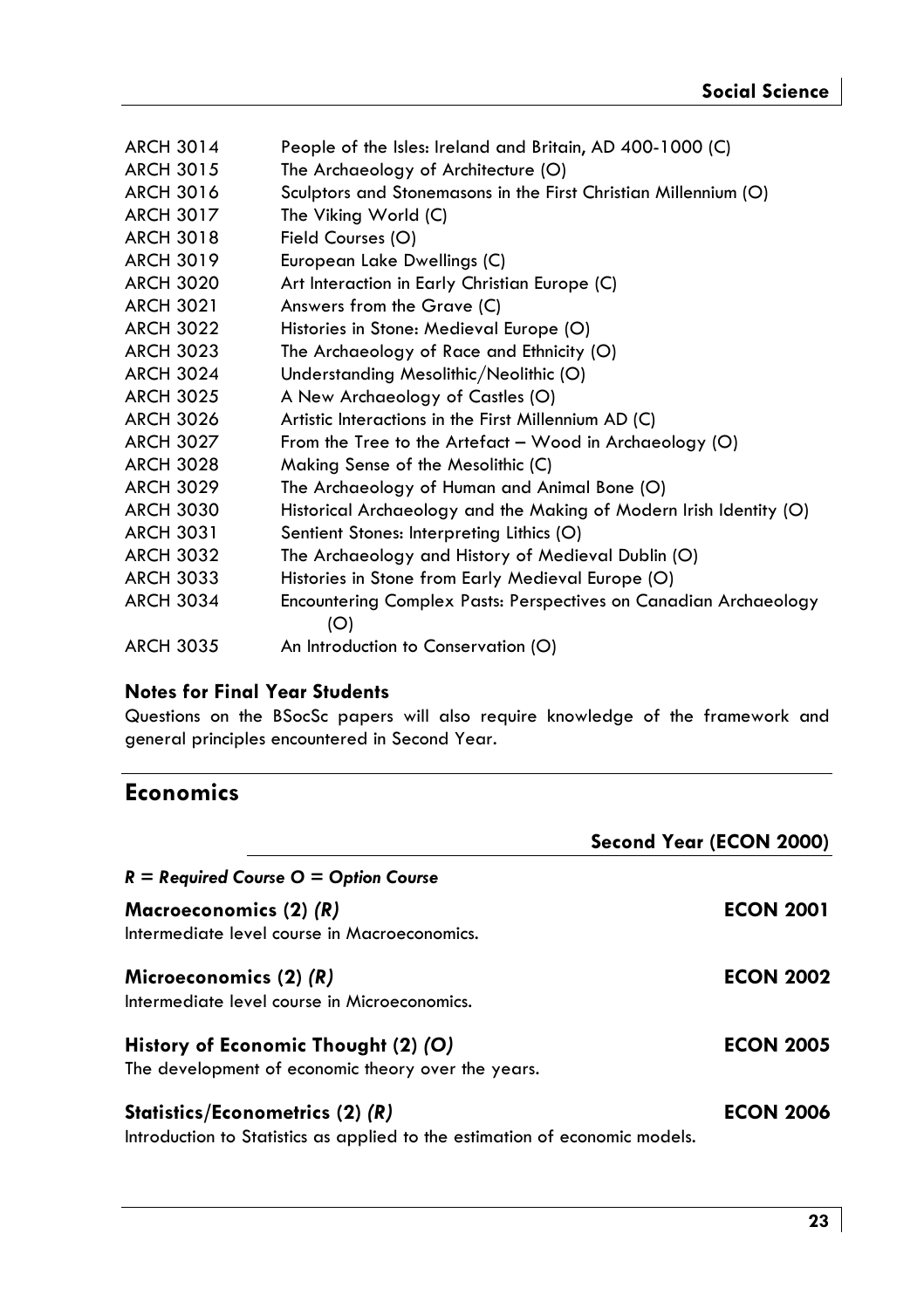## **University College Dublin**

| Economic History (2) <i>(</i> O)<br>Introduction to the main topics in Irish and Western economic history.  | <b>ECON 2010</b> |
|-------------------------------------------------------------------------------------------------------------|------------------|
|                                                                                                             | <b>ECON 2011</b> |
| The Irish Economy (2) (O)<br>Study of the Irish economy, its development and recent economic history.       |                  |
| Quantitative Techniques (2) <i>(</i> R)<br>Introduction to the use of mathematical techniques in Economics. | <b>ECON 2012</b> |

## **Labour Economics (2)** *(O)* **ECON 2017**

The economics of investment in human capital. Labour supply, employment, unemployment and wage rigidity.

## **Environmental Economics (2)** *(O)* **ECON 2025**

Externalities and the environment; optimal policies to combat pollution; cost-benefit analysis of resource-based projects.

## **Tutorials (2)** *(R)* **ECON 2030**

Weekly tutorial on general aspects of theoretical and applied economics. Mid-Year Tests.

## **Applied Microeconomics (2)** *(O)* **ECON 2031**

Study of the determinants of market structure and their implications for resource allocation.

Students take four required courses, one option course and must attend weekly tutorials (ECON 2030). The list of options may vary from year to year.

## **Final Year (ECON 3000)**

## **Macroeconomics (2)** *(R)* **ECON 3001**

Macroeconomic theory; growth inflation and unemployment, fiscal, monetary and exchange-rate policy.

## **Microeconomics (2)** *(R)* **ECON 3002**

Applications of price theory to contemporary problems; introduction to welfare economics and general equilibrium.

## **Econometrics I (2)** *(O)* **ECON 3006**

Estimation and inference in the general linear model; departures from Classical assumptions; simultaneous equation systems.

## **Transport Economics (2)** *(O)* **ECON 3009**

Applied economic analysis of (i) the provision of transport infrastructure; (ii) transport providers; and (iii) transport users, the role and influence of government on the transport sector.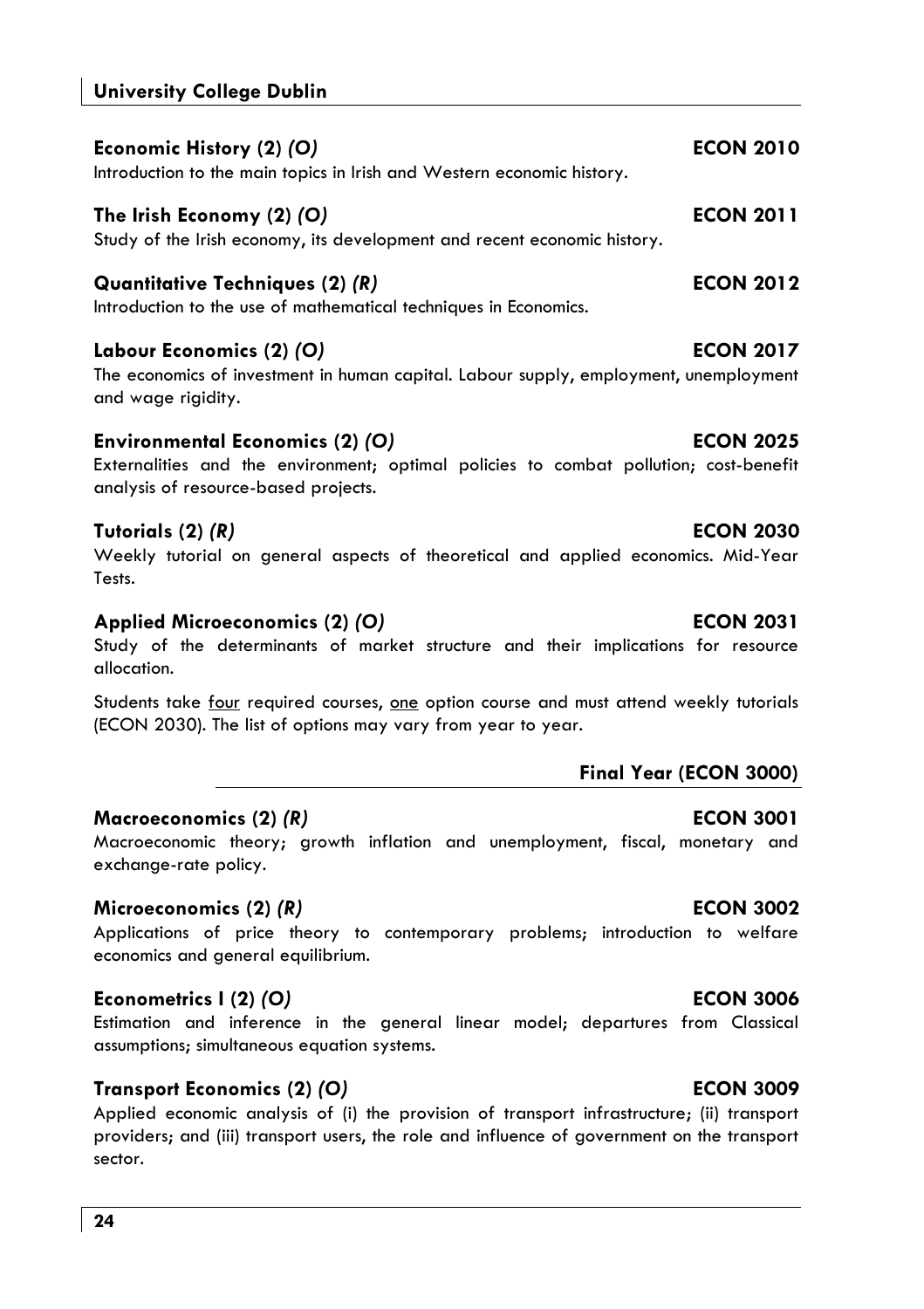## **Social Science**

## **Economic History (2)** *(O)* **ECON 3010**

## **Quantitative Techniques (2)** *(O)* **ECON 3012**

## Classical optimisation with and without constraints; linear and non-linear programming; economic applications.

## **Finance (2)** *(O)* **ECON 3014**

Supply and demand for money; the optimal quantity of money; monetary policy.

## **Health Economics (2)** *(O)* **ECON 3018**

Issues in Irish and European economic history.

Demand for health; payment systems for doctors; casemix analysis; health insurance; health and labour market outcomes.

## **Econometrics II (2)** *(O)* **ECON 3019**

Theoretical aspects of the linear model and its associated problems; interrelation to simultaneous equations models.

## **Industrial Organisation (2)** *(O)* **ECON 3020**

The analysis of modern industry, particularly the competitive and growth strategies of firms under uncertainty; the functioning of markets.

## **Introduction to Game Theory (2) (O) ECON 3021**

Introduction to the theory of games with applications to finance, auctions and industrial organization.

## **International Economics (2)** *(O)* **ECON 3023**

International trade theory; balance of payments adjustment.

## **Economic Development (2)** *(O)* **ECON 3024**

Application of economic theory to the study of the problems facing the less developed countries.

## **Public Sector Economics (2)** *(O)* **ECON 3029**

Demand and supply for public goods; criteria for public intervention; inequality and poverty.

## **Tutorials (2)** *(R)* **ECON 3030**

Weekly tutorial on general aspects of theoretical and applied economics. Tutorial tests count as a course mark.

## **Labour Economics (2)** *(O)* **ECON 3033**

Microeconomic models of unemployment and evidence for OECD countries, human capital, labour supply.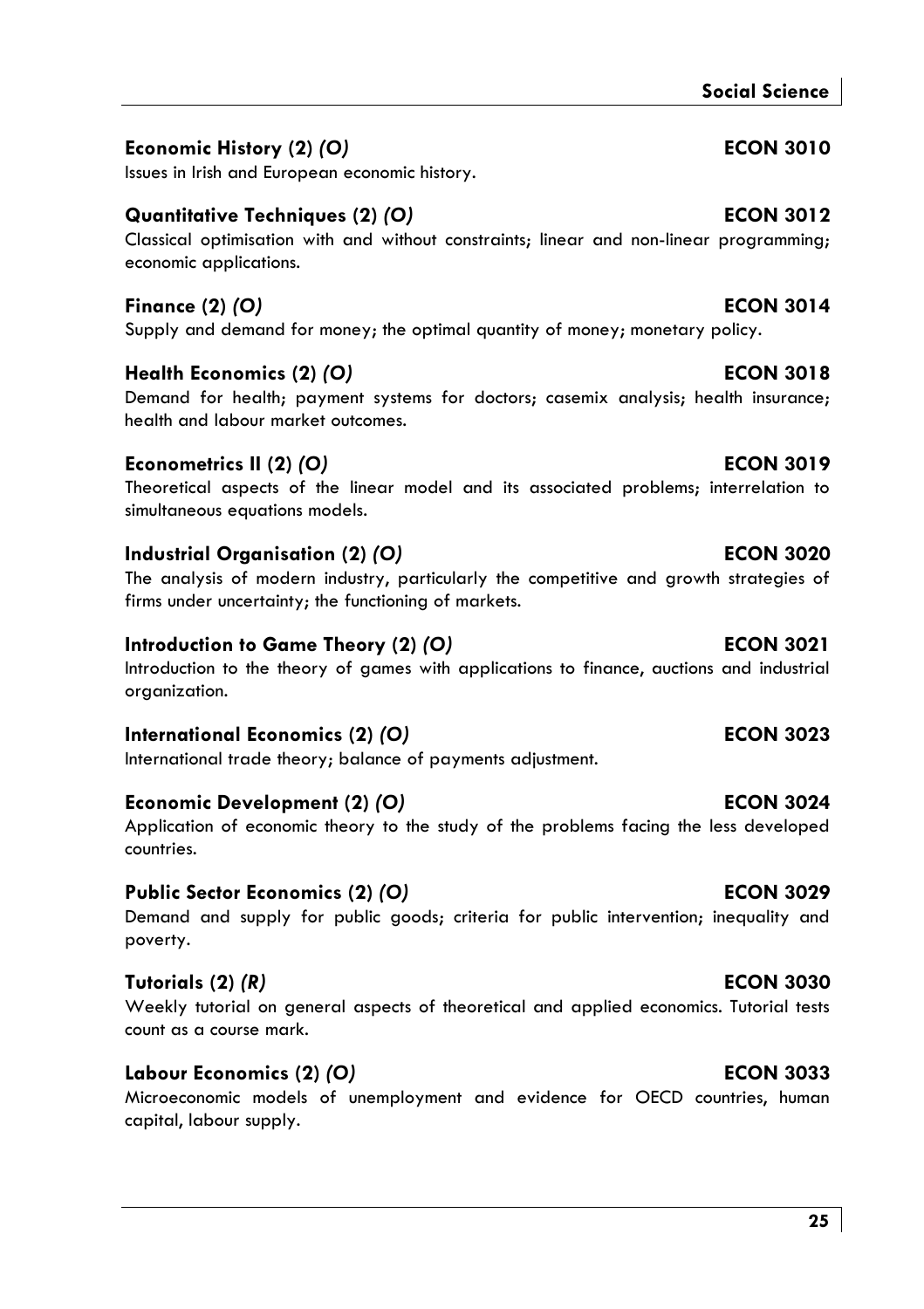## **The European Economy (2)** *(O)* **ECON 3034**

The economic rationale for European integration, focussing on the single market and the Euro.

## **Notes for Final Year Students**

Final Year Students must (a) take the following two required courses: ECON 3001 *Macroeconomics* and ECON 3002 *Microeconomics* (b) take three option courses and (c) attend weekly tutorials (ECON 3030). The list of options may vary from year to year.

## **Geography**

## **Second Year (GEOG 2000)**

The programme of courses offered by the School of Geography, Planning and Environmental Policy is dynamic and constantly revised. The lists of courses on offer may change from year to year and the programme for any academic year is finalised only in September. What follows is based on the current syllabus and gives a good indication of the likely syllabus for the coming year but it may be changed as circumstances require.

*Second Year students take the following list of courses, each of two units.* 

## **Cultural Geography GEOG 2001**

This course provides an introduction to Cultural Geography. It focuses on the historical and contemporary development of Cultural Geography; on alternative approaches to understanding the concept of landscape, and on the ways in which aspects of contemporary culture, such as identity and consumption, can be understood from a geographical perspective.

Geographical perspectives on the territorial organisation of Europe, with particular attention to the changing Political, Economic and Cultural Geography of the twentieth century. Several broad 'macro-views' of Europe will provide a framework for an exploration of current issues relevant regional development and territorial organisation.

## **Geomorphology GEOG 2021**

An introduction to (a) Quaternary geoscience, including the topics of oxygen isotope stratigraphy, terrestrial stratigraphy and correlation, geochronology, Quaternary climate change, glacial geomorphological processes, landforms and sediment systems as process and environmental surrogates and (b) the landforms, materials and processes associated with weathering, mass wasting, slopes and river systems.

## **Climatology GEOG 2022**

This course will focus on understanding the processes responsible for climate. Lectures will introduce students to concepts of energy and mass exchanges within the climate system which give rise to circulation systems.

## **Europe GEOG 2012**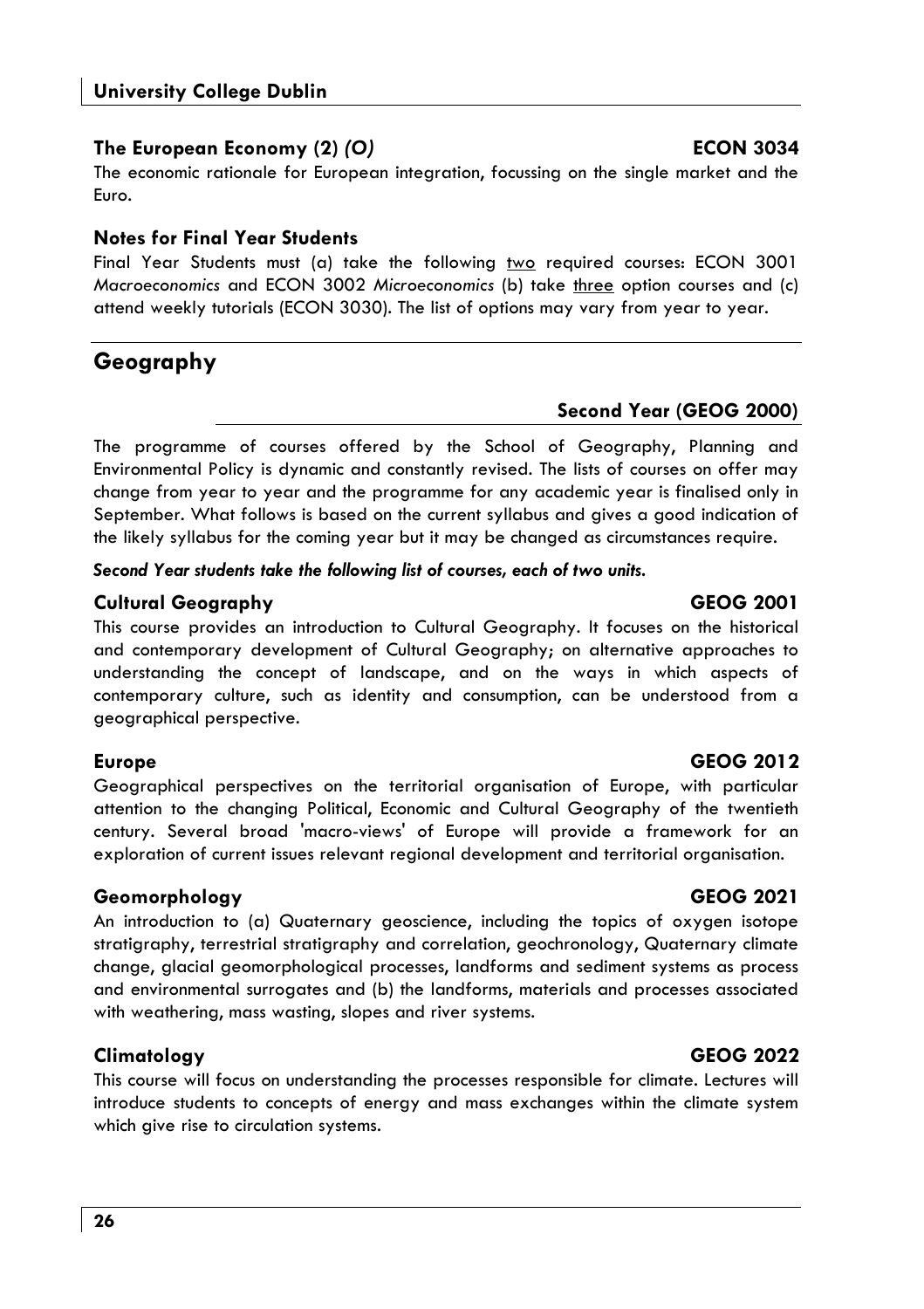## **Biogeography GEOG 2026**

An introduction to the distribution patterns of species and ecosystems across the surface of the Earth and the factors that determine these patterns. Part of the course will examine aspects of the biogeography and conservation of biological diversity in two vastly different realms: Ireland and Australia.

## **Geographic Techniques – Practical Course GEOG 2060**

All students will take a two-unit practical and techniques course. The syllabus of this course will vary from year to year and will depend on available resources. Details will be made available at the beginning of the academic year.

Fieldwork is an essential component of the Geography programme. The School organises a field course (GEOG 3050) abroad each year. While preference is given to Final Year students, Second Year students may participate in this course if space permits. However it is not possible to take this course for credit.

## **Notes for Second Year students**

- The selection of practical and techniques courses on offer in any year is dependent on the availability of the necessary resources. Limits will be placed on numbers, in particular for practical and techniques courses. A significant proportion of the programme is examined by continuous assessment and/or projects.
- Not all the courses listed above may be available in any one academic year. Courses additional to the list above may also be offered. The list of courses on offer in any academic year will be available in September.
- Students should note that where a choice of courses is offered, the choice made may influence the range of courses available in the Final Year. Students will be required to make binding course choices early in the First Semester.

## **Final Year (GEOG 3000)**

The programme of courses offered by the School of Geography, Planning and Environmental Policy is dynamic and constantly revised. The lists of courses on offer may change from year to year and the programme for any academic year is finalised in September. What follows is based on the current year's syllabus and gives a good indication of the likely syllabus for the coming year, but it may be changed as circumstances require. The School aims to offer the maximum amount of choice in courses to Final Year students within the context of a balanced overall geographical content. However, the limitations of the timetable may require that some courses run at the same time.

Final Year students must complete twelve units of coursework during the academic year. They choose five from the following group of two-unit courses.

## **Historical Geography of Ireland in the Nineteenth Century GEOG 3011**

This course will consider methodology, practitioners, estates, tenants, famine, regional literature and land reform. Society and settlement will be the main focus.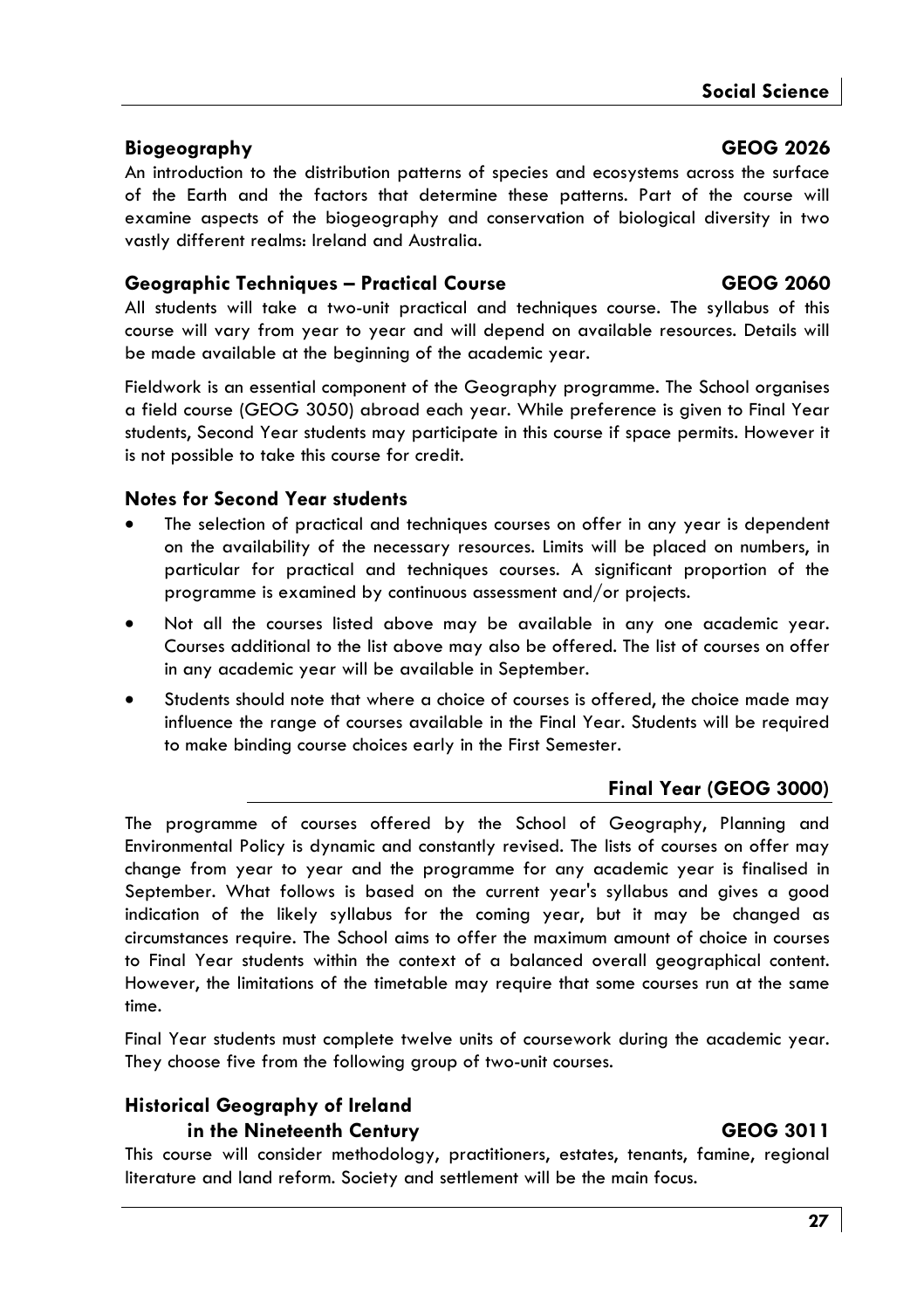## **Urban Geography and Planning GEOG 3030**

This course provides a systematic introduction to the study of the urban region and its planning processes. Attention is concentrated upon the western world, with the planning issues that confront urban areas in the latter part of the twentieth century providing the central theme of the course.

## **Urbanisation in the Wider World GEOG 3031**

This course will look at urbanisation in those parts of the world that can be referred to as "non-western". It will be an examination of (a) the growth and development of urban systems; (b) the changing form and function of cities over time, and (c) contemporary planning issues. In the current session the focus will be on (i) Russia and the former Soviet Union and (ii) the Third World.

## **The Physical Geography of Rivers GEOG 3055**

This course examines the processes, landforms and surface materials of rivers and catchments in the contexts of global environmental change and resource use.

## **Glaciation and the Quaternary of Ireland GEOG 3056**

This course will examine the evidence for the glaciation of Ireland during the Quaternary Period and will assess the applicability of global models of glaciation based upon both oceanic sediment cores and ice cores to Ireland. The course will begin with an investigation of key glaciological processes and their reflection in both glacigenic geomorphology and sedimentology before moving on to a survey of Ireland's Quaternary history. Course topics: Quaternary research in Ireland; glaciers and ice sheets; the dynamics of glaciers and ice sheets; glacial and glacigenic landforming processes; climate forcing and glaciation in the Pleistocene of Ireland; Milankovitch mechanisms and the Pleistocene Atlantic Ocean; glacial systems in Ireland and Britain through the Pleistocene; Quaternary geomorphology and ice sheet reconstructions in Ireland; physical characteristics of Ireland's glacigenic deposits; glaciological and environmental inferences based upon Ireland's glacigenic deposits; proposed Quaternary stratigraphies of Ireland; the Holocene interglacial transition in Ireland.

## **Cultural Geography of North America GEOG 3057**

Cultural Geography, with its emphasis on landscapes, is one of the most dynamic fields of study within contemporary Human Geography. This course focuses on the landscapes of a particular place – North America.

In addition, students must choose one course from the following group of courses. Only a selection of these courses will be available in any given year whereas additional courses may be offered. Details are available from the School and will be posted on its website.

## **Nature and Culture in Global Perspective CEOG 3001 CEOG 3001**

This course examines ways in which "Nature" has been construed and deployed for various agenda in different cultural settings. It explores tensions among competing claims to knowledge and power, varieties of narrative imagination in the landscape and current environmental issues.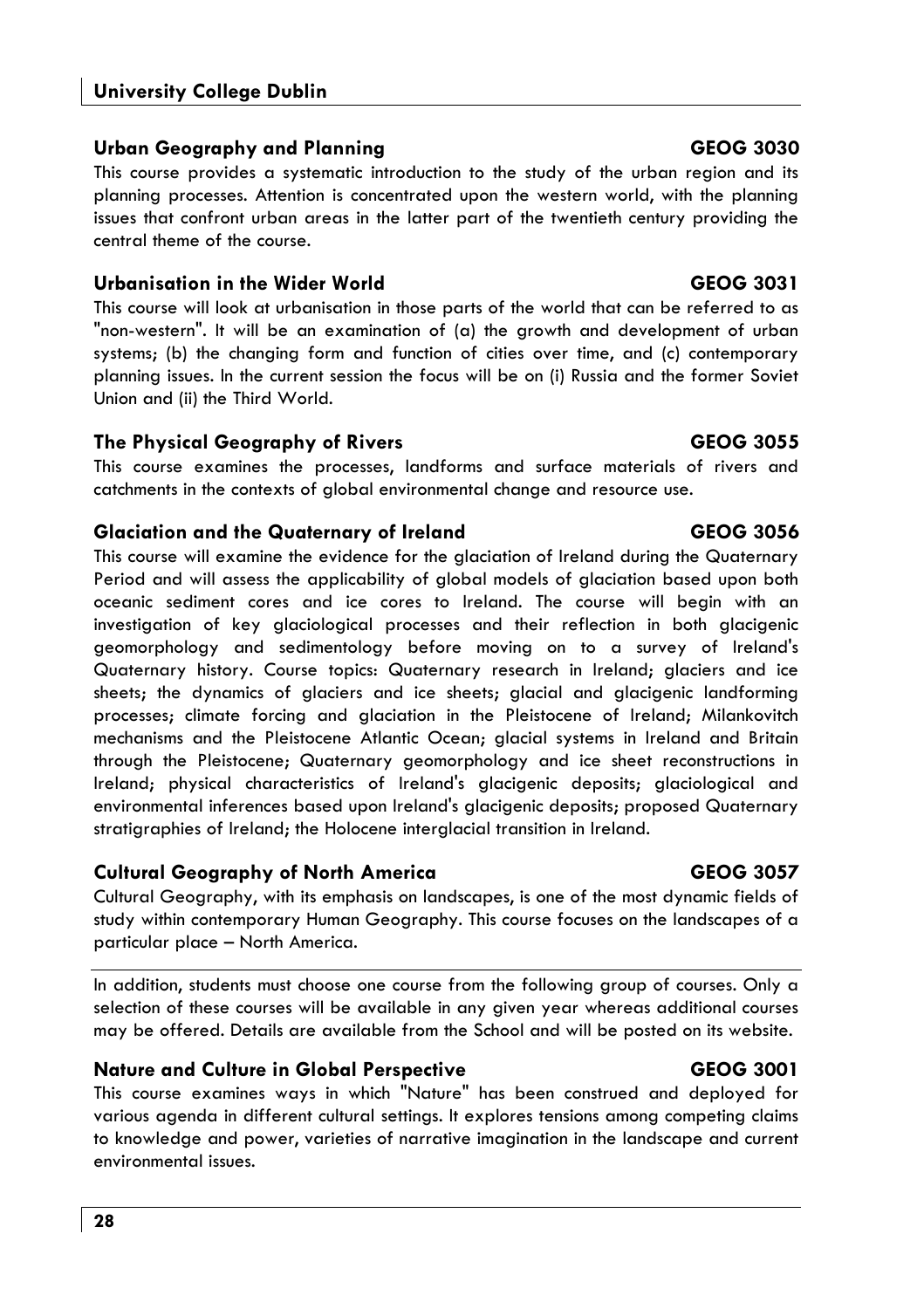## **Nature, Space and Time GEOG 3002**

This course examines cross-cultural variations in human experience of environment. Complementing lectures, the course will include seminar discussions based on selected readings on the interactions of cognitive, behavioural, and biophysical dimensions of everyday life, and the sources of stress and creativity in the contemporary world.

## **Environment and Development GEOG 3004**

This seminar deals with the challenge of harmonising development and environment on the European periphery, emphasising the need for elucidating human as well as biophysical aspects of development. Growth strategies in peripheral regions may lead to situations where short-term gains in economic development place pressures on natural resources; however, long-term sustainability depends on maintaining environmental quality. Unit 1 of this course will comprise a series of lectures, discussions, and final examination; Unit 2 will involve an independent project.

## **Cartographic Ideas GEOG 3005**

This course will be concerned with issues relating to the production and critical analysis of all types of maps. Topics covered may include (a) accuracy and generalisation in maps, (b) maps as information systems, (c) maps as forms of "power knowledge" and (d) arguments for "deconstructing maps". These will be developed in relation to (i) the formulation of thematic maps for demographic and regional development purposes and (ii) the history of cartography at the global and national scales. Some attention will be given to Ireland.

## **Geomorphological Field and**

## Laboratory Techniques (FL) GEOG 3009

This course introduces techniques for morphological mapping, air photo analysis, surveying for the description, sampling, analysis and interpretation of sediments and for the measurement of geomorphological processes. The course includes laboratory and fieldwork and several projects.

## **History and Practice of Geography GEOG 3010**

This course covers the nature of Geography, its theories and methods, and major changes in ideas and practices during its development as a discipline. It also examines varieties in geographical thought in different cultural traditions and the societal and technological context within which its major styles of enquiry have emerged in Euro-American schools. Special attention is given to the relationship between physical and human branches of enquiry within the field and the challenge of integrated approaches to the study of environment today.

## **Settlement and Society in Ireland GEOG 3013**

This course deals mainly with the structure of rural communities in Ireland and the settlement patterns associated with them. Following an introductory examination of the cultural regions of Ireland, studies by social anthropologists, folklorists and others are considered along with the work of geographers.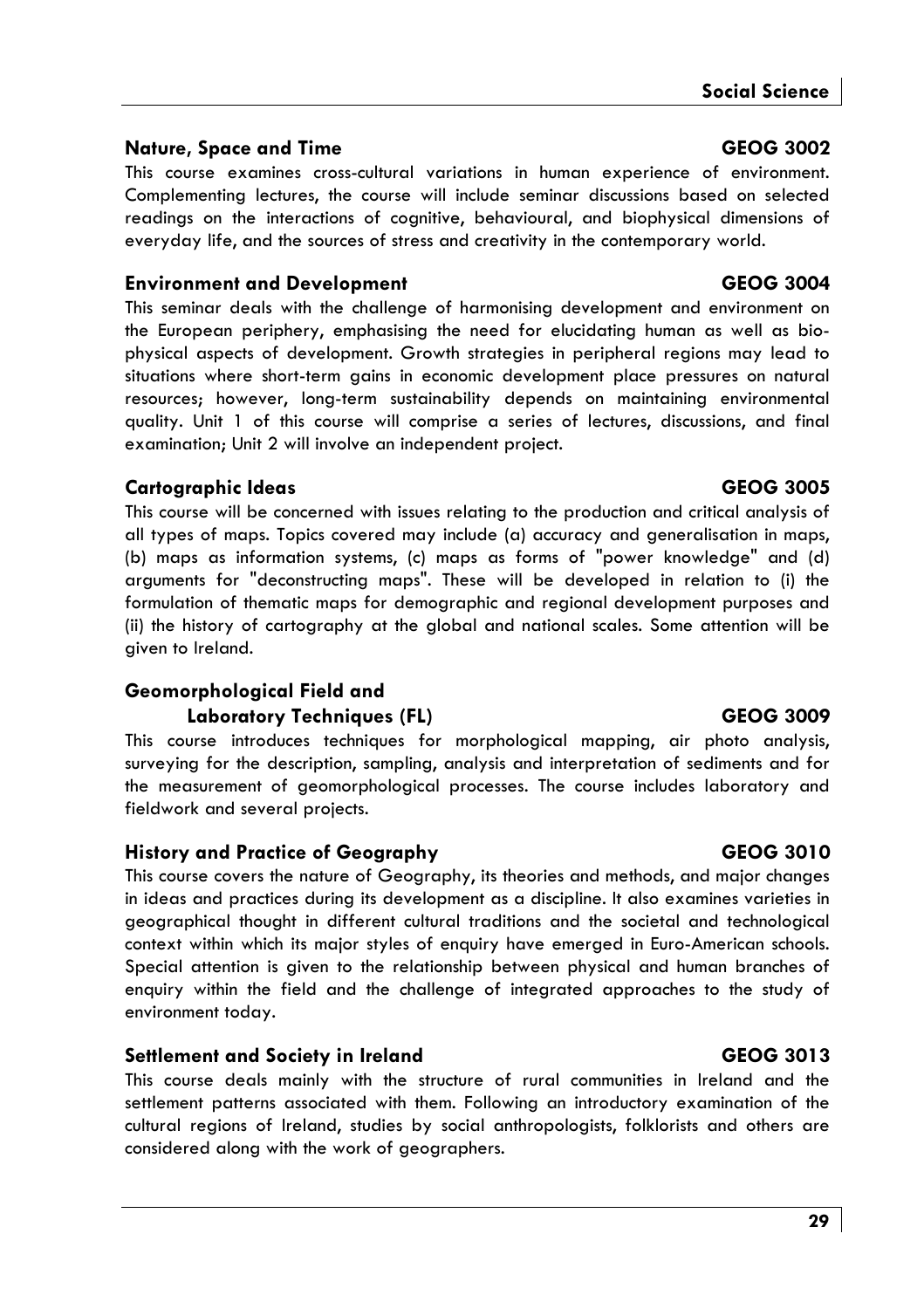## **City of Dreams – the Ideal Urban Settlement GEOG 3015**

This course will examine the search for the ideal urban settlement. Taking a broad sweep through space and time, it will be shown that there are very different perspectives on what is 'ideal' and on how to achieve it.

## **Holocene Fluvial Geomorphology (F)** CEOG 3024

This course deals with the characteristics and formation of alluvial landscapes and floodplains during the Holocene in the context of environmental change and with particular reference to the recently glaciated valleys in upland areas of Ireland and Britain. It is based largely on field teaching classes. Various pre-requisites apply; contact the School for details.

## **Ice Age Ireland: Field Studies in Glacial Geology (F) GEOG 3025**

This course is intended to complement GEOG 3056. The course will be oriented mainly towards fieldwork and will introduce students to both field techniques in glacial geology and to sites of special interest in the field of Irish Quaternary research. Students must obtain a minimum qualifying standard in relevant Second Year courses to participate in this course.

## **Geomorphological Techniques (FL) GEOG 3026**

This course enhances skills in Geomorphological mapping, in the environmental interpretation of sediments and in absolute dating.

## **Introduction to Retailing GEOG 3037**

This course is concerned with the processes of development and change within the retail system. It focuses on the locational bases of these changes, with attention being concentrated on the interrelationships between the retail and consumer subsystems, and the development of new retail formats and locations.

## **Store Location Analysis GEOG 3038**

This course focuses on the processes and techniques of assessing the performance of existing retail locations and the potential of new retail locations. The course will be strongly practical, analysing and teaching specific locational techniques. Participants must have completed GEOG 3037 *Introduction to Retailing*.

## **Geography of Elections GEOG 3039**

The key to the functioning of the modern state is the acquisition and retention of power through the medium of elections. This course focuses upon the processes and patterns of modern electoral systems, examining varying electoral methods, underlying socioeconomic and political cleavages, electoral abuses, and geographical influences on elections.

## **Aspects of the Geography of the Third World GEOG 3041**

An examination from a geographical perspective of a selection of issues as they affect the Third World. The course will examine the Geography of World Trade, Industrialisation, Population Dynamics, Food Production and Urbanisation with particular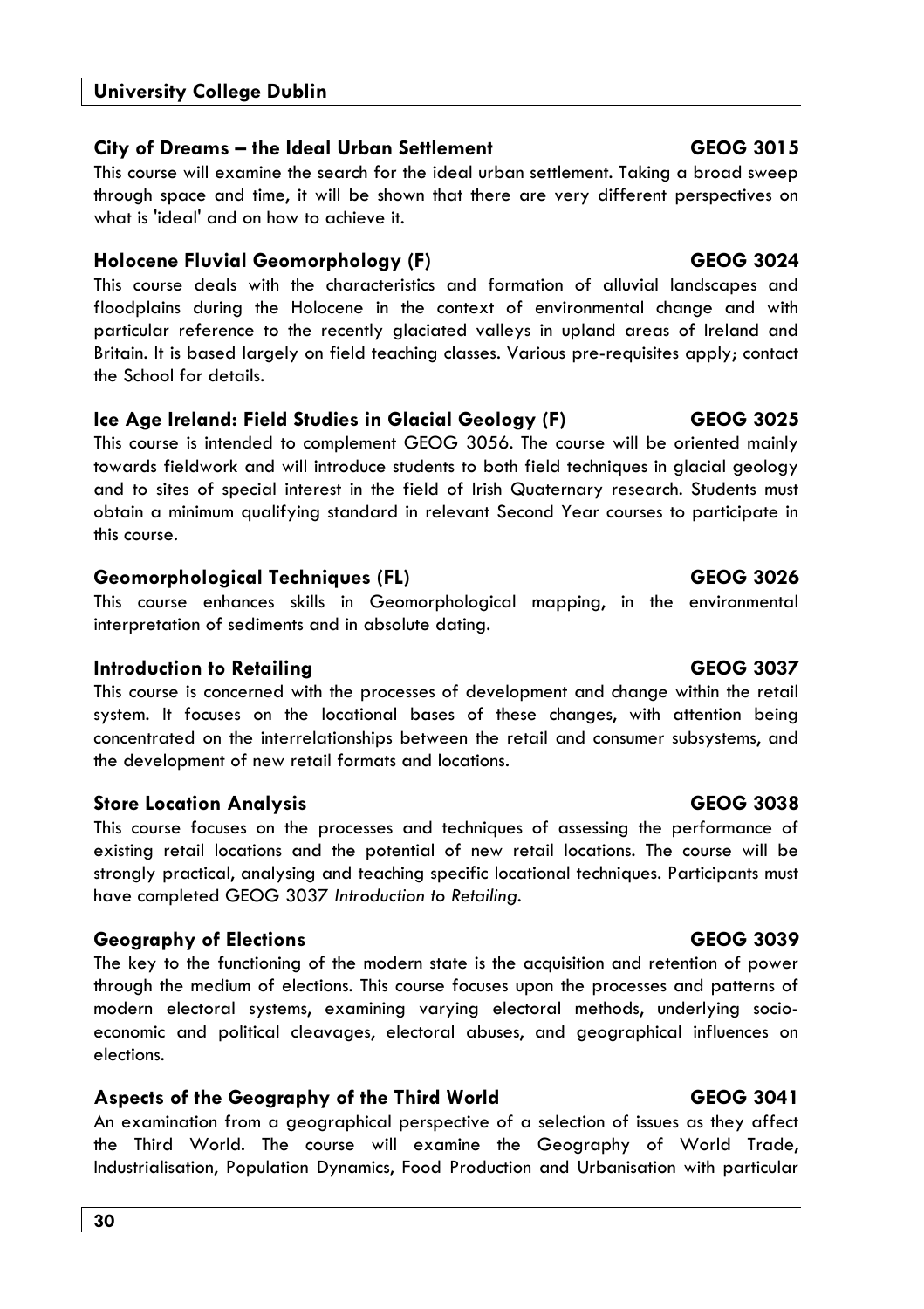emphasis on the choices faced by Third World countries as they attempt to develop their societies.

## **Dublin: The Historical Geography of a Capital City GEOG 3042**

This course explores the evolution of the capital city: the Viking and medieval inheritance, the classical town in the modern city, the nineteenth century slum problems and the rising bourgeoisie in the early twentieth century.

## **The Growth and Development of**

**Dublin in the Twentieth Century GEOG 3043** 

This course is concerned with the study of the growth of the city in the twentieth century. Main areas of interest will be the development of the residential component of the city, changing economic and commercial geography and the socio-demographic spatial structure of the city.

## **Regional Geography GEOG 3044**

An in-depth study of the Geography of a major region of the earth. The focus of the course will change from year to year.

## **Climate near the Ground GEOG 3046**

This course focuses on boundary-layer climates, those which form adjacent to a surface and whose special properties are derived by interaction with the surface. The subject matter includes the climates of vegetated surfaces, of animals and plants, of humans and buildings. During the term students will use meteorological instruments.

## **Aspects of the Geomorphology of Ireland from Aerial Photographs and Maps GEOG 3059**

The aims of this course will be to identify elements of the geomorphology of Ireland, to characterise process relationships, both active and relict, amongst the elements and so build an understanding of the evolution of the Irish physical landscape. Throughout the course skills will be developed in applying aerial photograph interpretation (API), aerial photograph stereometry and the reading of topographic and geological maps. These skills will then be applied in carrying out geomorphological surveys of several regions and sites of particular importance to the course aims.

## **Dissertation GEOG 3060**

This is a substantial piece of research on a topic approved in advance by the School. The dissertation shall involve a bibliographic review and shall also include a statement of the methods and results associated with the project. The dissertation may be taken only by those students who satisfy the School of their suitability by reaching the required standard in the Second Year University Examinations in Geography. Details of the current standard required are available from the School.

## **Field Course GEOG 3050**

Normally this will be a residential field course in either Ireland or abroad of between 5 and 14 days duration. Details of the course on offer in any given year will be available early in the First Semester. Students must bear the costs of this field course. Those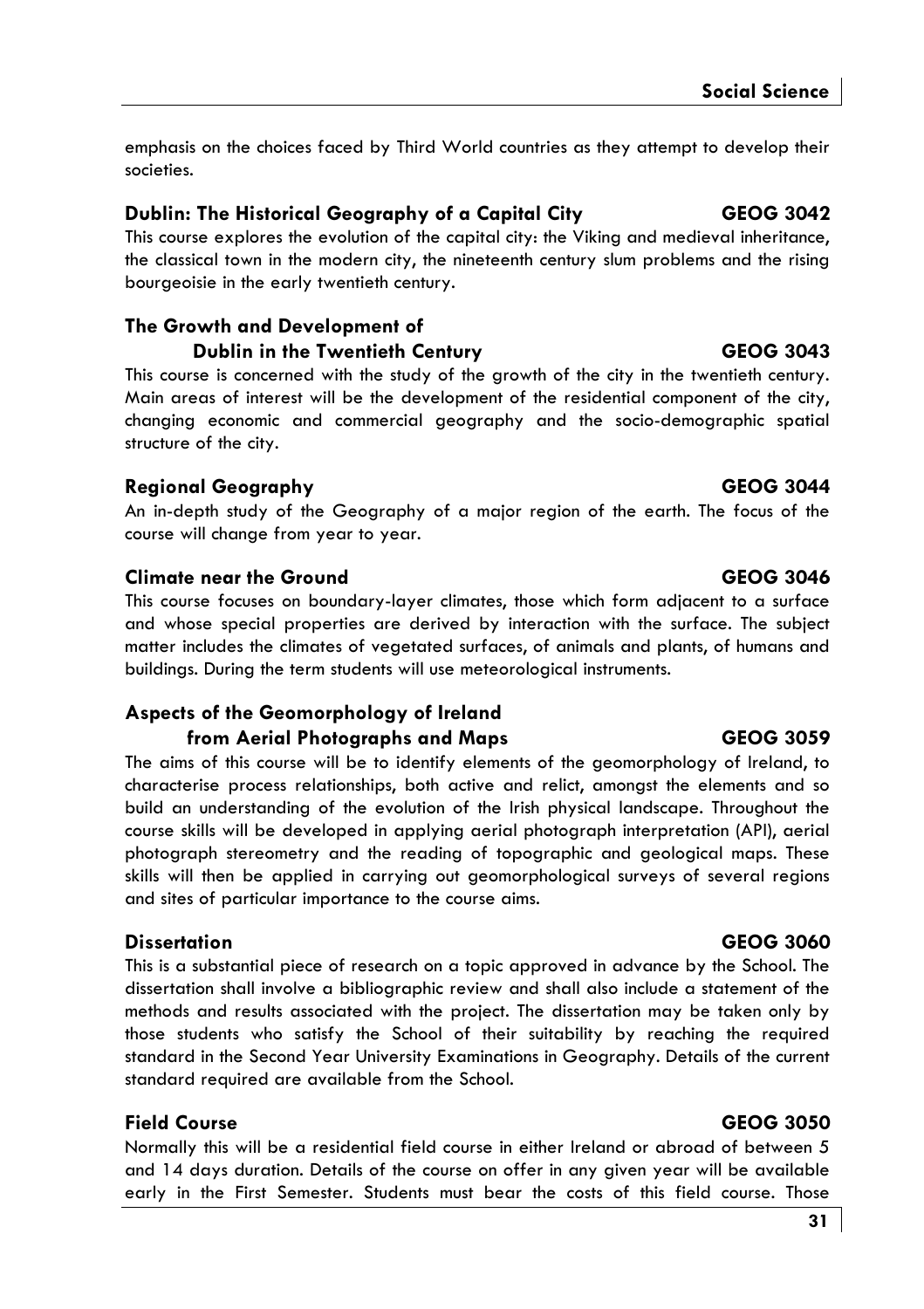participating for unit credit must complete a programme of work before, during and after the field course. Places will be limited and it will not be possible to allocate places until midway through the First Semester. Participants normally take the field course for credit. It is regarded as a two-unit course and may replace any one of the courses described above.

### **Notes for all Final Year Students**

- Not all the courses listed above will be available in any one academic year and courses additional to this list may also be offered.
- Continuous assessment is a central part of many courses. Students who do not complete assignments, fieldwork, laboratory or practical work may be required to withdraw from a course. In such circumstances s/he will not be permitted to sit any written examination in that course.
- Courses will not be offered where demand is not sufficient while it may be necessary to limit enrolment in other cases. The list of courses on offer in any academic year will be available in September and students will be required to make a binding choice of courses early in the First Semester. Some courses have pre-requisites that in some cases require attendance at specific courses either in Second Year or Third Year Geography. Most courses begin in the First Semester**.**

## **Politics**

## **Second Year (POL 2000)**

The academic objective of the Second Year programme is to develop student's basic understanding of political concepts in the areas of Political Theory, Comparative Politics and International Relations, to introduce them to the rudiments of research methodology within the discipline (including an introduction to computer-based data analysis techniques), and to develop their knowledge in some of the major sub-fields. Students take four compulsory courses:

| <b>POL 2001</b> | Civic Republican and                    |                      |
|-----------------|-----------------------------------------|----------------------|
|                 | Contractarian Political Thought         | (2 units) Semester 1 |
| <b>POL 2002</b> | <b>Comparative Politics</b>             | (2 units) Semester 1 |
| <b>POL 2004</b> | Introduction to International Relations | (1 unit) Semester 2  |
| <b>POL 2026</b> | Issues in Political Research            | (2 units) Semester 1 |

Students are required to take three optional courses selected from the following seven. Each has a value of 1 unit. The list may vary from year to year but the following seven courses were on offer 2004-05:

| <b>POL 2008</b> | Law, Politics and Human Rights        | (1 unit) Semester 2 |
|-----------------|---------------------------------------|---------------------|
| POL 2014        | Issues in Democratic Theory           | (1 unit) Semester 2 |
| <b>POL 2027</b> | Introduction to Statistics            | (1 unit) Semester 2 |
| <b>POL 2028</b> | Power, Discourse and Political Action | (1 unit) Semester 2 |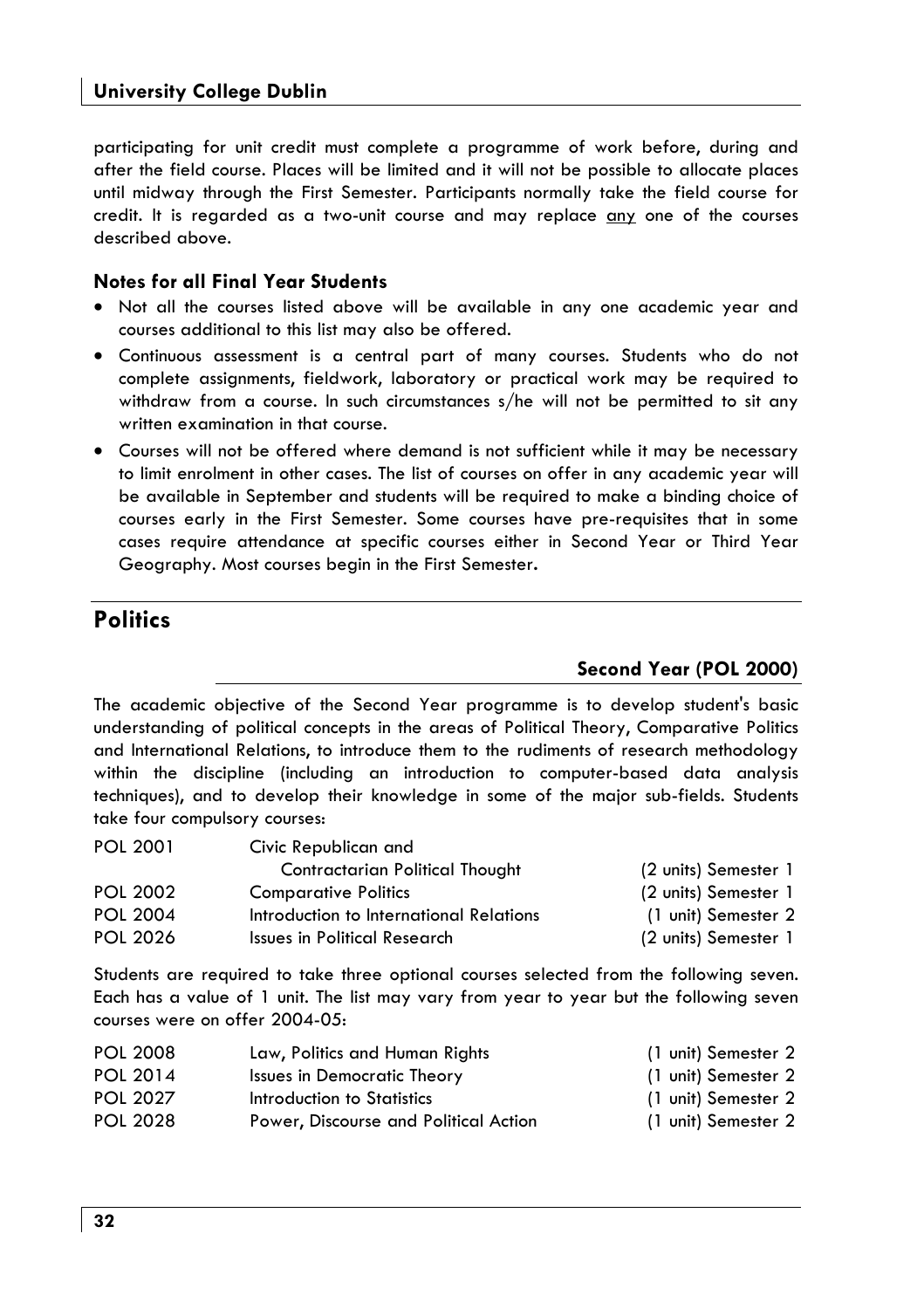| <b>POL 2029</b> | Globalisation and the             |                     |
|-----------------|-----------------------------------|---------------------|
|                 | Changing Role of the State        | (1 unit) Semester 2 |
| <b>POL 2030</b> | Introduction to British Politics  | (1 unit) Semester 2 |
| <b>POL 2031</b> | End Game of the Communist System: |                     |
|                 | <b>Challenges and Collapse</b>    | (1 unit) Semester 2 |

In addition, students attend compulsory tutorials (POL 2010). Assessment is based on project work, exercises submitted electronically, written examination papers at the end of the Second Semester and on tutorial attendance, class participation and essay writing.

## **Final Year (POL 3000)**

The objective of the Final Year programme is to allow students to choose particular areas of specialism and to develop further their analytical skills. Students select four courses from the list of those on offer; each course is worth three units. The following courses were on offer in 2004-05 and are subject to change.

| POL 3001        | Dynamics of European Union                | (3 units) Semester 1 |
|-----------------|-------------------------------------------|----------------------|
| <b>POL 3006</b> | Irish Electoral Behaviour                 | (3 units) Semester 2 |
| <b>POL 3010</b> | <b>Political Communication</b>            | (3 units) Semester 1 |
| POL 3011        | <b>Politics and Nationalism</b>           | (3 units) Semester 1 |
| POL 3013        | Politics of the Northern Ireland Conflict | (3 units) Semester 2 |
| POL 3014        | <b>State and Nation</b>                   | (3 units) Semester 2 |
| POL 3015        | <b>Politics of Multi Ethnic States</b>    | (3 units) Semester 1 |
| <b>POL 3018</b> | Equality                                  | (3 units) Semester 1 |
| <b>POL 3019</b> | <b>Political Liberalism</b>               | (3 units) Semester 1 |
| <b>POL 3026</b> | Citizenship, Participation and Diversity  | (3 units) Semester 2 |
| <b>POL 3027</b> | Political Islam                           | (3 units) Semester 2 |
| <b>POL 3028</b> | Regime Change and the Process of          |                      |
|                 | Democratisation in Eastern and            |                      |
|                 | Central Europe                            | (3 units) Semester 1 |
| <b>POL 3030</b> | Integration Fragmentation                 |                      |
|                 | and the Global System                     | (3 units) Semester 2 |
| POL 3031        | Politics of Diaspora                      | (3 units) Semester 1 |
| <b>POL 3032</b> | <b>Political Change</b>                   | (3 units) Semester 2 |
| <b>POL 3033</b> | Economy, Civil Society and                |                      |
|                 | Ideology in Modern Political Thought      | (3 units) Semester 2 |
|                 |                                           |                      |

Each course is confined to a single semester, and students take two courses in each semester. Tutorials are arranged by lecturers in a way that responds to the particular needs of the courses. Assessment is mainly by means of an examination at the end of the year but credit may be given for essay or project work in certain courses.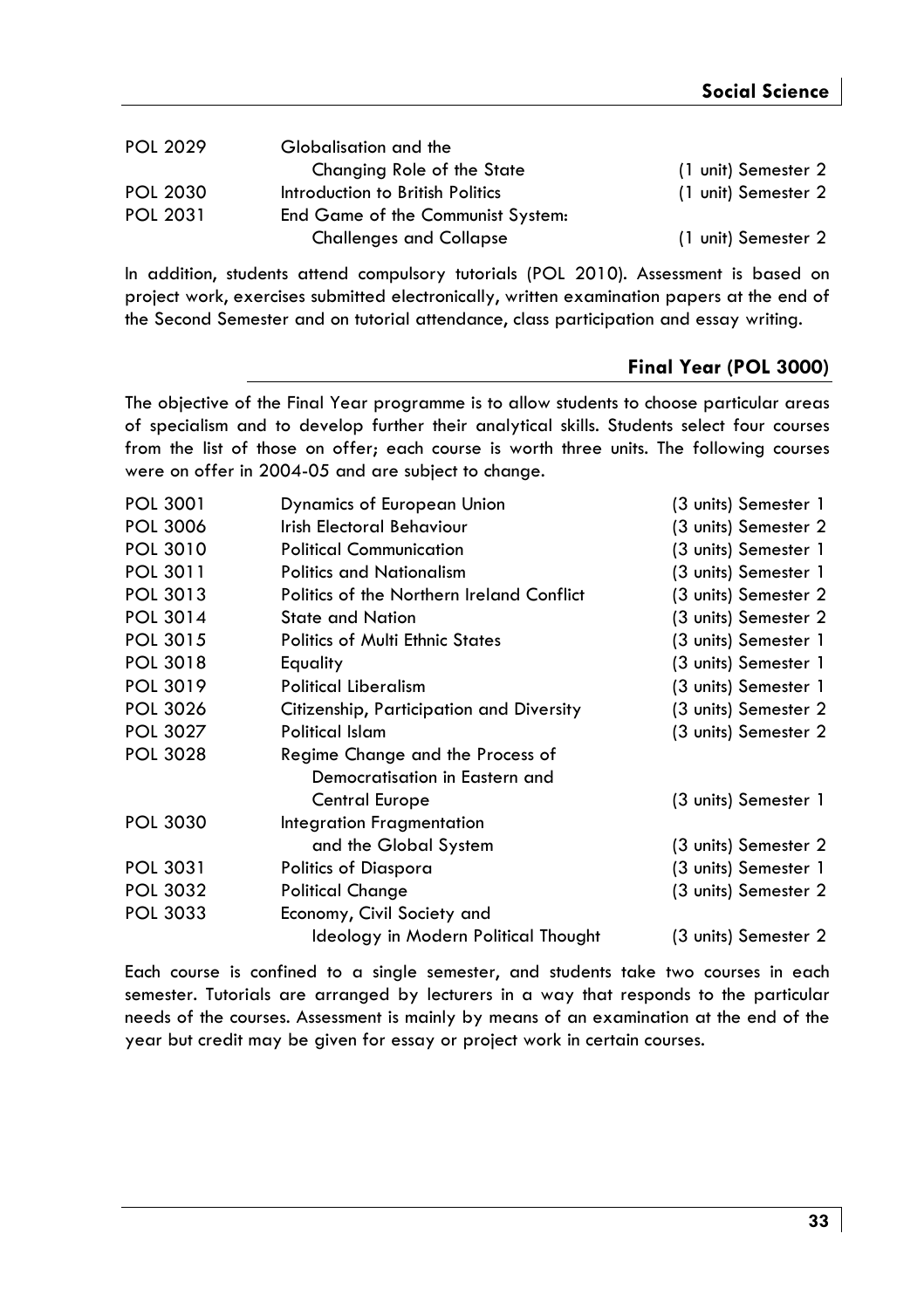## **Degree of Bachelor of Social Studies (Housing and Community Studies) (Honours)**

*HSBDP0001* 

## **General Regulations**

The Bachelor of Social Studies (Housing and Community Studies) (Honours) is a Degree offered by University College Dublin in partnership with Respond! Housing Association. It is a four-year, part-time Degree programme open to mature students (twenty-three years or over). It is designed in a modular format, developing progressively from Certificate (Year 1) to Diploma (Year 2) leading to a BSS Degree (Year 4). There is a biennial intake of not more than forty students onto the programme.

The course offers a practice-based, academic education programme for those engaged in housing and related disciplines. The pedagogic approach adopted is based on the Frierian principles of student-centred learning, drawing in the first instance on the students' own experience and knowledge, augmented by theory and analysis.

Years 1 and 2 of the programme equip students with foundation knowledge and skills in estate management and related tenant participation facilitation. Years 3 and 4 deepen the student's knowledge and understanding of the multidisciplinary nature of housing and community progressively, drawing on housing finance, economics, land use management, planning, design and construction, law, community development and personal development skills and professional practice.

The aim throughout is to:

- equip students with a holistic understanding of the multi-disciplinary nature of housing and community development;
- offer an academic theoretical framework to underpin professional practice;
- develop a course that invites critical and informed analysis and reflection;
- offer an understanding of the dynamics of housing, resource distribution and sustainable development and
- foster housing management skills relevant to the Irish housing practitioner in the twenty-first century.

## **Terminology of the BSS Degree**

Here are some of the terms used to describe the BSS Degree:

## *Module:*

A module is a year's course in a subject. A student's performance in each module will be assessed by means of credits and a grade marking system.

### *Level:*

A Level consists of a number of modules, normally undertaken in one year.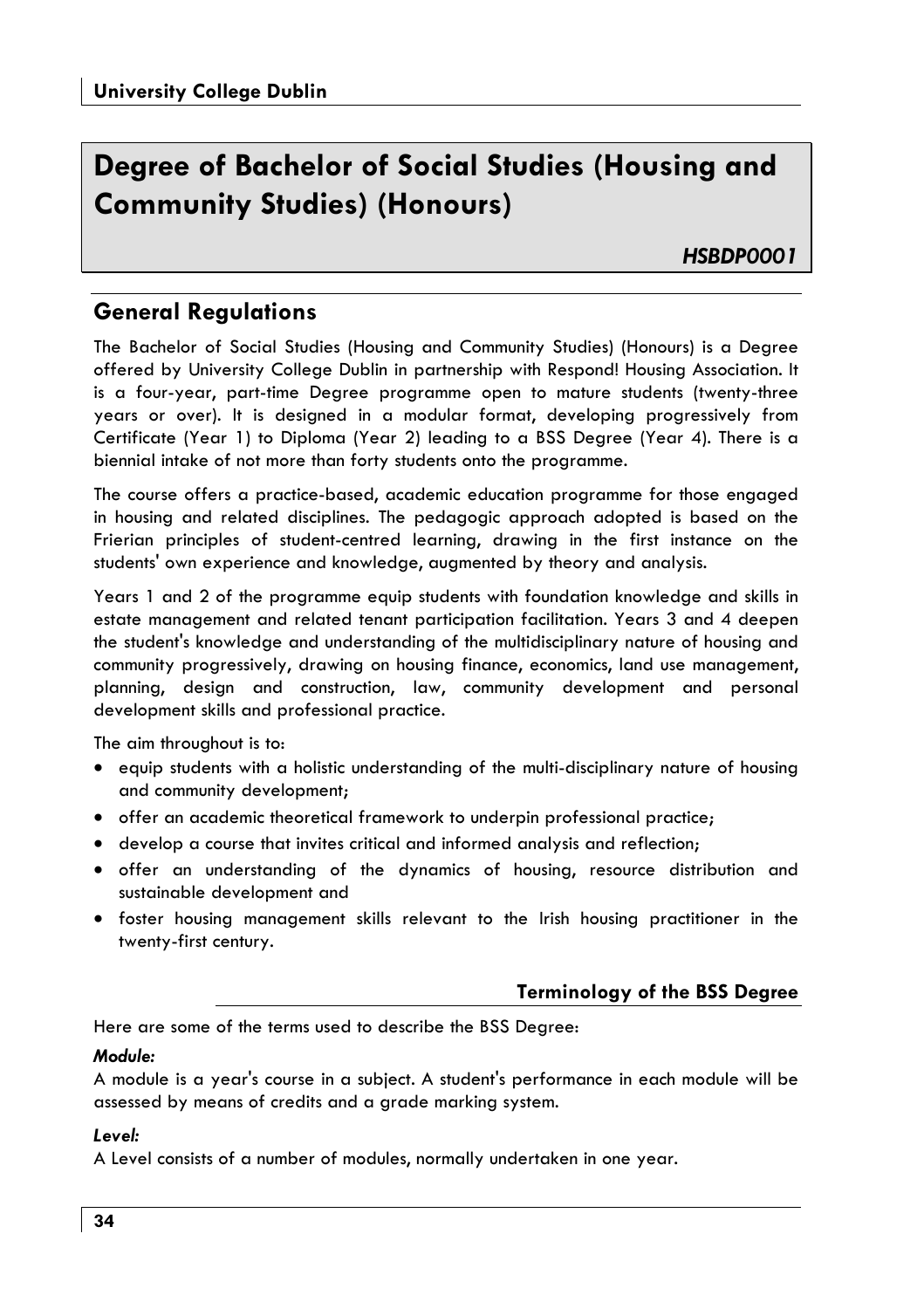## *Credits:*

Each module is worth a number of credits. When you have completed all the modules for the Level, you will be awarded 60 credits. To complete a module successfully you must attend lectures and tutorials, complete the assignments and projects and pass the examination.

## *Grades:*

Grades are the marks you achieve in designated assignments, projects and examinations. The quality (i.e. Pass or Honours) of your performance is determined by the grades you achieve at designated levels.

## **How To Proceed To Your BSS Degree**

To complete the requirements necessary to be awarded the BSS (Housing and Community Studies) Degree, you must:

1. Complete a minimum of four years' registration and attendance,

### *and*

2. Accumulate 240 credits, i.e. 60 Level 1 credits; 60 Level 2 credits; 60 Level 3 credits and 60 Level 4 credits, by taking the modules specified at these levels.

You will accumulate credits in each module by:

- (a) registering for and attending lectures and tutorials;
- (b) completing course requirements in respect of assignments and projects;
- (c) passing the relevant examinations in each module.

### *Course Structure*

The Degree programme is offered over four years on a part-time basis. It is designed on a course module or unitised basis. Each module/course comprises two days lectures per month plus small group regionally-based tutorials.

The credit weighting accorded is 60 credits per Level, giving a total of 240 credits required for a Degree to be awarded.

On satisfactory completion of Year 1, a Certificate may be awarded to students who elect not to proceed to Level 2. On satisfactory completion of Year 2, a Diploma may be awarded to students who elect not to proceed to Levels 3 and 4. Satisfactory completion of Years 3 and 4 will lead to a BSS Degree award.

### *Examinations*

Examinations will be held at the end of the academic session (i.e. late April to end May). A repeat examination is held in the Autumn (i.e. August).

Up to 80% of the marks available at each level may be allocated for work performed during the year.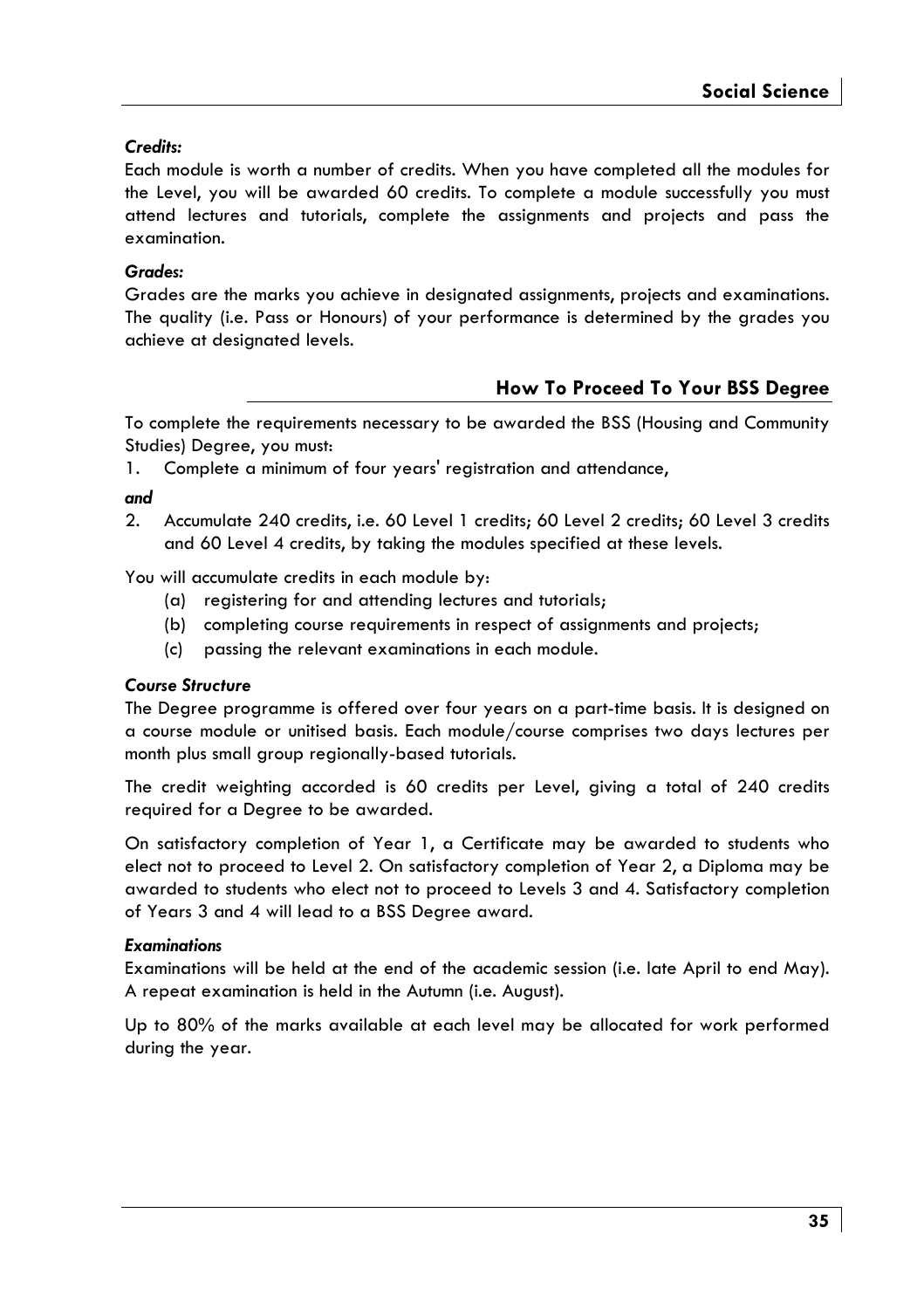## **Standards Applying to Examinations**

### **Pass Standard**

The pass standard is 40%

### **Honours Standards**

| The Honours will be awarded as follows: |         |
|-----------------------------------------|---------|
| <b>First Class Honours</b>              | 70%     |
| Second Class Honours, Grade I           | 60%     |
| Second Class Honours, Grade II          | $.50\%$ |
| <b>Third Class Honours</b>              | 4.5%    |

## **Beneficial Aggregation**

Honours may be awarded for the Degree as a whole based on beneficial aggregation of 30% of examination results from Level 3 and 70% of examination results from Level 4. Thus, the grade of Degree result will be determined by either:

i) aggregation of 30% of the Level 3 examination results plus 70% of the Level 4 examination results.

*or* 

ii) 100% of the Level 4 examination results, whichever is to the benefit of the student.

## **Certificate**

A Certificate may be awarded on the basis of examination results for Level 1, to students who elect not to proceed to Level 2. The award for the Certificate will be Pass.

### **Diploma**

A Diploma may be awarded on the basis of examination results for Level 2, to students who elect not to proceed to Level 3. The grading for the Diploma will be as follows:

| <b>Distinction</b> | 70% |
|--------------------|-----|
| Honours            | 60% |
| Pass               | 40% |

### **Examinations and Repeat Examinations:**

Examinations will be held in the Summer of each year; a repeat examination in individual modules is held in the Autumn.

Courses are offered, and examinations are held, biennially. Students who are unsuccessful in one or more modules within a single academic session may repeat the module(s) in another academic session. Students will have to wait until the lectures in that module are offered again in the biennial cycle.

Students may repeat a year by attendance only. They must register for, and attend, lectures in the modules they wish to study, irrespective of previous attendance in the same module. A fee will be charged for re-attendance.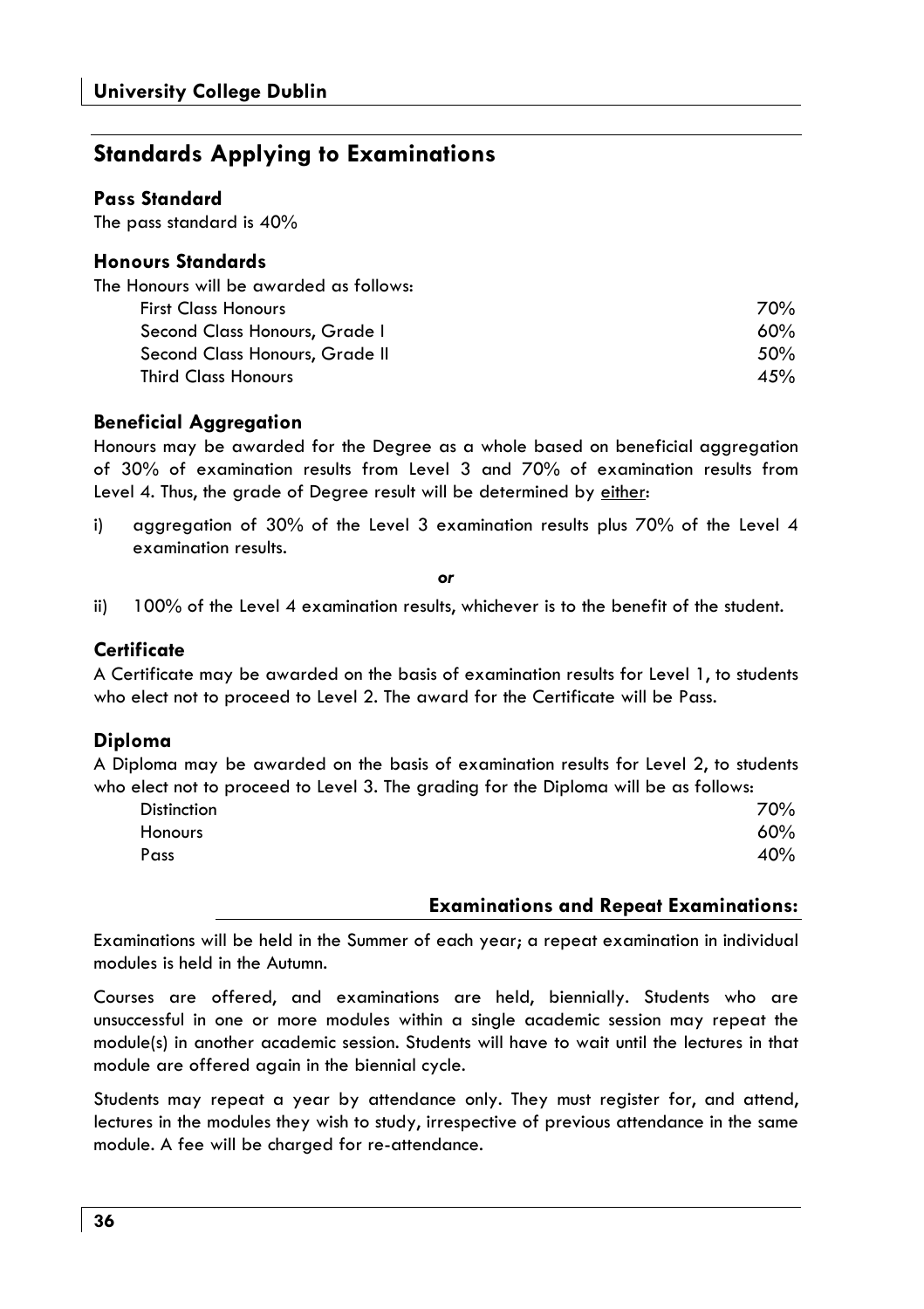Students must pass each module within three years of entering the year in which that module is offered. The College may waive this requirement in exceptional circumstances.

Students will be given the opportunity to re-submit coursework which has not achieved the required standard. The maximum mark that can be obtained for a piece of work following re-submission is 40%, irrespective of the quality of the re-submitted work. The Board of Studies may waive this requirement in exceptional circumstances.

## **Level 1 Module Descriptions**

Students take the following modules at Level 1:

### **Module 1.0 – Professional Practice (14 credits) SPOL 1801**

### **Module 1.1 – Introduction to Course, IT and Adult Learning (4 credits) SPOL 1802**

This unit offers students an introduction to the course structure, methodology, content, campus facilities, as well as to the course personnel and the other students. Students are facilitated in their return to adult learning through an examination of a range of adult learning styles with a focus on student-centred learning. This acts both as personal learning and as a tool for subsequent housing management practice which itself is located in a context of adult learning.

## **Module 1.2 – Genesis and Social**

### **Context of Estate Management (12 credits) SPOL 1803**

This module presents the background to, and genesis of, tenant participation in estate management in Ireland. It locates this in the broader historical and legal context of Irish housing policy and Irish local government structures. The unit examines the structural nature of poverty in Ireland, its spatial distribution, and the interplay with Irish housing policy. A range of tenant participation models are reviewed, as well as issues pertaining to their application.

## **Module 1.3 – Theory and**

### **Practice of Tenant Participation (12 credits) SPOL 1804**

This module presents an overview of theoretical approaches to Community Education and assists students in locating their own style of facilitating tenant participation. The module also examines aspects of the social, legal and administrative context within which tenant participation occurs. Legal and community responses to 'anti-social behaviour' are analysed.

### **Module 1.4 – Developing an**

**Estate Management Strategy (12 credits) SPOL 1805** 

This module highlights the multi-faceted nature of tenant participation. The unit offers students an introduction to strategic planning in the context of preparing for a tenant participation initiative. The learner is presented with legal and ethical considerations relating to housing lettings and allocations. The module focuses on facilitation theory, skills, practice and reflective practice and also offers a practical analysis of Frierian techniques in community work.

### **37**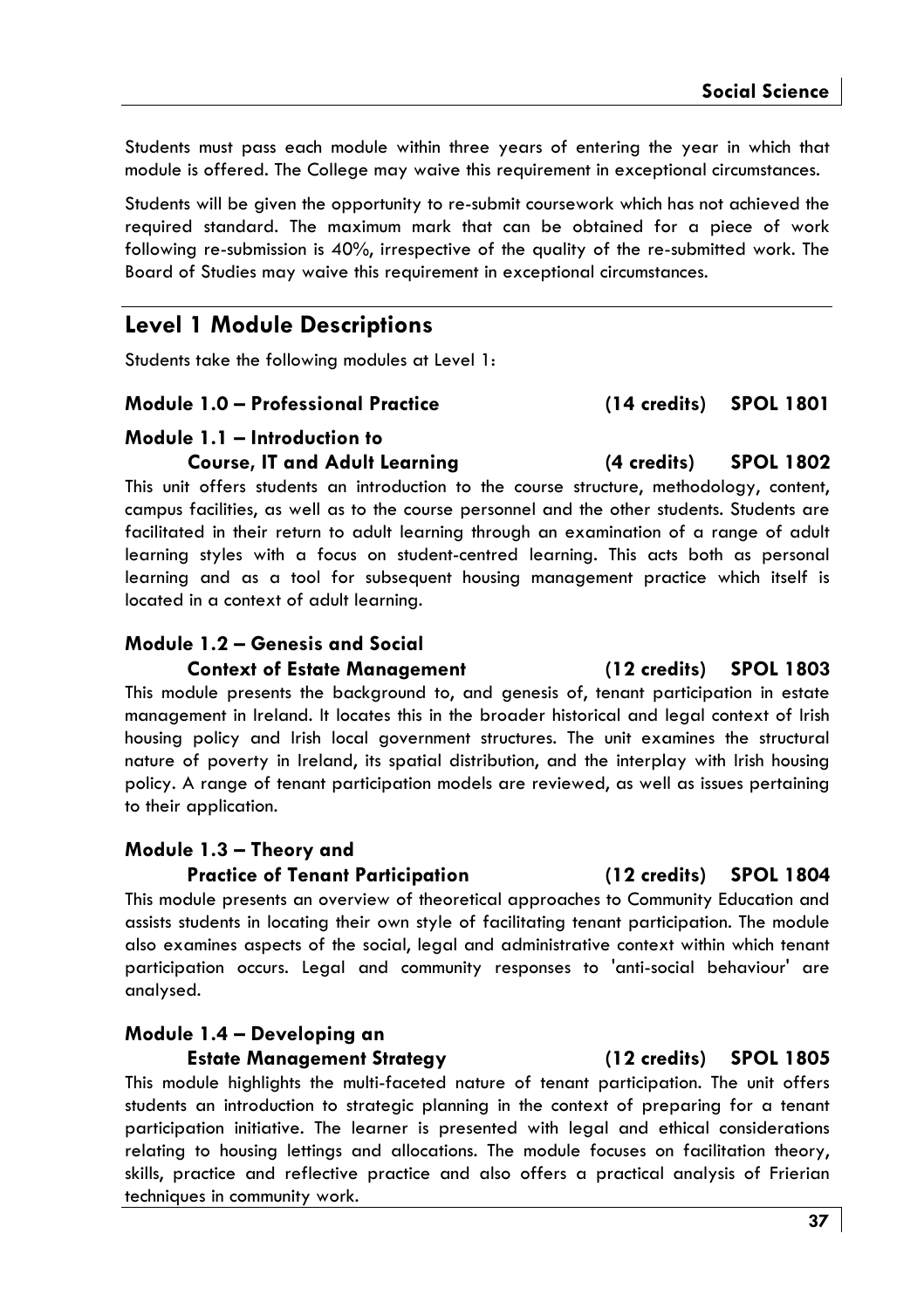## **Module 1.5 – Residential Weekend Training Session (6 credits) SPOL 1806**

This residential weekend training session offers students a non-pressured space in which to explore elements of group work, personality types and traits, personal skills development. The module also addresses issues of family support and childcare service planning and provision. Students are challenged to examine the role of service providers, statutory and voluntary and community, in this regard. Aspects of legal, social, economic, administrative and ethical considerations arising are examined.

## **Level 2 Module Descriptions**

Students take the following modules at Level 2:

## **Module 2.1 – Regeneration and Design (8 credits) SPOL 2801**

This module concentrates on issues relating to urban and rural regeneration. It examines various channels of funding for projects and looks at existing supportive networks and supervisory agencies. The theme of regeneration is then specifically linked to community development. Design of the built environment and layout of estates and their impact on communities is examined as is the social mix of tenures on housing estates.

## **Module 2.2 – Strategic Planning and Management (8 credits)**

## **SPOL 2802**

This module examines the importance of financial and budgetary management for tenant participation groups. It examines conflict within groups, listening behaviours and the mediation process in tenant participation in estate management. Ethical considerations in relation to facilitation are also reviewed.

## **Module 2.3 – Evaluating**

## **Tenant Participation Initiatives (8 credits) SPOL 2803**

This module examines the key aspects of evaluation. Session design and design of tenant participation courses on estates are explored, including a practical focus on course material design. Equal opportunities measures are explored in the context of the design and evaluation of estate-based tenant participation courses/initiatives. General research methods that may be applied to a range of community settings are discussed and both summative and formative evaluation methods are examined.

## **Module 2.4 – Legal Issues (8 credits) SPOL 2804**

The project has two parts: written dissertation and practical facilitation, with a 70:30 respective weighting. Students are required to plan, design, deliver and evaluate a piece of training that is both relevant to the group being trained, and related to facilitation of tenant participation in estate management.

### **Module 2.5 – Economics– An Introduction (8 credits) SPOL 2805**  This module does not require any prior knowledge of economic theory and methods. It

provides an introduction to the key concepts, terminology and application of core macro-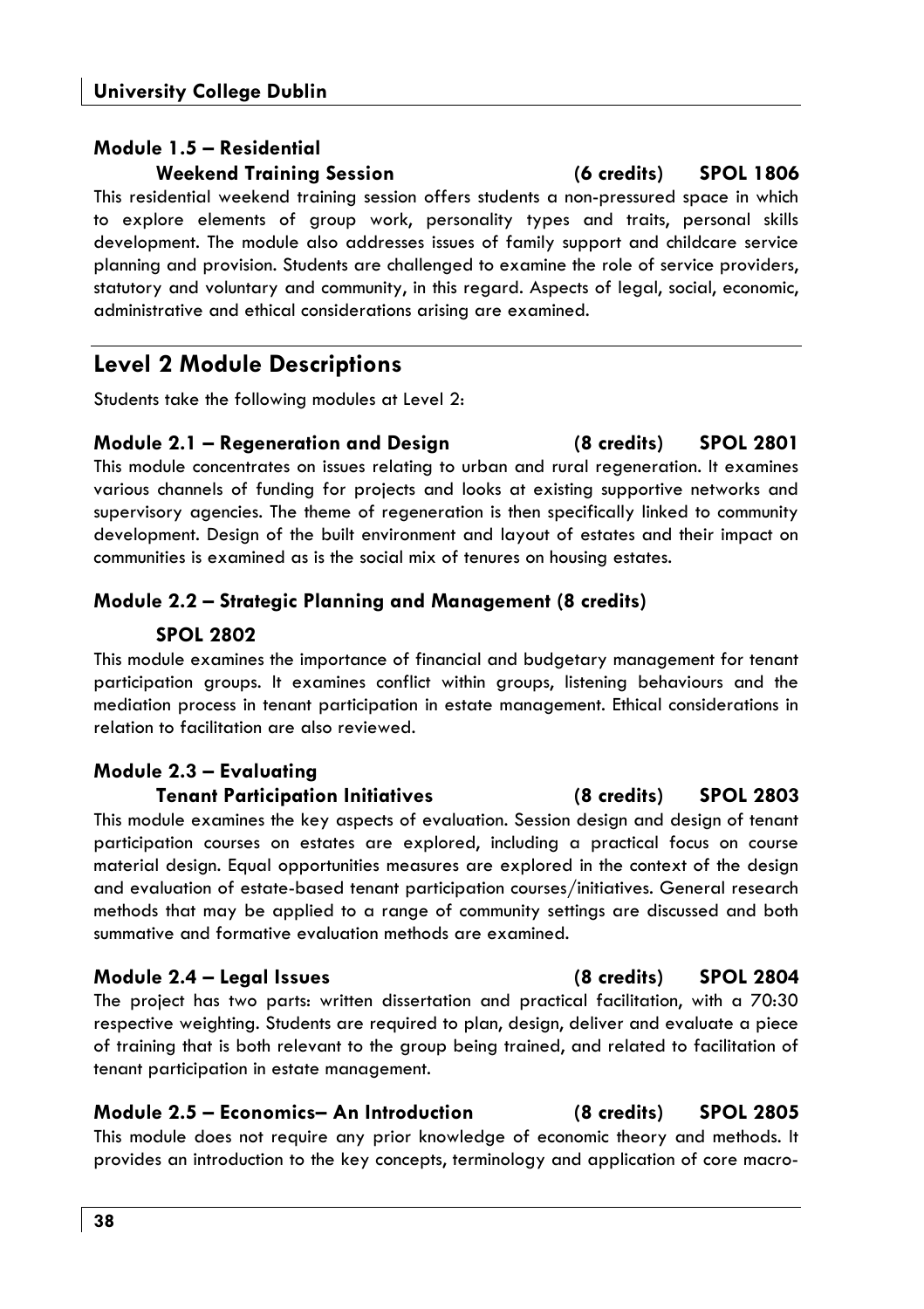and microeconomic principles, with reference to real life situations (e.g., economic debates in the media).

**Module 2.6 – Families and Family Policy (12 credits) SPOL 2806**  This module presents a range of information on the family and key debates within family policy. It examines the changing nature and role of 'the family', functions of the family and strategies intended to support family life. Current family law provisions are reviewed as is their impact on individuals, families and communities. The module also familiarises students with the range of agencies, both statutory and not-for-profit, working with families and children.

## **Module 2.7 – Communication and Management Skills (8 credits) SPOL 2807**

This module combines a knowledge-based input with the identification and development of personal skills. The assessment strategies proposed seek to reflect these complementary aspects ascertaining the student's knowledge base regarding (a) their awareness of their own skills and limitations, (b) 'emotional intelligence', and (c) some aspects of Irish human resource/labour legislation and compliance issues.

## **Level 3 Module Descriptions**

Students take the following modules at Level 3:

## **Module 3.1 – Local Government Functioning (8 credits) SPOL 3801**

This module builds on the understanding of local government gained in Years 1 and 2 of the Degree programme, and seeks to deepen and extend this by reviewing current concerns and debates within the local government sector. Areas of special interest regarding housing and community development are examined such as: land zoning and planning; housing needs assessment, housing provision and management; provision of infra-structural services.

## **Module 3.2 – Housing Finance (8 credits) SPOL 3802**

This module explores the role and importance of financial and risk management for housing organisations. It examines the main sources of finance and the implications arising at national, agency and individual levels. It equips the student with the information and skills to prepare, cost and analyse a housing project proposal. Housing subsidies as they affect the individual consumer (and housing markets) are also analysed.

## **Module 3.3 – Planning and Land Use/Valuation (10 credits) SPOL 3803**

This module is designed to give students a good knowledge of key areas of Irish planning legislation, procedures and processes as applied to project development/proposals. Issues covered include: sustainability, environmental protection and sustainable planning/development. Environmental agencies, legislation, monitoring and controls are also reviewed as is the preparation and contracting out of Environmental Impact Assessments/Statements.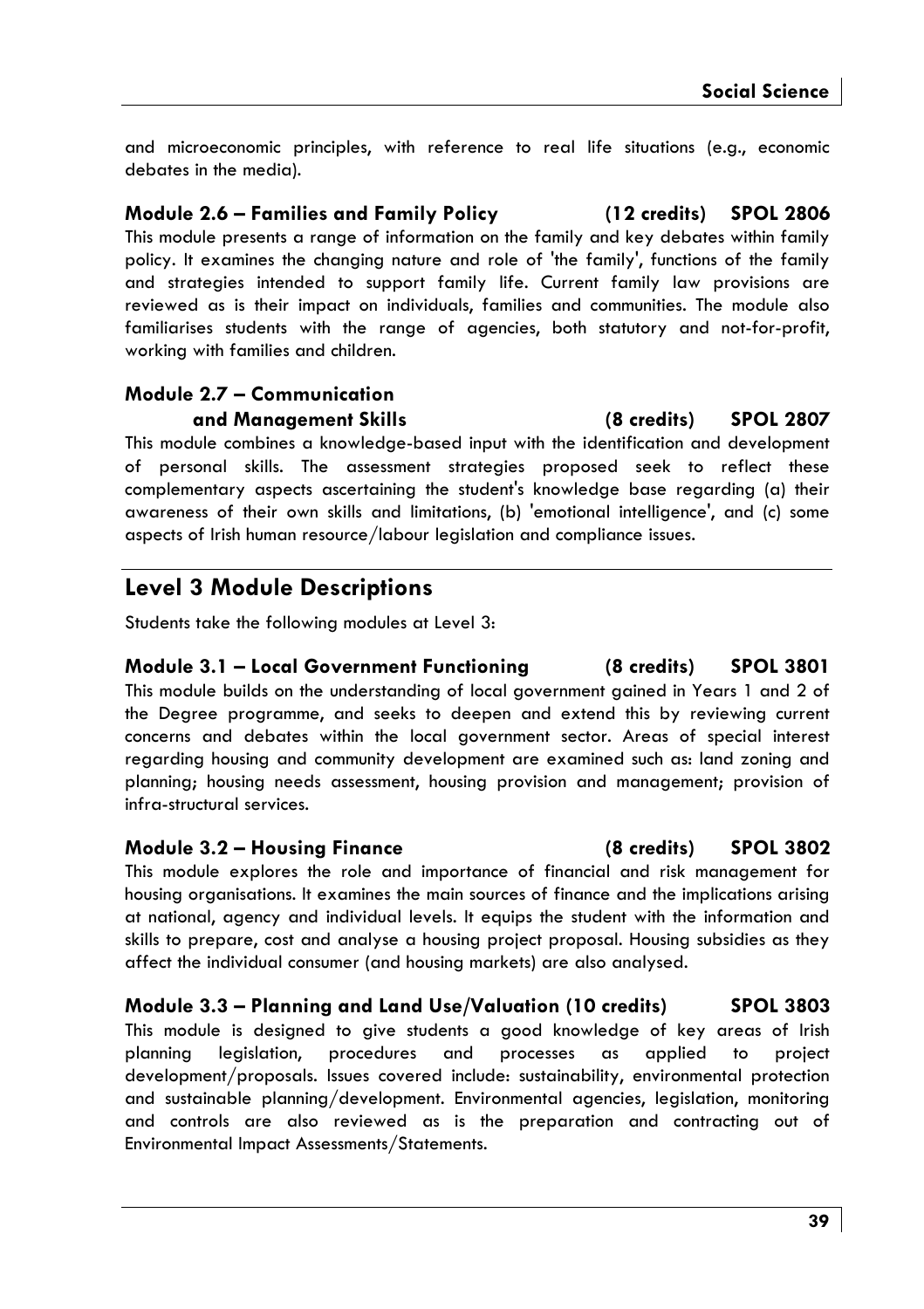## **Module 3.4 – Housing Management (8 credits) SPOL 3804**

This module presents an overview of the different housing tenures, providers and housing management systems operating in Ireland and some other EU countries. Core elements of housing management practice are examined as they relate to the built and social environment, the organisational context and inter-agency framework within which housing is planned, delivered and managed.

## **Module 3.5 – Legal Issues (8 credits) SPOL 3805**

This module is intended to familiarise students with the basic framework of Irish law in the areas which have particular relevance for the Irish housing professional and community activist. These include aspects of family law; equality legislation and health and safety compliance

**Module 3.6 – Community Development (10 credits) SPOL 3806**  This module introduces the student to 'community development' theory and the fundamental principles on which community development is based. This module will examine core theories around democracy, development and community.

## **Module 3.7 – Integrating Local**

**Development and Development Education(8 credits) SPOL 3807** 

This module follows on from that of SPOL 3806 *Community Development*. Students are encouraged to review the links between their personal and professional daily decisions and the impact these have at local, regional, and international levels. The module examines the overlap/differences of community education, community development and development education principles. It explores their relevance and influence in the local government and housing management sectors.

## **Level 4 Module Descriptions**

Students take the following modules at Level 4:

## **Module 4.1 – Design and Construction (18 credits) SPOL 4801**

This module seeks to provide a broad understanding of the issues and details to be considered in approaching the design of housing and communities. It seeks to equip the student as a prospective/current housing professional with the principles of construction, an overview of quality, and some tools as to how to make informed decisions in relation to client requirements and specifications.

**Module 4.2 – Research Theory and Methods (8 credits) SPOL 4802**  The aim of this module is to provide students with sufficient knowledge of research theory and methodology for them to be able to understand and critically evaluate research reports. Skills in drawing up research proposals and in commissioning research studies are also examined and developed.

## **Module 4.3 – Strategic Housing Management (18 credits) SPOL 4803**

This unit seeks to familiarise the student with the legal and financial context within which the not-for-profit and local authority sectors operate. It examines housing development

$$
\cdots
$$